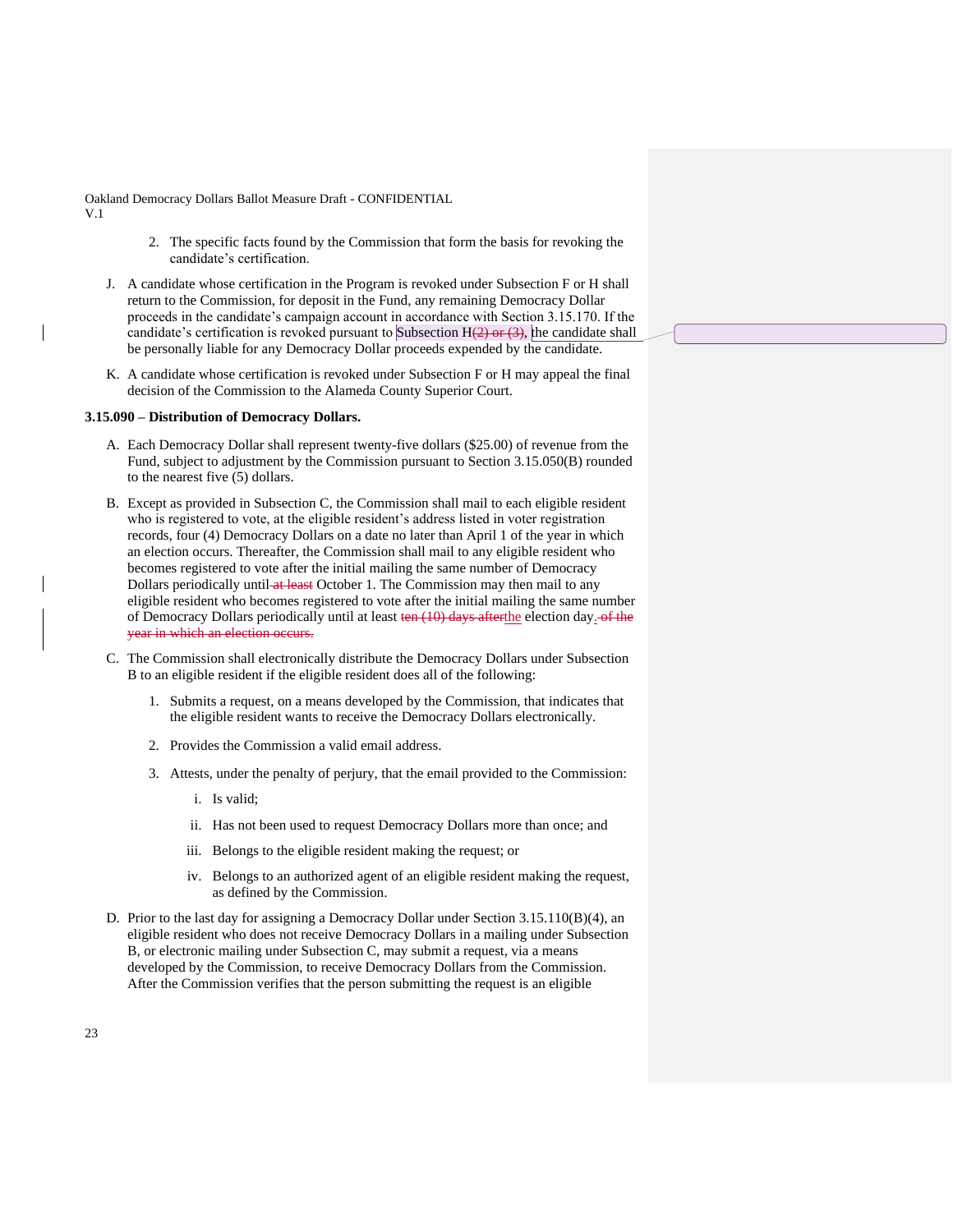Oakland Democracy Dollars Ballot Measure Draft - CONFIDENTIAL

V.1

resident and that the provision of Democracy Dollars to the eligible resident is otherwise permitted under this Act, the Commission shall provide the eligible resident the same number of Democracy Dollars mailed to eligible residents under Subsection B.

- E. An eligible resident may apply to the Commission to replace a Democracy Dollar if the eligible resident submits to the Commission a statement, via a means developed by the Commission, that the Democracy Dollar was lost or stolen.
- F. The Commission shall develop a procedure to determine whether to issue a replacement Democracy Dollar to an eligible resident who submits a statement under Subsection E.
- G. The Commission shall cancel a Democracy Dollar if the Commission determines that it is lost or stolen.

## **3.15.110 – Assignment of Democracy Dollars.**

- A. In order to assign a Democracy Dollar to an applicant or certified candidate, an eligible resident shall do all of the following:
	- 1. Write the name of the candidate on the Democracy Dollar.
	- 2. Sign and date the Democracy Dollar.
	- 3. Submit the Democracy Dollar by doing any of the following:
		- i. Mailing the Democracy Dollar to the Commission. A Democracy Dollar shall be considered properly assigned if it is postmarked no later than 30 days after the day of the election.
		- ii. Personally delivering the Democracy Dollar to a candidate or a representative of the candidate who is registered with the Commission for the purpose of receiving a Democracy Dollar on behalf of the candidate.
		- iii. Personally delivering the Democracy Dollar to the Commission.
		- iv. Assigning the Democracy Dollar on a secure online portal created by the Commission for the purpose of assigning a Democracy Dollar, when such a portal becomes available pursuant to Section  $3.15.050(C)(5)(f)$ .
	- 4. As used in subsection (ii), the Commission shall determine the means by which candidates or representatives of candidates shall register with the Commission for the purpose of receiving a Democracy Dollar on behalf of the candidate.
	- 5. Only the following individuals may be registered as a "representative of the candidate" under this section:
		- i. Unpaid volunteers for the candidate's campaign; and
		- ii. Members of the candidate's campaign staff that are regularly employed by the campaign.
- B. An eligible resident may not do any of the following: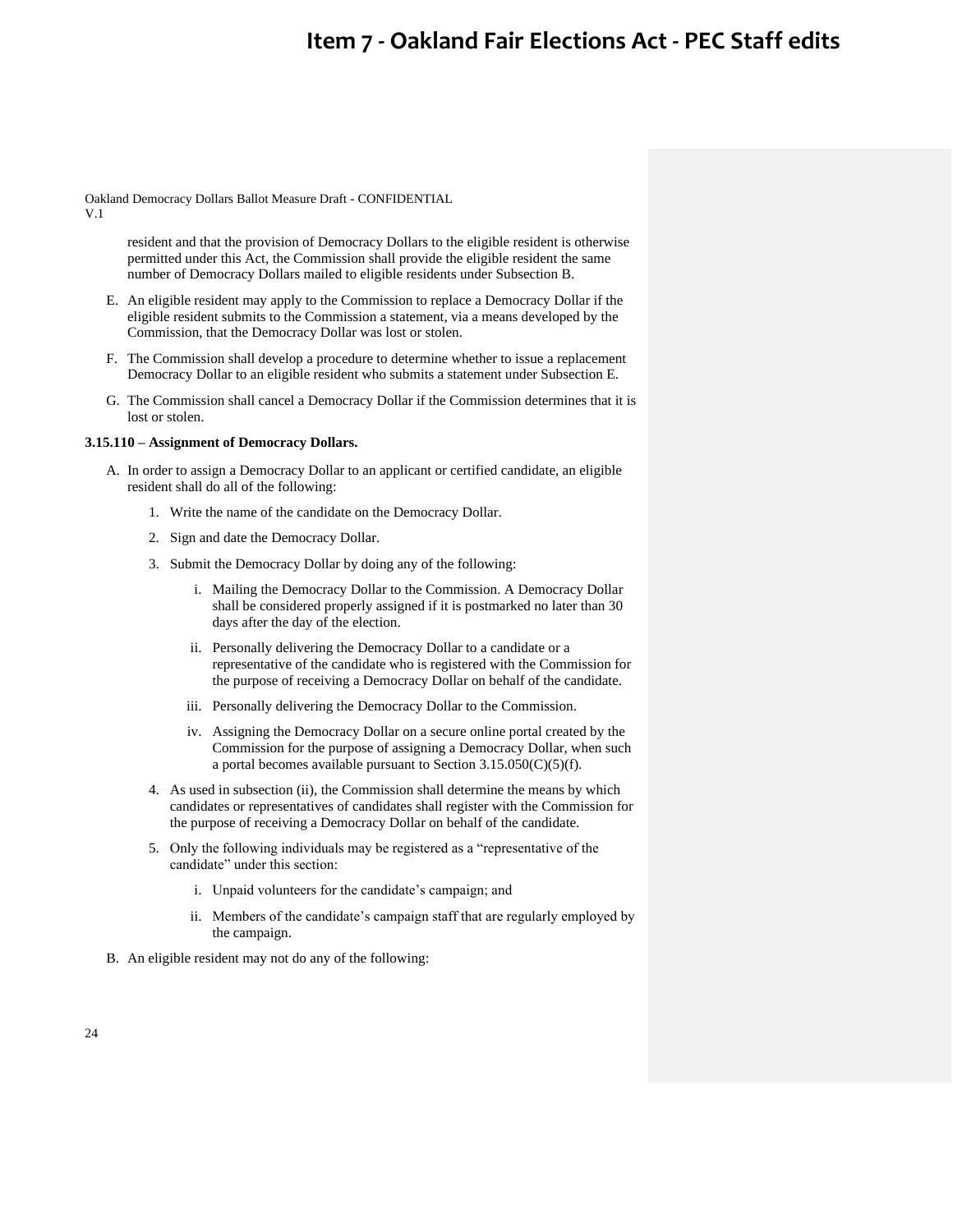Oakland Democracy Dollars Ballot Measure Draft - CONFIDENTIAL V.1

- 1. Change the assignment of a Democracy Dollar after the eligible resident assigns the Democracy Dollar to a candidate.
- 2. Assign a Democracy Dollar by proxy, power of attorney, or agent.
- 3. Assign a Democracy Dollar in a manner other than as provided under Subsection A.
- 4. Assign a Democracy Dollar later than thirty (30) days after the day of the election.
- C. A Democracy Dollar is expired and may not be assigned if the person to whom the Democracy Dollar was distributed no longer qualifies as an eligible resident.

### **3.15.120 – Redemption and Disbursement of Democracy Dollar Proceeds.**

- A. A certified candidate may redeem the Democracy Dollar assigned to the candidate pursuant to Section 3.15.110(A) by mailing or delivering the Democracy Dollars to the Commission up to thirty (30) days after the day of an election.
- B. For each Democracy Dollar assigned to an applicant or certified candidate pursuant to Section 3.15.110(A), the Commission shall disburse Democracy Dollar proceeds from the Fund to the candidate if the Commission verifies all of the following:
	- 1. The candidate to whom the Democracy Dollar is assigned is a certified candidate at the time the Commission disburses the Democracy Dollar proceeds.
	- 2. The Democracy Dollar was properly assigned by an eligible resident.
	- 3. Disbursement of Democracy Dollar proceeds would not cause the candidate to exceed the maximum amount of Democracy Dollar proceeds available under Section 3.15.130(A)
- C. Subject to Subsections D and E, the Commission shall determine and publish, in its timeline under Section  $3.15.050(C)(4)(c)$ , all dates on which the Commission will disburse Democracy Dollar proceeds to certified candidates in the year of an election.
- D. Except as provided in Subsection E, the Commission shall disburse Democracy Dollar proceeds to certified candidates no less frequently than twice per month.
- E. In the month immediately prior to the month in which an election occurs and until the election occurs, the Commission shall disburse Democracy Dollar proceeds to certified candidates at least once per week.

### **3.15.130 – Maximum Amounts of Democracy Dollar Proceeds.**

- A. In a contested election, the Commission shall not disburse to a certified candidate more than the maximum amount of Democracy Dollar proceeds available for the covered office, subject to adjustment under Section 3.15.200, as follows:
	- 1. For Mayor: four hundred thousand dollars (\$400,000).
	- 2. For City Auditor: one hundred fifty thousand dollars (\$150,000).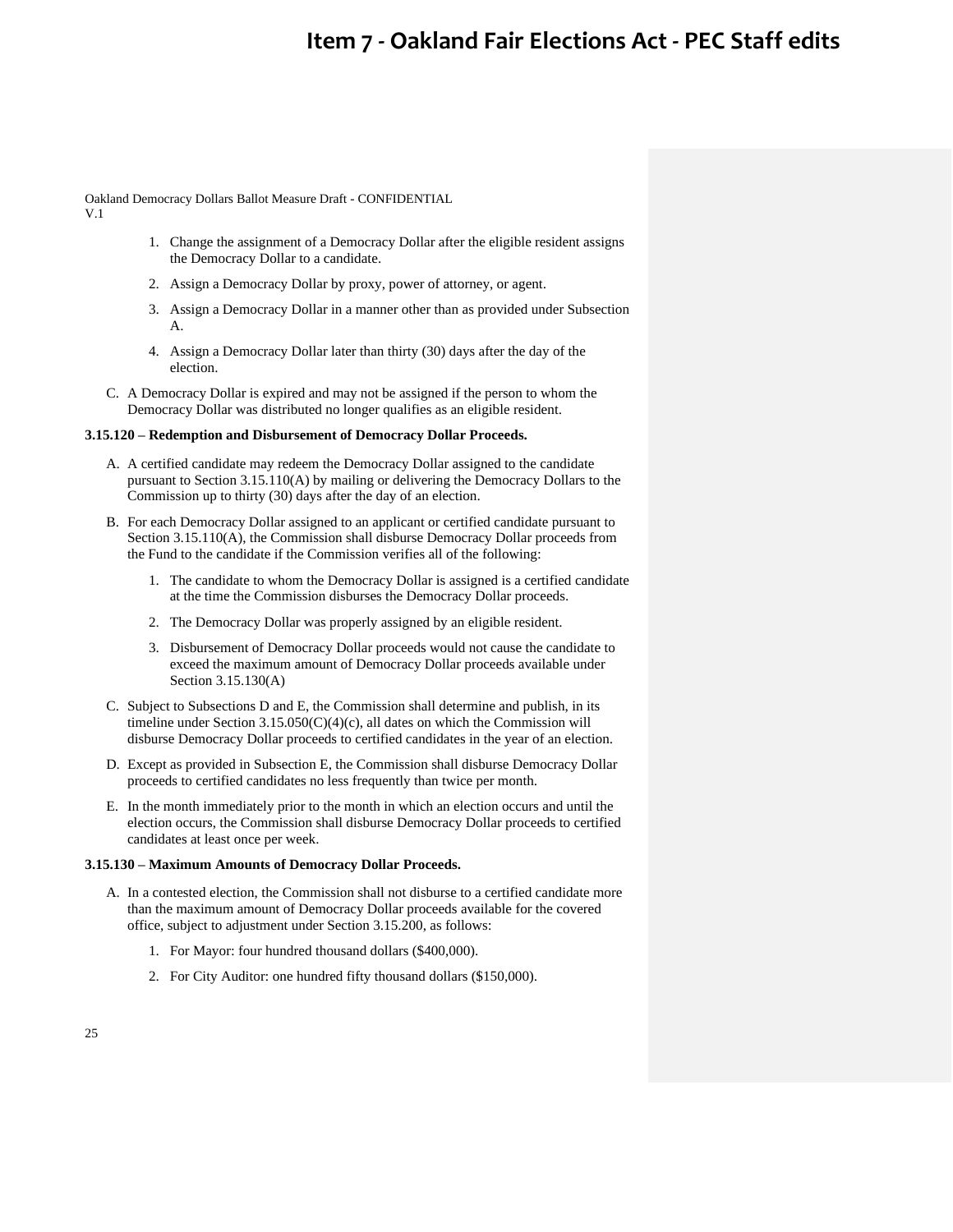Oakland Democracy Dollars Ballot Measure Draft - CONFIDENTIAL V.1

- 3. For City Attorney: one hundred fifty thousand dollars (\$150,000).
- 4. For City Councilmember-at-large: one hundred fifty thousand dollars (\$150,000).
- 5. For District City Councilmember: one hundred thousand dollars (\$100,000).
- 6. For School Board Director: fifty thousand dollars (\$50,000).
- B. Notwithstanding Subsection A, the Commission may not disburse more than ten thousand dollars (\$10,000) in Democracy Dollar proceeds to any certified candidate in an uncontested election, subject to adjustment under Section 3.15.200.
- C. If an uncontested election becomes a contested election, the Commission shall disburse proceeds, on the next published date of disbursement, for all Democracy Dollars properly assigned to a certified candidate to date, up to the amounts specified in Subsection A.

### **3.15.140 – Expenditure Limits.**

- A. In an election cycle, an applicant or certified candidate may not make qualified campaign expenditures, as defined in Oakland Municipal Code section 3.12.040, in excess of the expenditure limit for the covered office, subject to adjustment under Section 3.15.200, as follows:
	- 1. For Mayor: four hundred seventy thousand dollars (\$470,000).
	- 2. For City Auditor: two hundred thousand dollars (\$200,000).
	- 3. For City Attorney: two hundred thousand dollars (\$200,000).
	- 4. For City Councilmember-at-large: two hundred thousand dollars (\$200,000).
	- 5. For District City Councilmember: one hundred fifty thousand dollars (\$150,000).
	- 6. For School Board Director: seventy-five thousand dollars (\$75,000).
- B. An applicant or certified candidate may petition the Executive Director, on a means developed by the Commission, to release the candidate from the applicable expenditure limit under Subsection A.
- C. The Executive Director shall release a candidate who has submitted a petition under Subsection B from the applicable expenditure limit if the eandidate evidence demonstrates, and the Director verifies, that the sum of any of the following amounts exceeds the applicable expenditure limit by any amount:
	- 1. The value of all contributions received by another candidate for the same covered office, plus all Democracy Dollar proceeds disbursed to that candidate to date under Section 3.15.120, plus the value of Democracy Dollars assigned to that candidate but not yet disbursed;
	- 2. The value of independent expenditures opposing the candidate who submitted the petition; and
	- 3. The value of independent expenditures supporting another candidate for the same covered office.

**Commented [BW13]:** There should be two tracks that can lead to a release:

1. A candidate contacts the Commission with information required in (C), or

2. Commission staff or ED sees that IE's have been made (without any candidate submitting a petition)

My edits here make either of the above work by taking out the requirement that a candidate be the one to demonstrate and instead just says that the evidence (either submitted by the candidate or found by Commission staff)

demonstrates what is needed.

26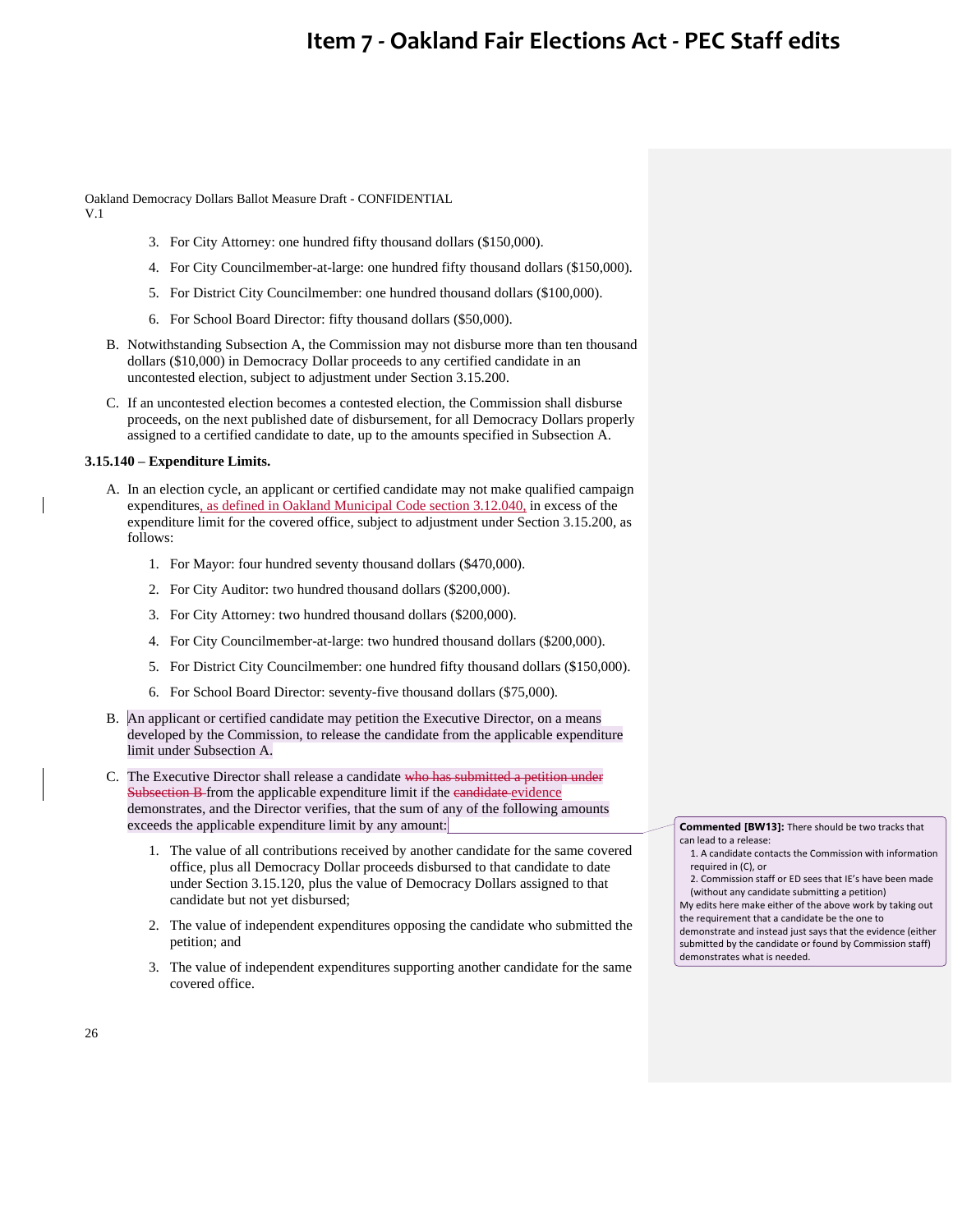Oakland Democracy Dollars Ballot Measure Draft - CONFIDENTIAL V.1

- D. If the Executive Director determines that release from the applicable expenditure limit is required for an applicant or certified candidate under Subsection C, the Commission shall continue to disburse Democracy Dollar proceeds to the candidate, pursuant to Section 3.15.120, up to an amount that:
	- 1. Does not exceed the maximum amount of Democracy Dollar proceeds available to the candidate under 3.15.130; and
	- 2. Does not cause the sum of the total Democracy Dollar proceeds disbursed to the candidate plus the value of all monetary or in-kind contributions received by the candidate to exceed the applicable expenditure limit under Subsection A.
- E. Within  $\frac{1}{2}$  (52) business days of the date on which a candidate submits a petition under Subsection B, the Executive Director may do both of the following:
	- 1. Review the petition and determine whether the candidate's release from the applicable expenditure limit is required under Subsection C.
	- 2. Notify the candidate who submitted the petition and all other candidates for the same covered office of the Executive Director's determination regarding the petition.
- F. The Executive Director may review statements filed pursuant to State and local law, including Government Code Section 84204, to determine whether an independent expenditure opposes or supports one or more candidates for a covered office.
- G. A candidate who submits a petition under Subsection B or any other candidate for the same covered office may appeal to the Commission a determination made by the Executive Director under Subsection E. Upon making a final decision on an appeal made under this Subsection, the Commission shall promptly notify the candidate who submitted the petition and all other candidates for the same covered office of its final decision.

### **3.15.150 – Limits on Contributions and Use of Personal Funds.**

- A. An applicant or certified candidate may not solicit or receive a contribution that exceeds the limits in Sections 3.12.050(B) and 3.12.060(B) of the Oakland Municipal Code, as applicable.
- B. An applicant or certified candidate may not knowingly solicit contributions for a local committee or any other person or entity that has made or will make independent expenditures to support or oppose a candidate for City office.
- C. An applicant or certified candidate may not make expenditures from or use the candidate's personal funds or property or the funds or property jointly held with the candidate's spouse, domestic partner, or unemancipated children in connection with the candidate's election, except as a contribution to the candidate's campaign committee in an amount that does not exceed, in the aggregate during an election cycle, ten thousand dollars (\$10,000), indexed to inflation, and subject to adjustment under Section 3.15.200.

### **3.15.160 – Use of Campaign Funds.**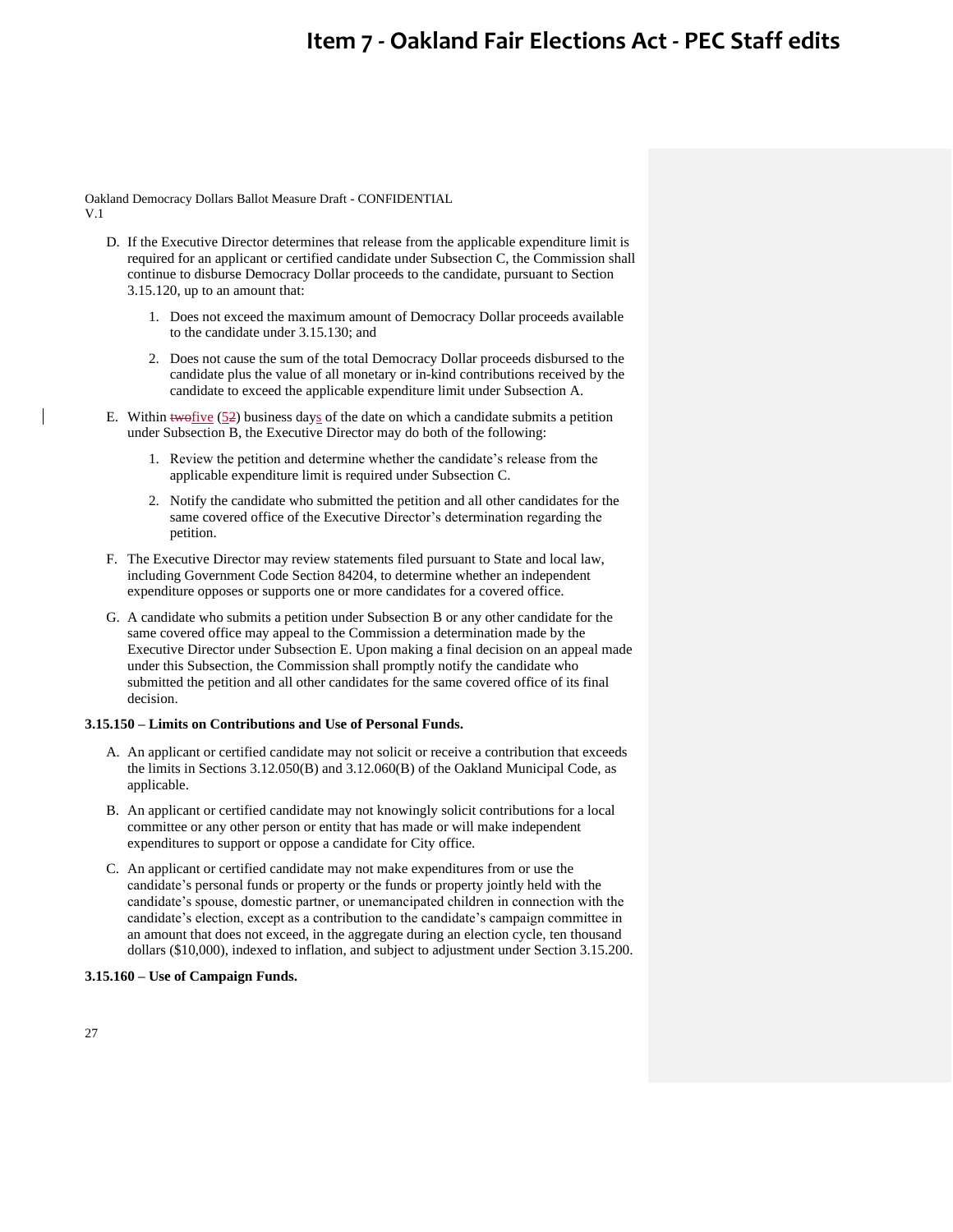Oakland Democracy Dollars Ballot Measure Draft - CONFIDENTIAL V.1

- A. An applicant or certified candidate may only use campaign funds, including Democracy Dollar proceeds or contributions, for making qualified campaign expenditures, as defined by applicable state law.
- B. In addition to any other restrictions in State or local law, an applicant or certified candidate may not use campaign funds, including Democracy Dollar proceeds or contributions, for any of the following:
	- 1. Personal use, as defined by rule of the Commission.
	- 2. A payment in violation of any law.
	- 3. A payment of any fine or penalty assessed under State or local law.
	- 4. A payment in connection with any administrative or judicial proceeding.
	- 5. Compensation to the candidate or a family member of the candidate, or a payment to a business in which the candidate or an immediate family member of the candidate has a 10% or greater ownership interest.
	- 6. A contribution or loan to another candidate or committee.
	- 7. An independent expenditure.
	- 8. A cash payment for any purpose.
	- 9. A gift, except for campaign items of de minimis value such as signs, buttons, or brochures.
	- 10. A payment for goods or services in excess of fair market value.
	- 11. An inaugural or office holder expense.
	- 12. A payment to any person to collect Democracy Dollars on behalf of the candidate, except for compensation paid to a regularly employed member of the candidate's campaign staff.
	- 13. Any other use prohibited by the Commission.

## **3.15.170 – Return of Surplus Funds.**

After paying campaign debts and obligations, incurred before election day, a certified candidate shall return to the Commission, for deposit into the Fund, any remaining campaign funds of the candidate up to the amount of Democracy Dollar proceeds received by the candidate no later than three (3) months after any of the following:

- A. The Executive Director or Commission revokes the candidate's certification in the program under Section 3.15.080(F) or (H).
- B. The candidate withdraws from the election or dies.
- C. The date of the election.

## **3.15.180 – Unlawful Sale, Transfer, or Use of Democracy Dollars.**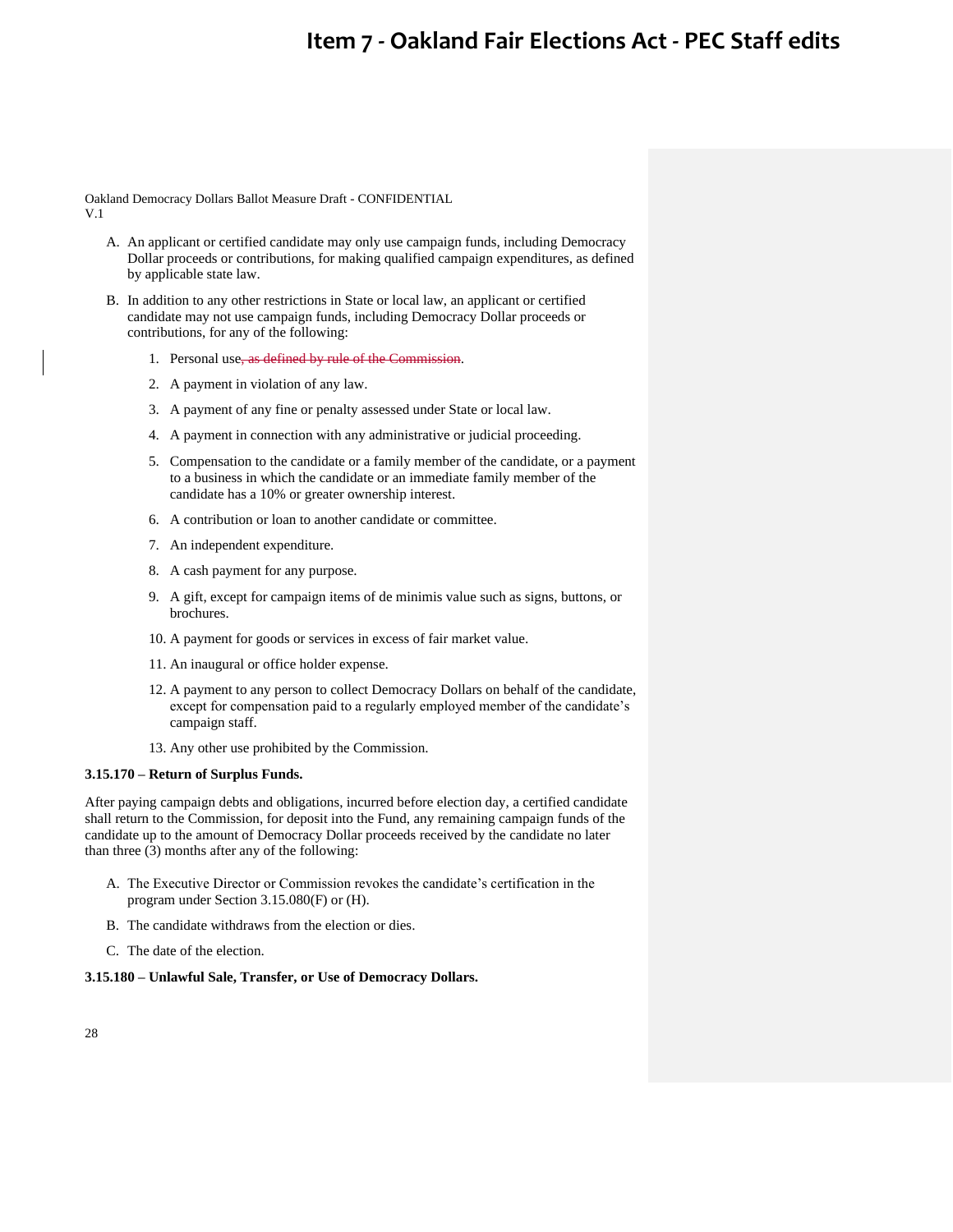Oakland Democracy Dollars Ballot Measure Draft - CONFIDENTIAL V.1

A person may not do or attempt to do any of the following:

- A. Purchase, sell, or transfer a Democracy Dollar for consideration.
- B. Obtain or control a Democracy Dollar with the intent to deprive an eligible resident of its lawful use.
- C. Transfer a Democracy Dollar obtained or controlled as provided under Subsection B.
- D. Alter or assign a Democracy Dollar distributed to another person.
- E. Collect or receive a Democracy Dollar assigned by another person, except as permitted by Section 3.15.110(A).
- F. Create and distribute a forged or inauthentic Democracy Dollar with the intent to hold out the Democracy Dollar as authentic.
- G. Any other activity proscribed by rule of the Commission.

## **3.15.190 - Enforcement.**

- A. Any person who violates this Act is subject to civil and administrative penalties under this section.
	- No civil or administrative action alleging a violation of this Act may be commenced more than five (5) years after the date of the violation.
	- 2. Commencement of an administrative action is the date the Commission sends written notification to the respondent of the allegation pursuant to the Commission's Complaint Procedures.
	- A.3. The date of the violation means the earliest date when the complainant or the Commission has, or reasonably should have, knowledge of the violation and its cause, and a suspicion of wrongdoing. Suspicion shall be determined from an objective standpoint of what is reasonable for the complainant or Commission to know or suspect under the facts of the situation.
- B. Any person who violates this Act, causes another person to violate this Act, or aids and abets another person in violating this Act shall be liable, for each violation of this Act, in a civil action brought by the Commission or the City Attorney for the maximum penalty amount allowed under the Commission's penalty guidelines an amount up to five thousand dollars (\$5,000) per violation, or up to three (3) times the amount at issue in the violation, including but not limited to the amount the person unlawfully transferred, received, contributed, expended, gave, used, misrepresented, or failed to return or report properly, whichever is greater.
	- 1. In assessing a civil penalty under this Section, a court may take into account the seriousness of the violation and the degree of culpability of the defendant.
	- 2. If two (2) or more persons are responsible for a violation of this Act, they shall be jointly and severally liable.

**Formatted**

**Commented [BW14]:** Adding Statute of Limitations language from the Oakland Campaign Reform Act.

**Commented [BW15]:** This is language taken from our Government Ethics Act section on civil actions, with minor modifications for the types of activities that may occur under this Act.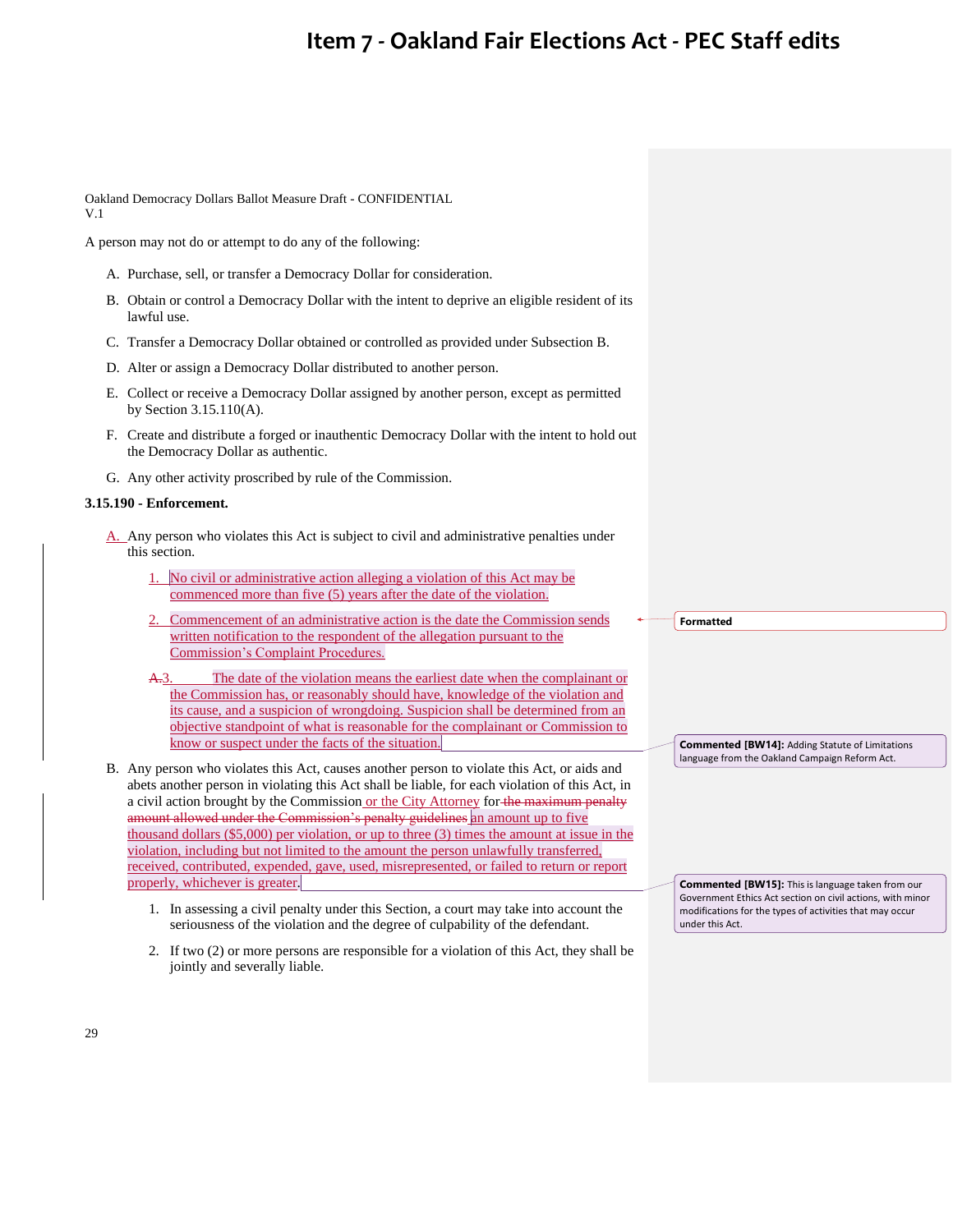Oakland Democracy Dollars Ballot Measure Draft - CONFIDENTIAL V.1

- 3. A decision by the Commission to initiate a civil enforcement action under this Act requires an affirmative vote of at least five (5) of its members.
- C. Any person who violates this Act, causes another person to violate this Act, or aids and abets another person in violating this Act shall be liable, for each violation of this Act, in an administrative proceeding before the Commission held pursuant to the Commission's complaint procedures. The Commission may impose administrative penalties in an amount up to the maximum penalty amount allowed under the Commission's penalty guidelines five thousand dollars (\$5,000) per violation, or up to three (3) times the amount at issue in the violation, including but not limited to the amount the person unlawfully transferred, received, contributed, expended, gave, used, misrepresented, or failed to return or report properly, whichever is greater. In addition to administrative penalties, the Commission may issue warnings or require other remedial measures.
	- 1. For knowing and willful violations of this Act, the Commission shall impose administrative penalties in an amount of at least one thousand dollars (\$1,000) per violation.
	- 2. If two (2) or more persons are responsible for any violation, they shall be jointly and severally liable.
- D. The Commission may sue for injunctive relief to enjoin violations or to compel compliance under this Act.
- D.E. Any person who receives a financial benefit as a result of a violation of this Act by any person shall be liable for disgorging to the City's General Fund up to the amount of the financial benefit received, including Democracy Dollars, as a result of the violation.
- E.F. The Commission shall develop guidelines for imposing penalties and exercising enforcement discretion under this Act. In addition to civil and administrative penalties, the Commission may issue warnings, require forfeiture of funds, including Democracy Dollars, or impose other remedial measures to enforce and oversee compliance with this Act.

## **3.15.200 – Adjustments for Inflation.**

- A. Beginning in January of 2025 and in January of every odd-numbered year thereafter, the Commission shall increase all of the following:
	- 1. The maximum amount of Democracy Dollar proceeds under Section 3.15.130(A)- (B) by the percent increase, if any, in the Consumer Price Index, rounding to the nearest one thousand dollar (\$1,000) value.
	- 2. The expenditure limits under Section 3.15.140(A) by the percent increase, if any, in the Consumer Price Index, rounding to the nearest one thousand dollar (\$1,000) value.
	- 3. The limits on use of personal funds under 3.15.150(C) by the percent increase, if any, in the Consumer Price Index, rounding to the nearest five hundred (\$500) value.

**Commented [BW16]:** Same as above, with the addition of warnings and other remedial measures, which also comes from the Gov Ethics Act for administrative actions.

**Commented [BW17]:** This is the same forfeiture provision from our Oakland Campaign Reform Act that allows us to collect illegally obtained funds from a person who did not commit the actual violation but who reaped a financial benefit from the other person's illegal conduct.

**Commented [BW18]:** This forfeiture part should be in its own section, above, and separate from "remedial measures."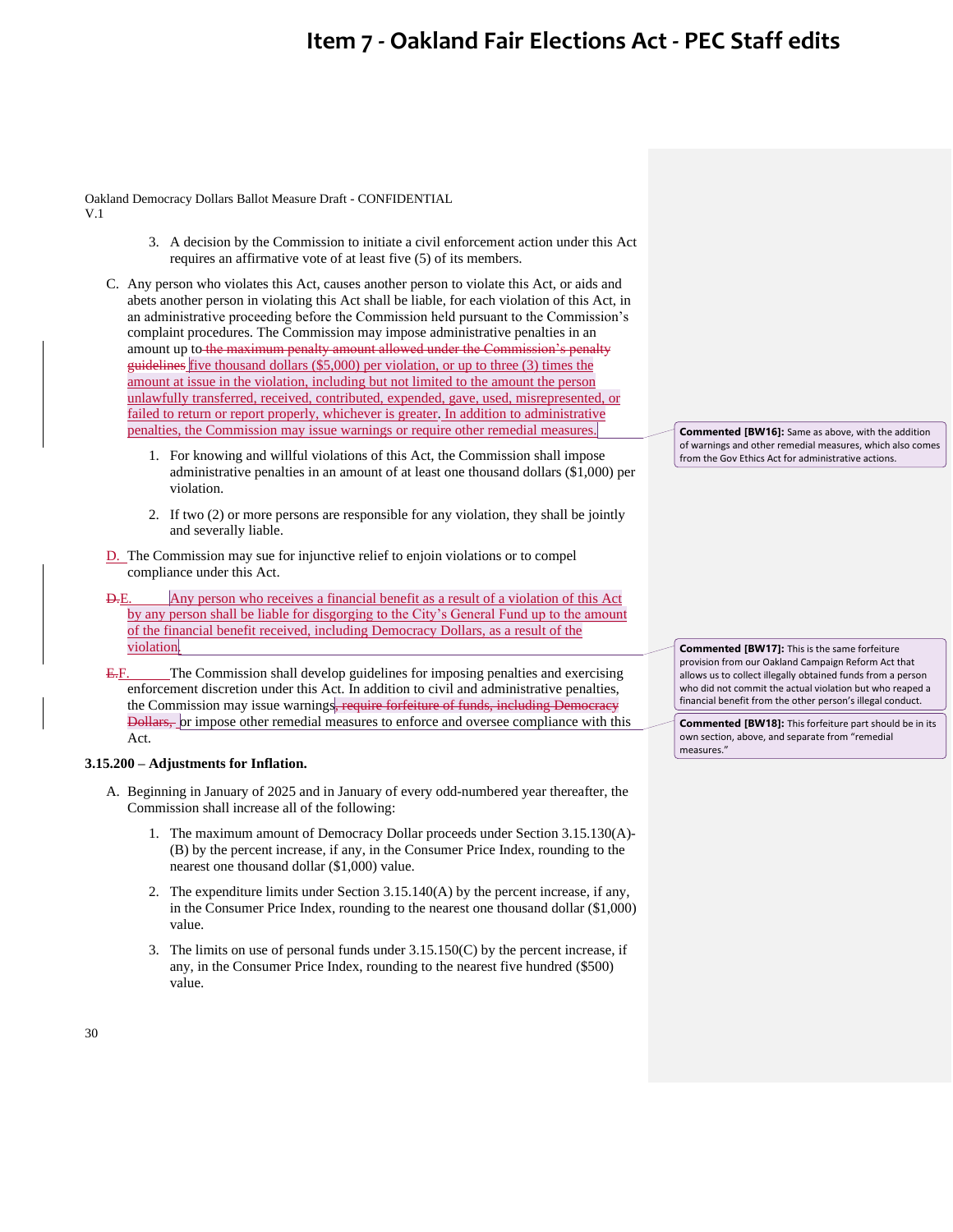Oakland Democracy Dollars Ballot Measure Draft - CONFIDENTIAL V.1

- B. For the purpose of this section, the Commission shall use the Consumer Price Index for all Urban Consumers in the San Francisco-Oakland-San Jose, CA metropolitan statistical area, as published by the United States Department of Labor, Bureau of Statistics, or if such an index is discontinued, then the most similar successor index.
- C. The Commission shall publish the adjusted amounts under Subsection A no later than the 1st of February of the year in which the adjustment occurs.

## **3.15.210 – Initial Applicability.**

This Act shall first apply to elections in 2024 and in election cycles thereafter.

## **3.15.220 – Severability.**

If a provision of this Act or its application to any person or circumstances is held invalid, the invalidity shall not affect any other provisions or applications of this Act that can be given effect without the invalid provision or application.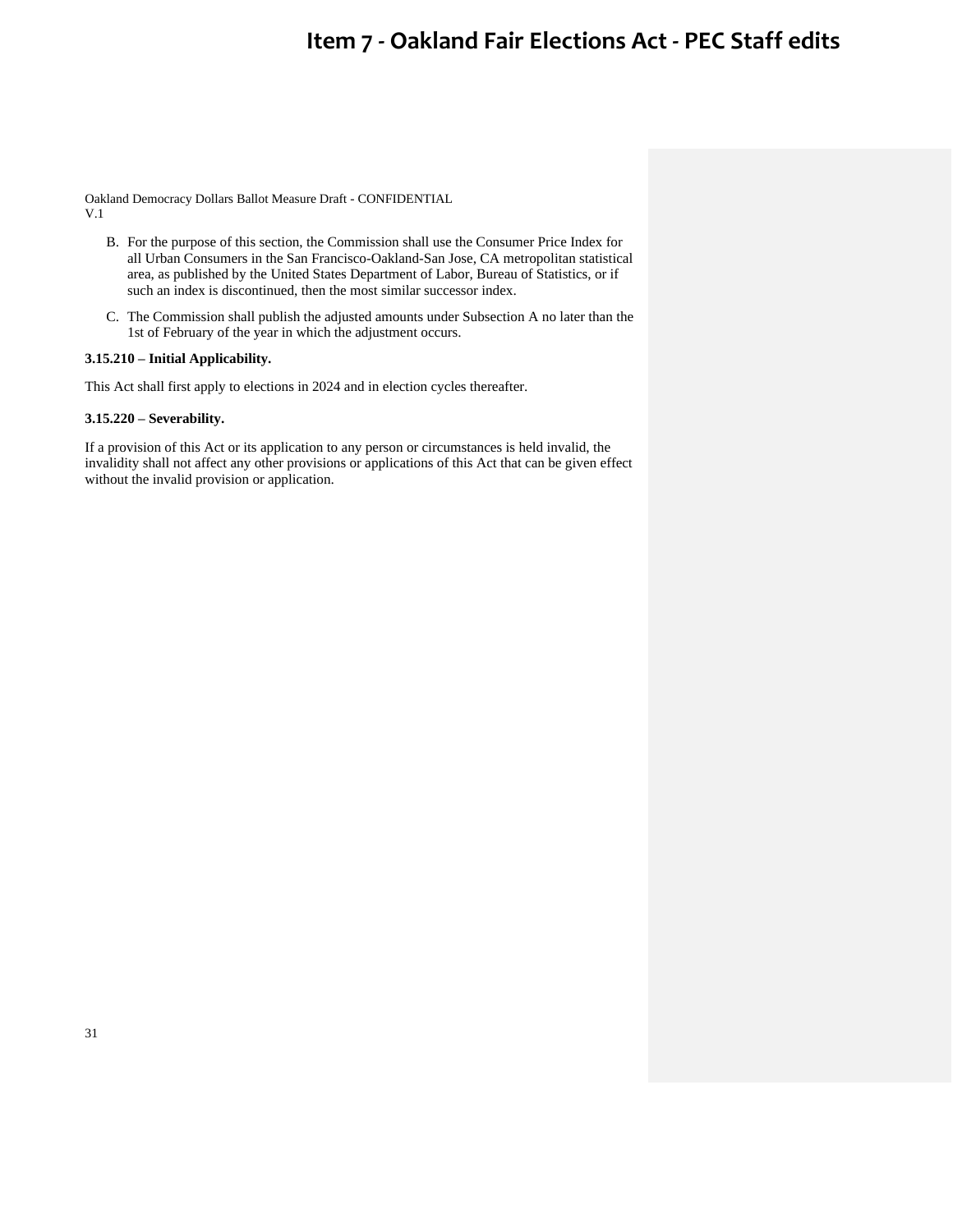Oakland Democracy Dollars Ballot Measure Draft - CONFIDENTIAL V.1

**SEC. 2. AMENDS CHAPTER 3.12 TITLED "THE CITY OF OAKLAND CAMPAIGN REFORM ACT" AS FOLLOWS, WHERE LANGUAGE THAT HAS BEEN STRUCK THROUGH IS REMOVED AND LANGUAGE WITH AN UNDERLINE HAS BEEN ADDED:**

## **Article I. - Findings and Purpose.**

## **3.12.010 - Title.**

This Chapter shall be known as the City of Oakland Campaign Reform Act, hereinafter "the Act."

## **3.12.020 - Findings and Declarations.**

The Oakland City Council finds and declares each of the following:

- A. Monetary contributions to political campaigns are a legitimate form of participation in our political process, but the financial strength of certain individuals or organizations should not enable them to exercise a disproportionate or controlling influence on the election of candidates.
- B. The rapidly increasing costs of political campaigns have forced many candidates to raise larger and larger percentages of money from interest groups with a specific financial stake in matters under consideration by the City government. This has caused the public perception that votes are being improperly influenced by monetary contributions. This perception is undermining the credibility and integrity of the governmental process.
- C. Candidates are raising less money in small contributions and more money in large individual and organizational contributions. This has created the public impression that the small contributor has an insignificant role to play in political campaigns.
- D. High campaign costs are forcing elected City Officials to spend more time on fundraising and less time on the public's business. The constant pressure to raise contributions is distracting elected City Officials from urgent governmental matters.
- E. Elected City Officials are responding to high campaign costs by raising larger amounts of money. This fundraising distracts them from important public matters, encourages contributions, which may have a corrupting influence, and gives incumbents an overwhelming and patently unfair fundraising advantage over potential challengers.
- F. Based on existing circumstances in Oakland, including those enumerated in the Oakland Fair Elections Act, the contribution limits established by this Act will not prevent candidates from raising the resources necessary to run an effective campaign.
- G. Disclosure of donors who have financial interests with the City of Oakland and also of City Officials who solicit contributions safeguards against potential conflicts of interest.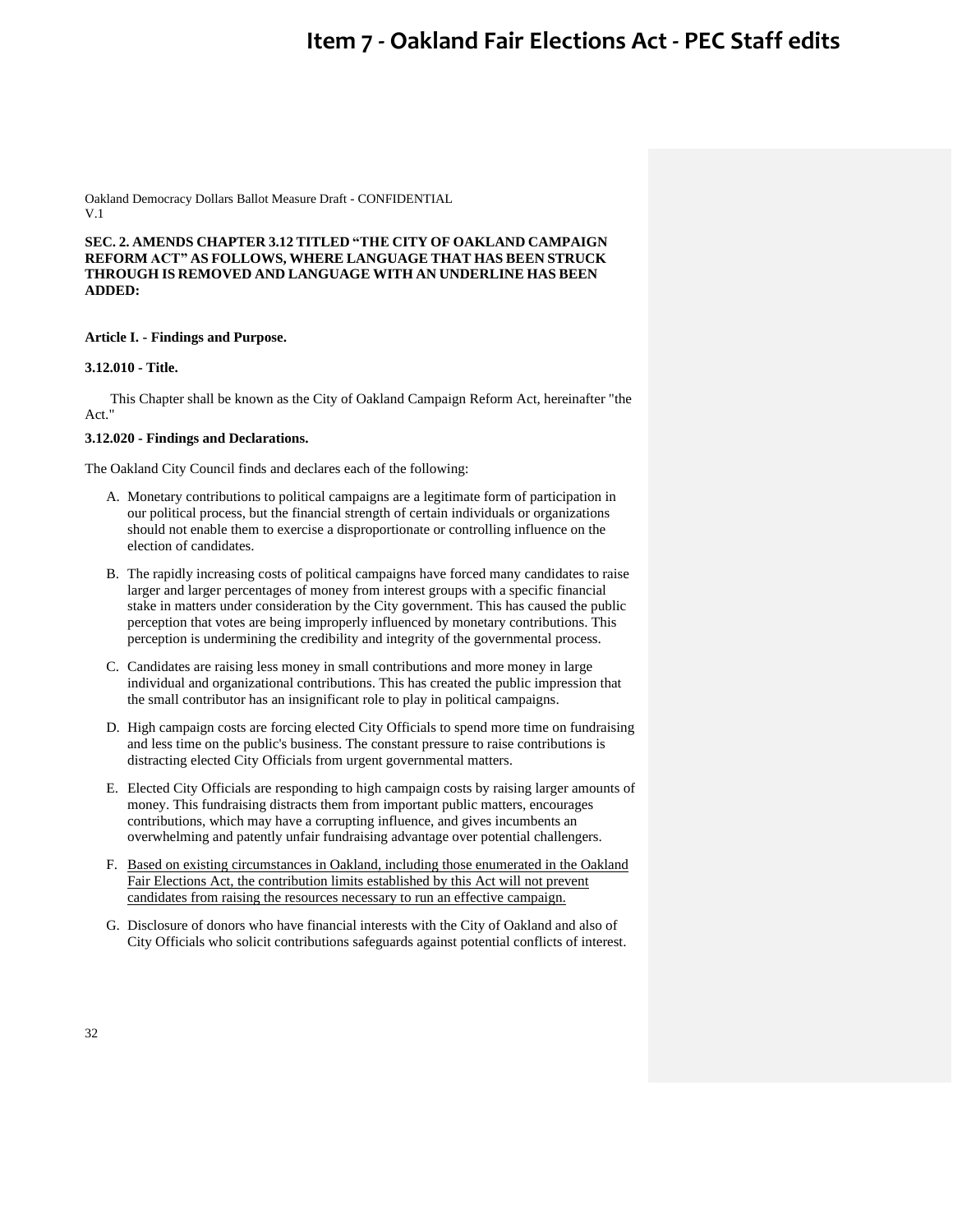Oakland Democracy Dollars Ballot Measure Draft - CONFIDENTIAL V.1

- H. For transparency, and to protect our democracy, including from the risk of secretive big money, it is important that the public have a right to know who is paying for, and who is sending, advocacy and campaign communications.
- I. The enhanced transparency requirements established by the Oakland Fair Elections Act and this Act will ensure the right of Oakland residents to know who is spending big money to influence their vote by requiring disclosure for big independent spenders and by requiring ads run by political committees to identify additional top donors. This additional transparency will enable voters to better evaluate the sources and credibility of the electoral advertising they are receiving.
- J. The integrity of the governmental process, the competitiveness of campaigns and public confidence in local officials are all diminishing.
- K. This Act shall be liberally construed and vigorously enforced to ensure its purposes are fulfilled.

## **3.12.030 - Purpose of this Act.**

The purpose of this Act is to accomplish the following:

- A. To ensure that all individuals and interest groups in our City have a fair and equal opportunity to participate in elective and governmental processes.
- B. To reduce the influence of large contributors with a specific financial stake in matters under consideration by the City, and to counter the perception that decisions are influenced more by the size of contributions than by the best interests of the people of Oakland.
- C. To limit overall expenditures in campaigns, thereby reducing the pressure on candidates to raise large campaign war chests for defensive purposes, beyond the amount necessary to communicate reasonably with voters.
- D. To reduce the advantage of incumbents and thus encourage competition for elective office.
- E. To allow candidates and elected City Officials to spend a smaller proportion of their time on fundraising and a greater proportion of their time dealing with issues of importance to their constituents and the community.
- F. To ensure that serious candidates are able to raise enough money to communicate their views and positions adequately to the public, thereby promoting public discussion of the important issues involved in political campaigns.
- G. To curb corruption and the appearance of corruption by providing reasonable limits on contributions to candidates and political committees and requiring disclosure of the sources of money spent to influence elections in Oakland.
- H. To ensure that residents of Oakland have more information about the sources of funds that are used to influence their vote by enhancing the public disclosure of independent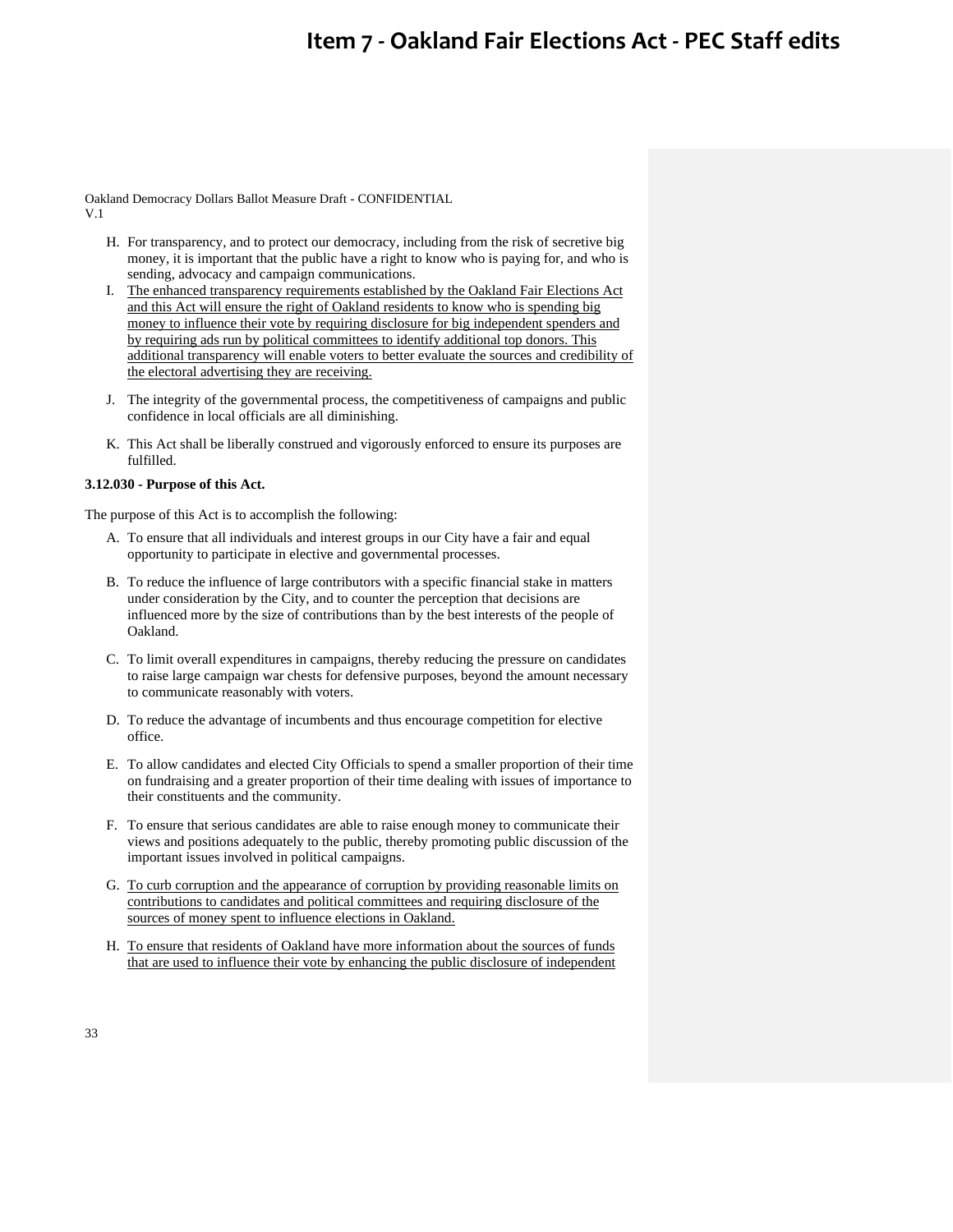Oakland Democracy Dollars Ballot Measure Draft - CONFIDENTIAL V.1

> spending and requiring additional information in on-ad disclaimers by political committees.

I. To help restore public trust in governmental and electoral institutions.

## **Article II. - Definitions**

## **3.12.040 - Interpretation of this Act.**

Unless the term is specifically defined in this Act or the contrary is stated or clearly appears from the context, the definitions set forth in the California Political Reform Act (California Government Code Sections 81000 through 91014), as amended, and Fair Political Practices Commission Regulations (Title, Section 18110, *et seq.*, of the California Code of Regulations), as amended, shall govern the interpretation of this Act.

- A. "Broad-based political committee" means a committee of persons which has been in existence for more than six (6) months, receives contributions from one hundred (100) or more persons, and acting in concert makes contributions to five (5) or more candidates.
- B. "Candidate" means any candidate, as defined by the California Political Reform Act, for City Office.
- C. "City" means the City of Oakland.
- D. "City Office" includes, but is not limited to, City of Oakland Mayor (Mayor), City of Oakland City Attorney (City Attorney), City of Oakland City Auditor (City Auditor), City of Oakland City Councilmembers (Councilmembers), and Oakland School Board Directors (School Board Directors).
- E. "City Official" means any person holding a City Office, any member of a City board or commission, and any City employee.
- F. "Election" means any election for City Office.
- G. "Election cycle" means a four-year period preceding a term of office as defined by the Oakland City Charter, beginning on January 1st, and ending on December 31st of the fourth year thereafter.
- H. "Entity" means any person, other than an individual.
- I. "Local committee" means any committee, as defined in the California Political Reform Act, that is required by the California Political Reform Act to file campaign statements with the City.
- J. "Person" means an individual, proprietorship, firm, partnership, joint venture, syndicate, business, trust, company, corporation, association, committee, and any other organization or group of persons acting in concert.
- K. "Qualified campaign expenditure" for candidates means and includes all of the following: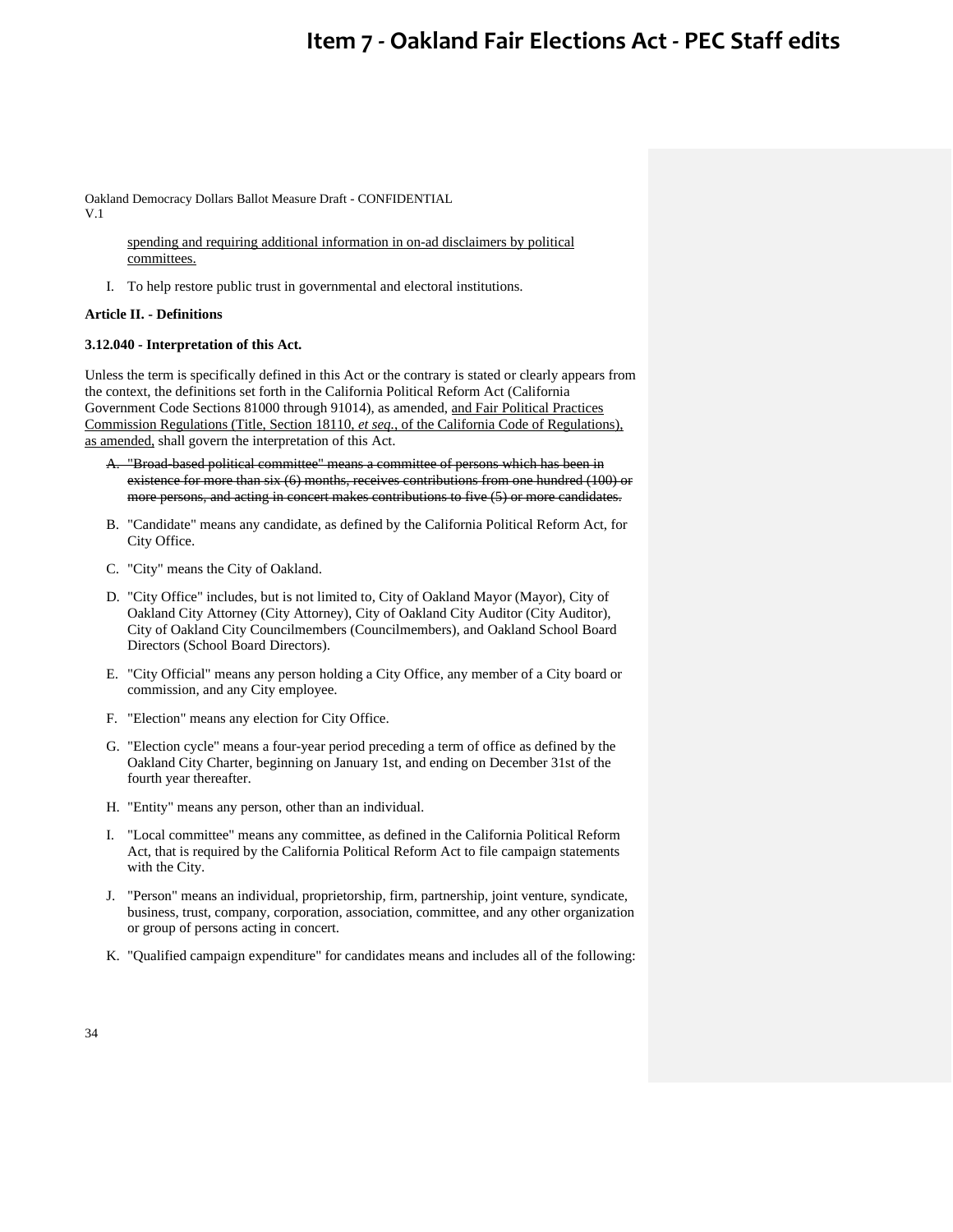Oakland Democracy Dollars Ballot Measure Draft - CONFIDENTIAL V.1

- 1. Any expenditure made by a candidate, elected City Official or committee controlled by the candidate or elected City Official, for the purpose of influencing or attempting to influence the actions of the voters for or against the election of any candidate.
- 2. A non monetary contribution provided at the request of or with the approval of the candidate, elected City Official or committee controlled by the candidate or elected City Official.
- 3. "Qualified campaign expenditure" does not include any payment if it is clear from the surrounding circumstances that it was not made in any part for political purposes.

### **Article III. - Contribution Limitations**

### **3.12.050 - Limitations on contributions from persons.**

- A. No person shall make to any candidate and the controlled committee of such a candidate, and no candidate and the candidate's controlled committee shall receive from any such person, a contribution or contributions totaling more than one hundred dollars (\$100.00) four hundred dollars (\$400.00), adjusted bi-annually pursuant to Subsection (F), for each election except as stated in Subsection (B) of this Section.
- B. For candidates who adopt the expenditure ceilings as defined in Article IV of this Act For candidates who qualify as applicant or certified candidates as defined in Section 3.15.040 of the Oakland Fair Elections Act, no person shall make to a candidate and the controlled committee of such candidate, and no such candidate and the controlled committee of such candidate shall receive contributions totaling more than five hundred dollars (\$500.00) three hundred and fifty dollars (\$350.00) four hundred dollars (\$400.00), adjusted biannually pursuant to Subsection (F), from any person for each election. A Democracy Dollar assigned by an eligible resident pursuant to Section 3.15.110 of the Oakland Fair Elections Act and any public funds disbursed to participating candidates pursuant to Section 3.15.120 of the Oakland Fair Elections Act shall not be considered a contribution under this Act.
- C. Any person who makes independent expenditures supporting or opposing a candidate shall not receive any contribution for the purpose of influencing elections for City Office in excess of the amounts stated in Subsection A.
- D. This Section is not intended to prohibit or regulate contributions to persons or broad based political committees small contributor committees for the purpose of influencing elections for offices other than City offices.
- E. Persons making independent expenditures supporting or opposing a candidate shall separately account for contributions received and contributions or expenditures made for the purpose of influencing such elections for City office. Where a person has separately accounted for such contributions and expenditures for such elections for City office, contributors to that person may contribute more than the amount set forth in Subsection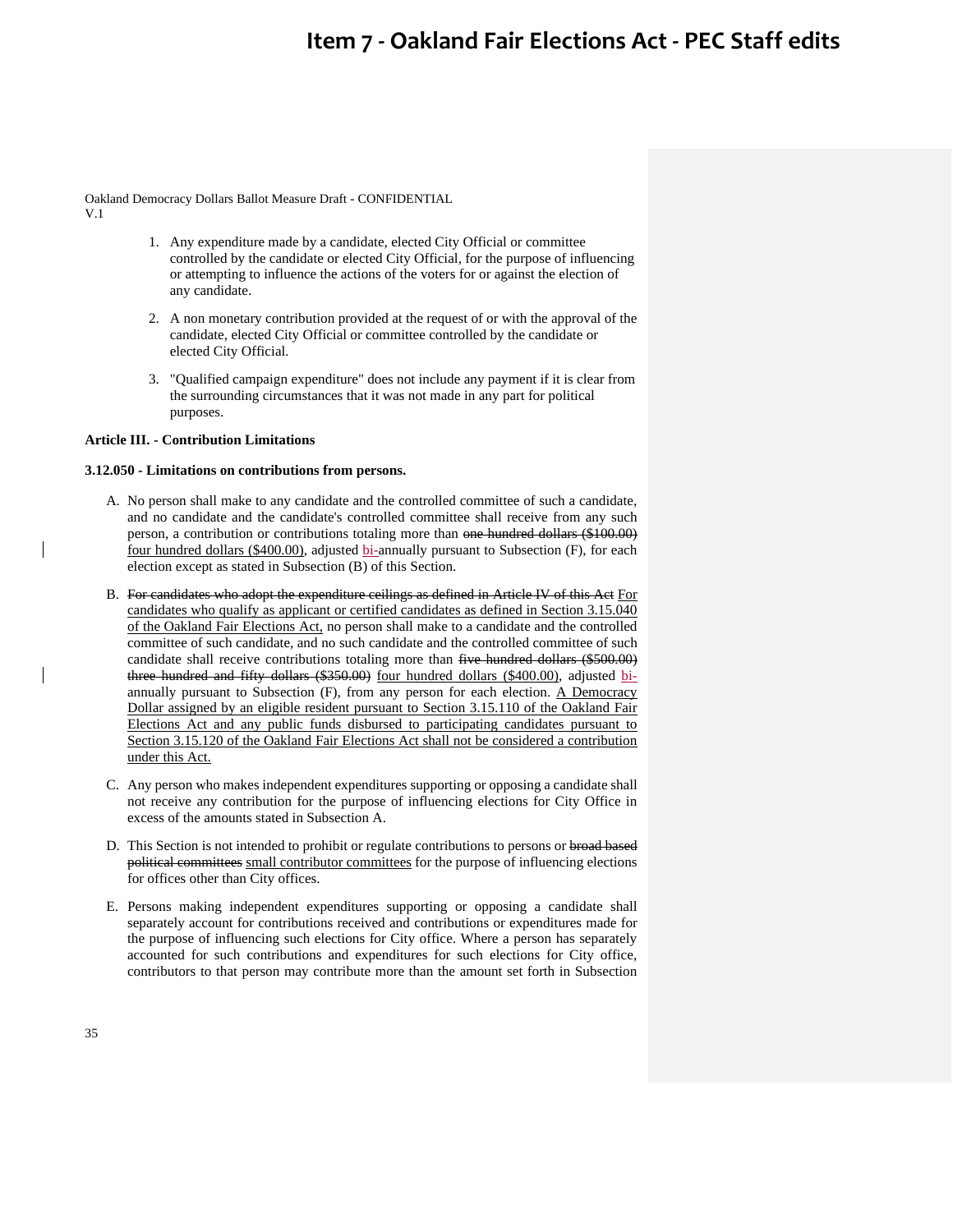Oakland Democracy Dollars Ballot Measure Draft - CONFIDENTIAL V.1

> (A) of this Section, so long as no portion of the contribution in excess of the set forth amounts is used to influence elections for City office.

F. Beginning January 1, 2017, the Public Ethics Commission shall once annually, on a calendar year basis, increase the contribution limitation amounts upon a finding that the cost of living in the immediate San Francisco Bay Area, as shown on the Consumer Price Index (CPI) for all items in the San Francisco Bay Area as published by the U.S. Department of Labor, Bureau of Statistics, has increased. The increase of the contribution limitation amounts shall not exceed the CPI increase, using 1999 as the index year. The adjustment shall be rounded to the nearest one hundred (100). The Public Ethics Commission shall publish the contribution limitation amounts no later than February 1st of each year. Beginning in January of 2025 and in January of every odd-numbered year thereafter, the Commission shall increase the contribution limitation amounts by the percent increase, if any, in the Consumer Price Index for the preceding two years, rounding to the nearest fifty dollar (\$50) value. The Commission shall use the Consumer Price Index for all Urban Consumers in the San Francisco-Oakland-San Jose, CA metropolitan statistical area, as published by the United States Department of Labor, Bureau of Statistics, or if such an index is discontinued, then the most similar successor index. The Commission shall publish the adjusted contribution limits no later than the 1st of February of the year in which the adjustment occurs.

### **3.12.060 - Limitations on contributions from small contributor committees broad-based political committees.**

- A. No broad-based political committee small contributor committees shall make to any candidate and the controlled committee of such a candidate, nor shall a candidate and the candidate's controlled committee receive from a small contributor committee broad-based political committee, a contribution or contributions totaling more than two hundred fifty dollars (\$250.00) eight hundred dollars (\$800.00), adjusted bi-annually pursuant to Subsection (F), for each election except as stated in Subsection (B) of this Section.
- B. For candidates who adopt the expenditure ceilings as defined in Article IV of this Act For candidates who qualify as applicant or certified candidates as defined in Section 3.15.040 of the Oakland Fair Elections Act, no broad-based political committee small contributor committees shall make to any candidate and the controlled committee of such candidate, nor shall a candidate and the candidate's controlled committee receive from a broad-based political committee small contributor committees, a contribution or contributions totaling more than one thousand dollars (\$1,000.00) seven hundred dollars (\$700.00) eight hundred dollars (\$800.00), adjusted bi-annually pursuant to Subsection (F), for each election.  $\underline{A}$ Democracy Dollar assigned by an eligible resident pursuant to Section 3.15.110 of the Oakland Fair Elections Act and any public funds disbursed to participating candidates pursuant to Section 3.15.120 of the Oakland Fair Elections Act shall not be considered a contribution under this Act.
- C. Any broad-based political committee small contributor committees that makes independent expenditures supporting or opposing a candidate shall not receive any contribution for the purpose of influencing elections for City office in excess of the amounts stated in Subsection A. of this Section.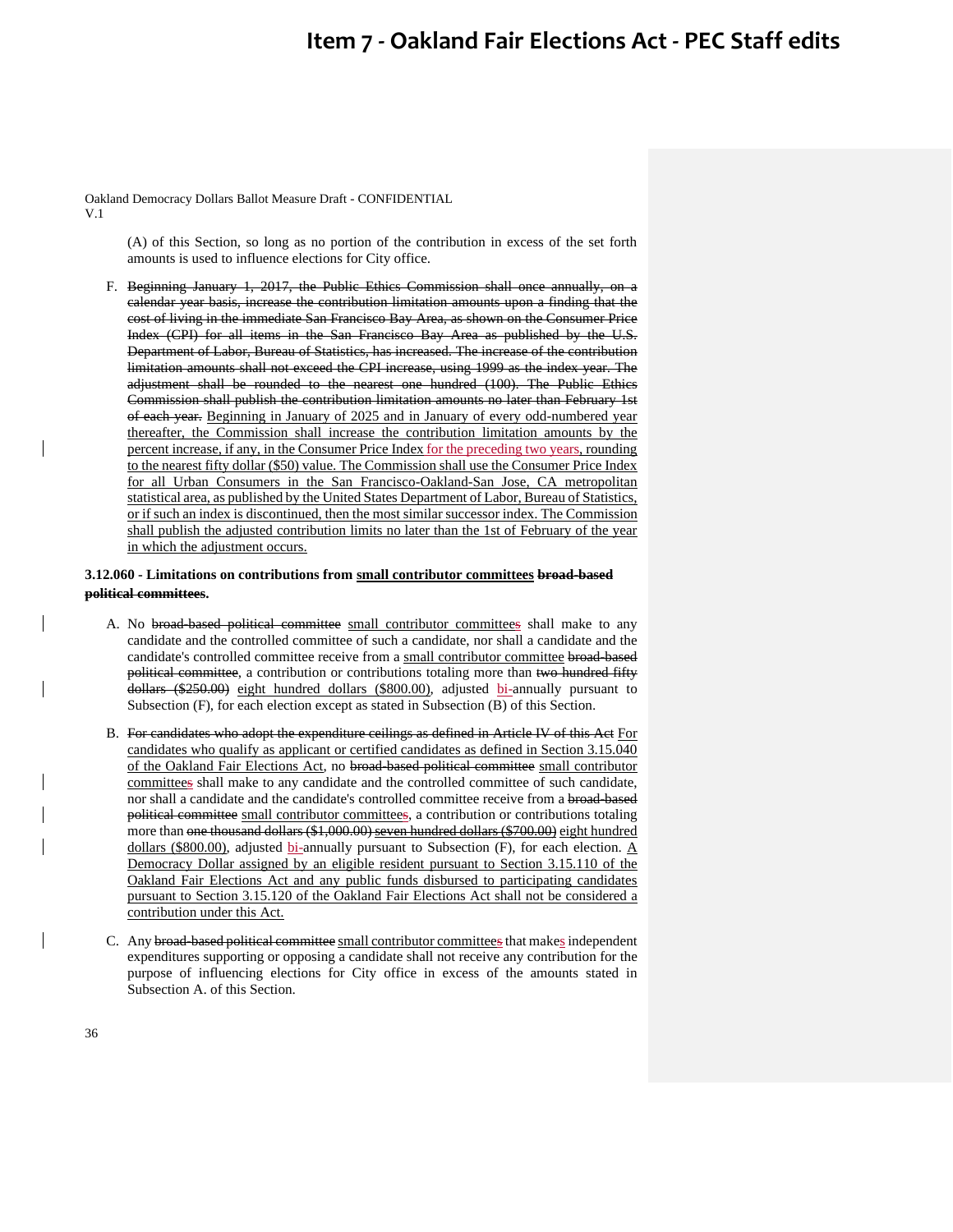Oakland Democracy Dollars Ballot Measure Draft - CONFIDENTIAL V.1

- D. This Section is not intended to prohibit or regulate contributions to persons or broad-based political committee small contributor committees for the purpose of influencing elections for offices other than City offices.
- E. A broad-based political committee small contributor committees making independent expenditures supporting or opposing a candidate shall separately account for contributions received and contributions or expenditures made for the purpose of influencing such elections for City office. Where a broad-based political committee small contributor committees has separately accounted for such contributions and expenditures for such elections for City office, contributors to that broad-based political committee small contributor committees may contribute more than the amounts set forth in Subsection A. of this Section, so long as no portion of the contribution in excess of the set forth amounts is used to influence elections for City office.
- F. Beginning January 1, 2017, the Public Ethics Commission shall once annually, on a calendar year basis, increase the contribution limitation amounts upon a finding that the cost of living in the immediate San Francisco Bay Area, as shown on the Consumer Price Index (CPI) for all items in the San Francisco Bay Area as published by the U.S. Department of Labor, Bureau of Statistics, has increased. The increase of the contribution limitation amounts shall not exceed the CPI increase, using 1999 as the index year. The adjustment shall be rounded to the nearest one hundred (100). The Public Ethics Commission shall publish the contribution limitation amounts no later than February 1st of each year. Beginning in January of 2025 and in January of every odd-numbered year thereafter, the Public Ethics Commission shall increase the contribution limitation amounts by the percent increase, if any, in the Consumer Price Index for the preceding two years, rounding to the nearest fifty dollar (\$50) value. The Commission shall use the Consumer Price Index for all Urban Consumers in the San Francisco-Oakland-San Jose, CA metropolitan statistical area, as published by the United States Department of Labor, Bureau of Statistics, or if such an index is discontinued, then the most similar successor index. The Commission shall publish the adjusted contribution limits no later than February 1 of the year in which the adjustment occurs.

### **3.12.065 - Contributions made under legal name.**

No contributions shall be made, directly or indirectly, by any person in a name other than the name by which such person is identified for legal purposes.

### **3.12.070 - Return of Contributions.**

A contribution shall not be considered received if it is not negotiated, deposited, or utilized, and in addition it is returned to the donor no later than five (5) business days after the closing date of the campaign statement on which the contribution would otherwise be reported. In the case of a late contribution as defined in Government Code Section 82036, it shall not be deemed received if it is returned to the contributor within forty-eight (48) hours of receipt.

### **3.12.080 - Aggregation of Contributions.**

For purposes of the contribution limitations enumerated in this Act, the following shall apply: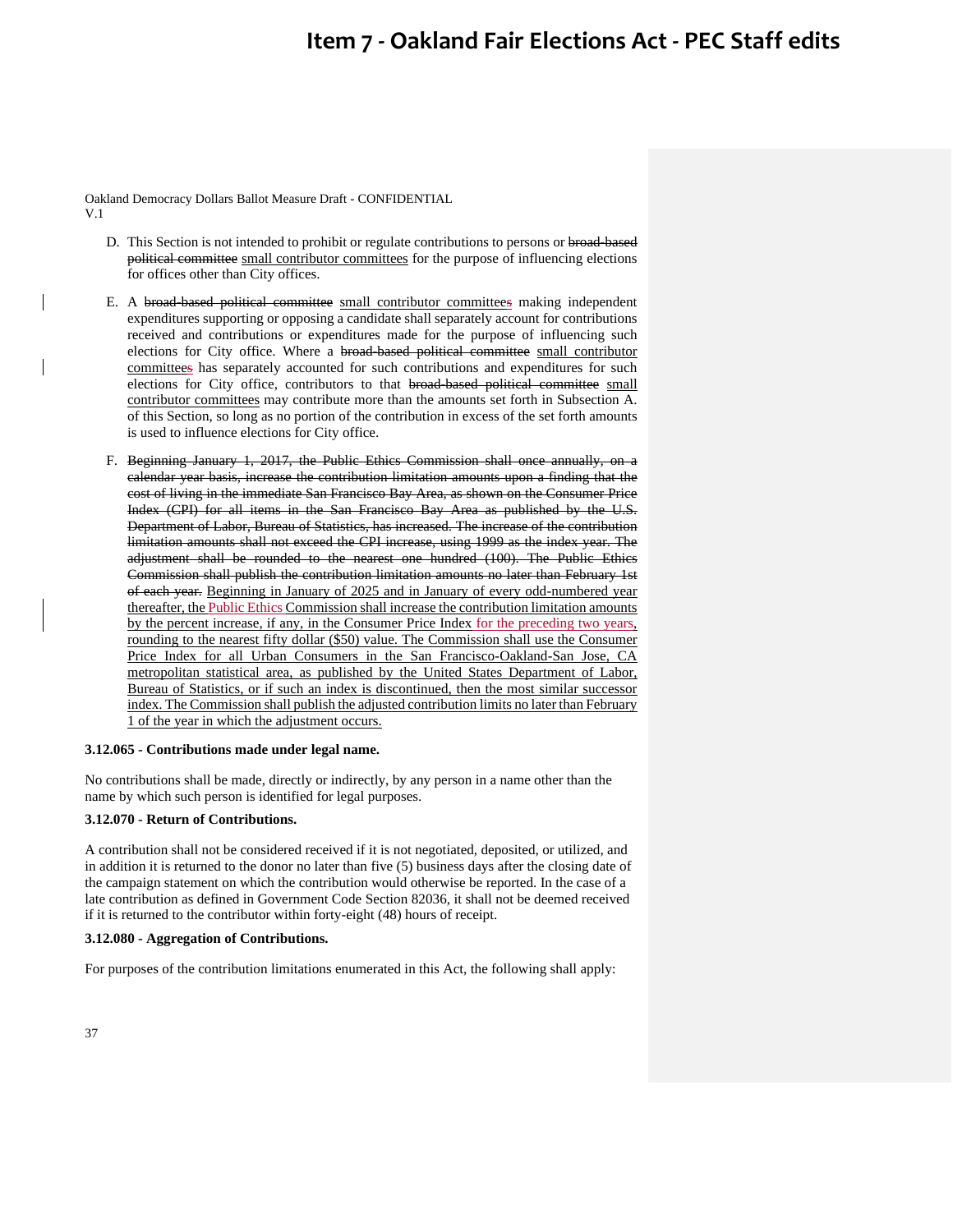Oakland Democracy Dollars Ballot Measure Draft - CONFIDENTIAL V.1

- A. Two (2) or more entities' contributions shall be aggregated when any of the following circumstances apply:
	- 1. The entities share the majority of members of their boards of directors.
	- 2. The entities share three (3) or more, or a majority of, officers.
	- 3. The entities are owned or controlled by the same majority shareholder or shareholders.
	- 4. The entities are in a parent-subsidiary relationship.
	- 5. One entity finances, maintains, or controls the other entity's contributions or expenditures.
	- 6. Contributions made by entities that are majority-owned by any person shall be aggregated with the contributions of the majority owner and all other entities majority-owned by that person, unless those entities act independently in their decision to make contributions.
	- 7. The contributions of an entity whose contributions are directed and controlled by any person shall be aggregated with contributions made by that person and any other entity whose contributions are directed and controlled by that same person.
	- 8. If two (2) or more entities make contributions that are directed and controlled by a majority of the same persons, the contributions of those entities shall be aggregated.
- B. No committee and no broad-based political committee small contributor committees which supports or opposes a candidate shall have as officers individuals who serve as officers on any other committee which supports or opposes the same candidate. No such committee or broad-based political committee small contributor committees shall act in concert with, or solicit or make contributions on behalf of, any other committee or broadbased political committee small contributor committees. This subdivision shall not apply to treasurers of committees if these treasurers do not participate in or control in any way a decision on which a candidate or candidates receive contributions.

## **3.12.090 - Loans.**

- A. A loan shall be considered a contribution from the maker and the guarantor of the loan and shall be subject to the contribution limitations of this Act.
- B. Every loan to a candidate or the candidate's controlled committee shall be by written agreement and shall be filed with the candidate's or committee campaign statement on which the loan is first reported.
- C. The proceeds of a loan made to a candidate by a commercial lending institution in the regular course of business on the same terms available to members of the public and which is secured or guaranteed shall not be subject to the contribution limitations of this Act.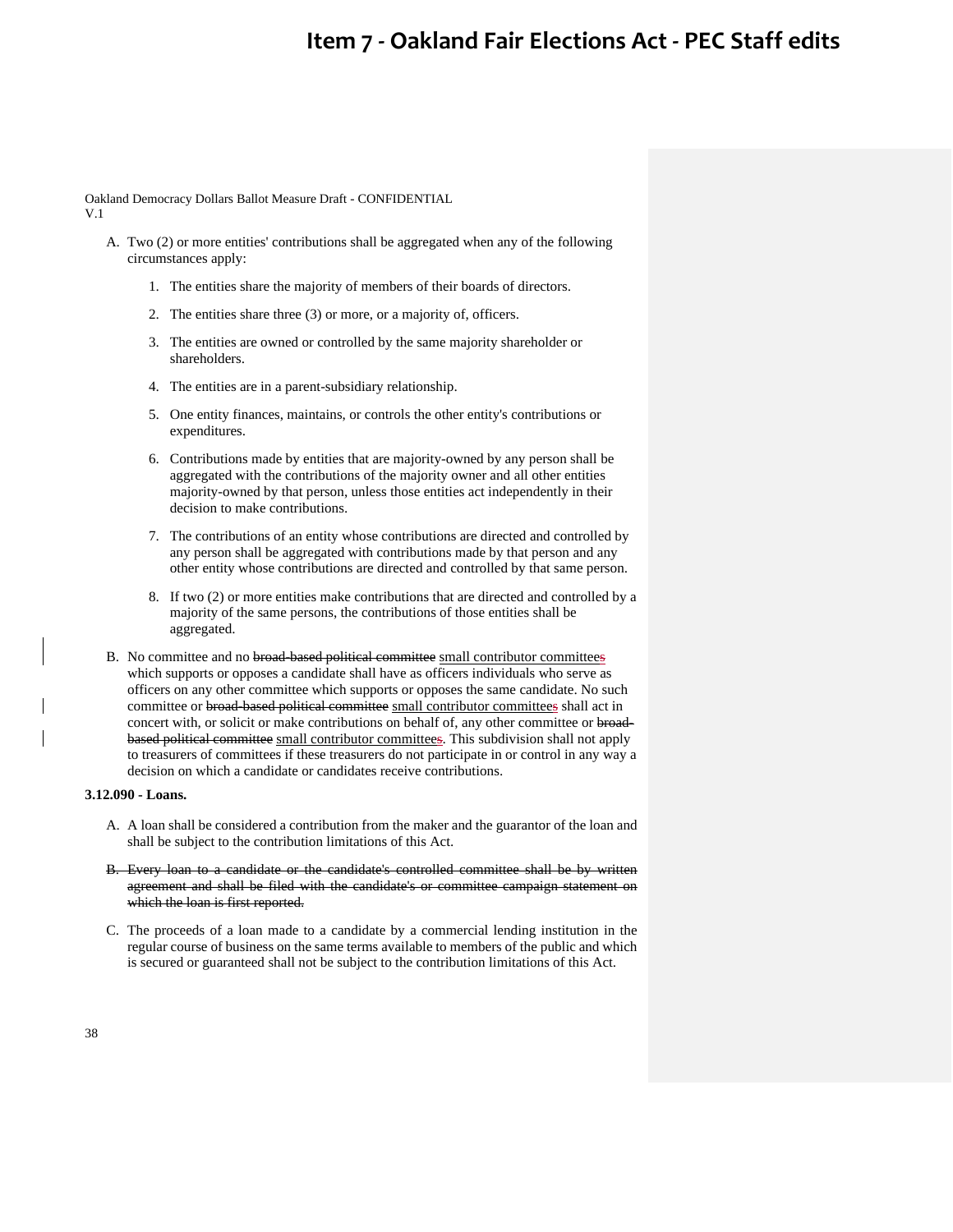Oakland Democracy Dollars Ballot Measure Draft - CONFIDENTIAL V.1

D. Other than loans pursuant to Subsection (C) of this Section, extensions of credit in excess of one thousand five hundred dollars (\$1,500.00) for a period of more than ninety (90) days are subject to the contribution limitations of this Act, unless the candidate can demonstrate good faith evidence of an intent to repay through a set payment schedule which is being adhered to through repayment of the extension of credit on a regular basis.

### **3.12.100 - Family contributions.**

- A. Contributions by two (2) individuals married to each other shall be treated as separate contributions and shall not be aggregated.
- B. Contributions by children under eighteen (18) years of age shall be treated as contributions by their parents and attributed proportionately to each parent (one-half  $\left(\frac{1}{2}\right)$ ) to each parent or the total amount to a single custodial parent).

#### **3.12.110 - One campaign committee and one checking account per candidate.**

A candidate shall have no more than one campaign committee and one checking account for the City office being sought, out of which all expenditures for that office shall be made. This Section should not prohibit the establishment of savings accounts, but no qualified campaign expenditures shall be made out of these accounts.

### **3.12.115 - Ballot measure committees controlled by candidates or elected City Officials.**

A candidate or elected City Official who controls a ballot measure committee may not directly or indirectly use or influence the use of ballot measure committee funds to support the candidate's or elected City Officials' election or to support or oppose other candidates, and may not transfer such funds to another committee supporting the candidate's or elected City Officials' election, or supporting or opposing other candidates. The foregoing notwithstanding, the prohibitions of this Section shall not apply to a committee created to oppose or support the qualification of a recall measure and/or the recall election of the controlling candidate or controlling elected City Official.

## **3.12.116 - Disclosure of principal officers of all non-candidate controlled committees, including ballot measure and independent expenditure committees.**

All non-candidate controlled recipient committees, including ballot measure committees and general purpose committees, required to file campaign statements in the City of Oakland, must disclose the principal officers of the committee. Such disclosure must include the full name, street address, and telephone number of at least one (1) principal officer, as well as all principal officers up to a total of three (3). This disclosure shall be made on the statement of organization (FPPC Form 410) by the filing deadlines required by the California Political Reform Act statute and regulations, or, if no Form 410 is required for that committee, the next required campaign statement. Such information shall be filed with the Public Ethics Commission and made available to the public.

## **3.12.117 - Reporting by City Officials who solicit campaign contributions from persons contracting or proposing to contract with the City.**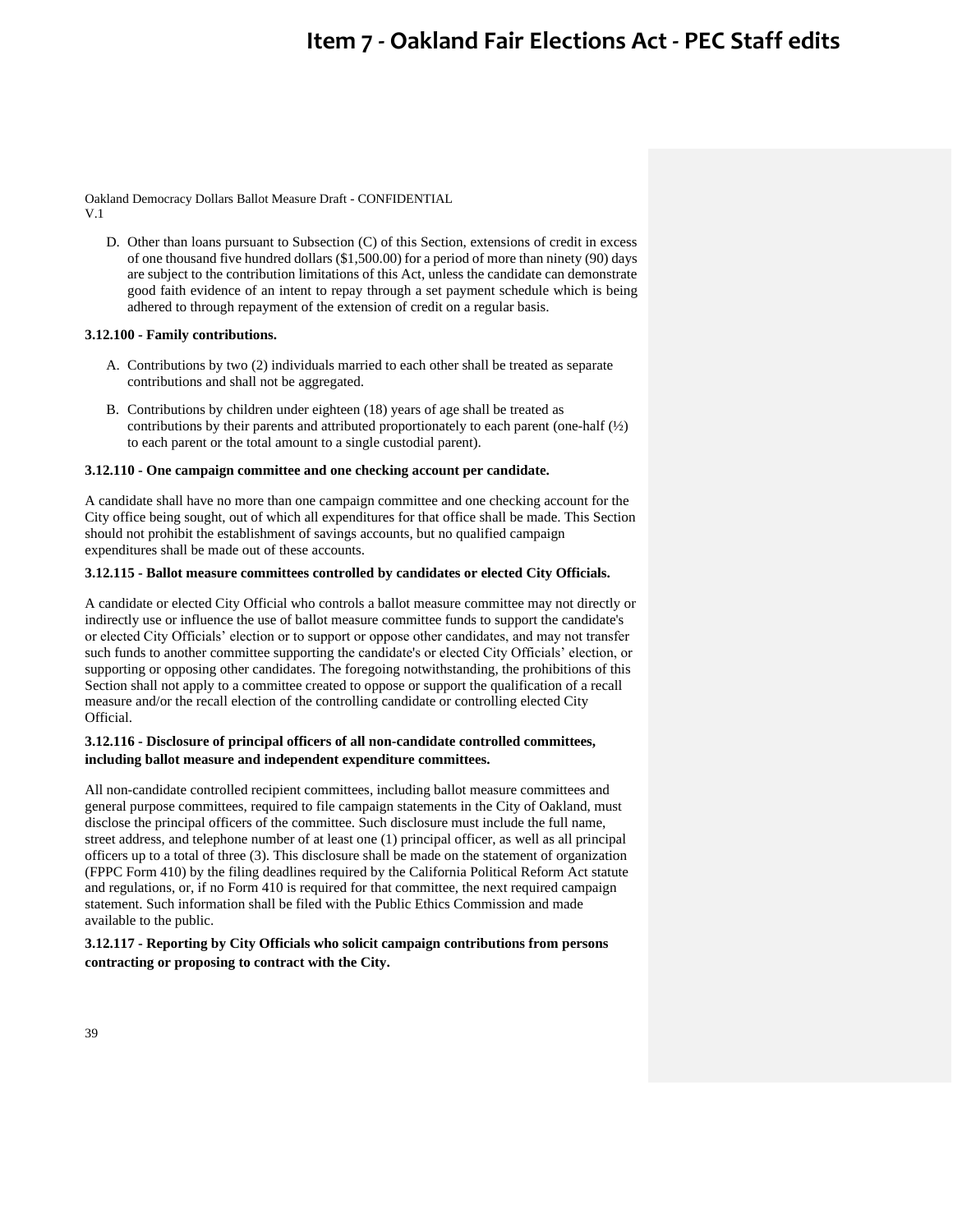Oakland Democracy Dollars Ballot Measure Draft - CONFIDENTIAL V.1

- A. Any public servant, as defined by Section 2.25.030(D), who is required to file a statement of economic interests (Form 700) and who successfully solicits a contribution of five thousand dollars (\$5,000.00) or more per calendar year to any committee from any person who contracts or proposes to contract with the official's department during the contractor prohibition time period specified in Section 3.12.140, must disclose such solicitation within thirty (30) days of the solicitation to the Public Ethics Commission using a process provided by the Public Ethics Commission.
	- 1. Mayor, Members of the Council, and their Senior Staff Members. For purposes of this section, the "department" of the Mayor, member of the Council, or Senior Staff Member to either the Mayor or member of Council shall be the City, and the disclosure requirement shall apply when the solicitation is made to a person contracting or proposing to contract with the City.
- B. For purposes of this section, a "senior staff member" to either the Mayor or a member of the Council means an individual employed in any of the following positions: Chief of Staff, Deputy Chief of Staff, Communications or other Director, Legislative or Policy Aide, or any other position in the Mayor's or Council Member's office who is required to file a Form 700.

## **3.12.120 - Money received by elected City Officials and candidates treated as contributions, income or gifts.**

Any funds received by any elected City Official, candidate, or committee controlled by an elected City Official or candidate shall be considered either a campaign contribution, income or a gift. All campaign contributions received by such persons shall be subject to the provisions of this Act unless such campaign contributions are used exclusively for elections held outside the jurisdiction. All income and gifts shall be subject to the disqualification provisions of the California Political Reform Act.

## **3.12.130 - Contributor identification and restriction on use of cash.**

- A. No contribution of one hundred dollars (\$100.00) or more shall be deposited into a campaign checking account of a candidate or local committee unless the name, address, occupation, and employer of the contributor is on file in the records of the recipient of the contribution.
- B. No person shall make, and no candidate or local committee shall receive, a contribution of one hundred dollars (\$100.00) or more in cash.
- C. No candidate or local committee shall make an expenditure of one hundred dollars (\$100.00) or more in cash.
- D. No person shall make a contribution of one hundred dollars (\$100.00) or more other than an in-kind contribution unless in the form of a written instrument containing the name of the donor and the name of the payee and drawn from the account of the donor or the intermediary, as defined in Government Code Section 84302.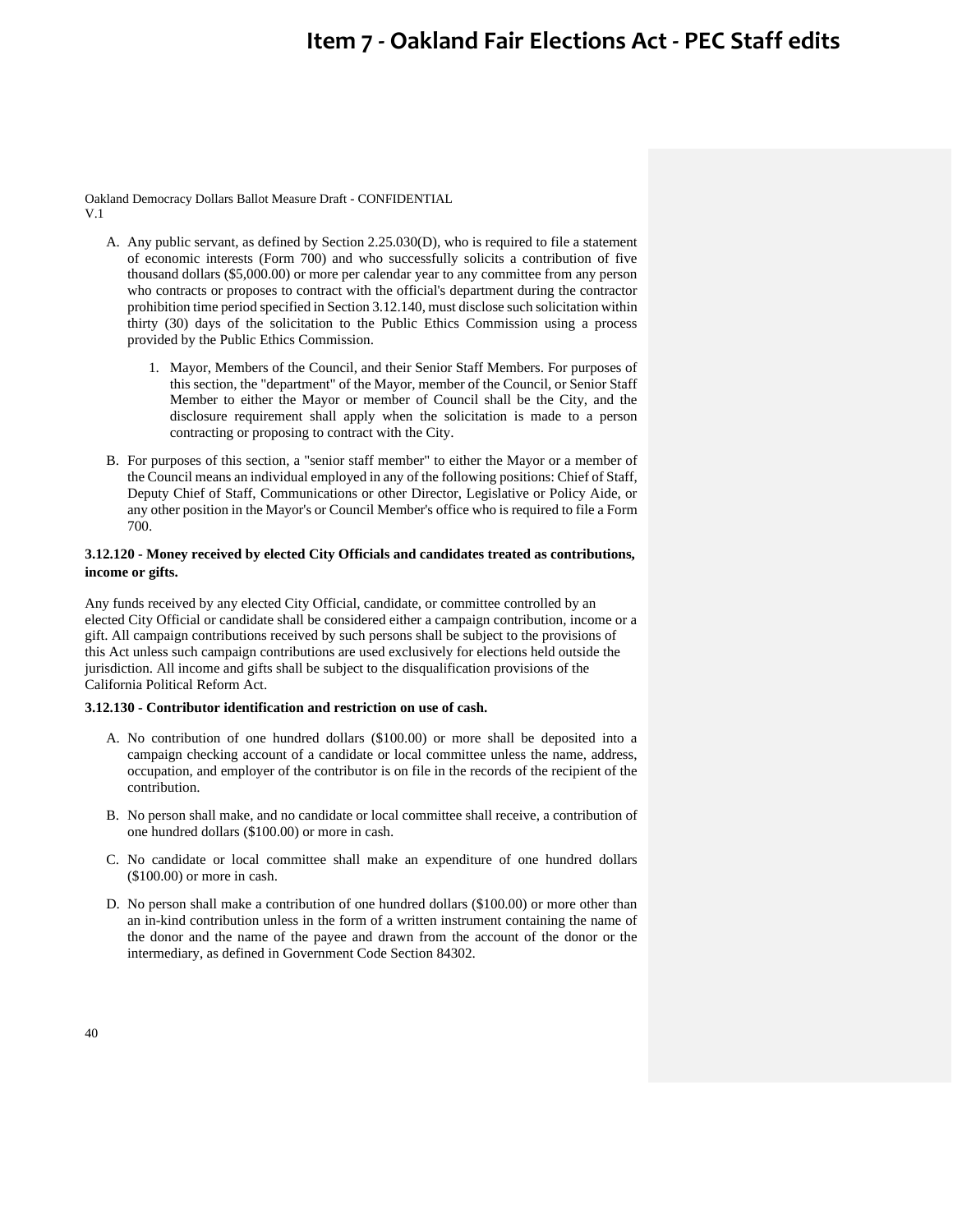Oakland Democracy Dollars Ballot Measure Draft - CONFIDENTIAL V.1

## **3.12.140 - Contractors doing business with the City or the Oakland Unified School District prohibited from making contributions.**

- A. No person who contracts or proposes to contract with or who amends or proposes to amend such a contract with the City for the rendition of services, for the furnishing of any material, supplies, commodities or equipment to the City, for selling or leasing any land or building to the City, or for purchasing or leasing any land or building from the City, whenever the value of such transaction would require approval by the City Council shall make any contribution to the Mayor, a candidate for Mayor, a City Councilmember, a candidate for City Council, the City Attorney, a candidate for City Attorney, the City Auditor, a candidate for City Auditor, or committee controlled by such elected City Official or candidate at any time between commencement of negotiations and one hundred eighty (180) days after the completion or the termination of negotiations for such contract.
- B. No person who contracts or proposes to contract with or who amends or proposes to amend such a contract with the Oakland School District, for the rendition of services, for the furnishing of any material, supplies, commodities or equipment to the School District. for selling or leasing any land or building to the School District, or for purchasing or leasing any land or building from the School District, whenever the value of such transaction would require approval by the School Board, shall make any contribution to a School Board member, candidate for School Board Directors or committee controlled by such elected City Official or candidate at any time between commencement of negotiations and one hundred eighty (180) days after the completion or termination of negotiations for such contract.
- C. If a person is an entity, the restrictions of Subsections A. and B. also apply to all of the entity's principals, including, but not limited to, the following:
	- 1. The entity's board chair, president, chief executive officer, chief operating officer, chief financial officer, and any individual who serves in the functional equivalent of one or more of those positions;
	- 2. Any individual who owns an ownership interest in the entity of twenty (20) percent or more; and
	- 3. An individual employee, independent contractor, or agent of the entity, that represents or is authorized to represent the entity before the City in regards to the contract or proposal contract.
- D. "Services" means and includes labor, professional services, consulting services, or a combination of services and materials, supplies, commodities and equipment which shall include public works projects.
- E. For contributions to elected City Officials other than School Board Directors, transactions that require approval by the City Council include but are not limited to:
	- 1. Contracts for the procurement of services that are professional or consulting services exceeding fifteen thousand dollars (\$15,000.00).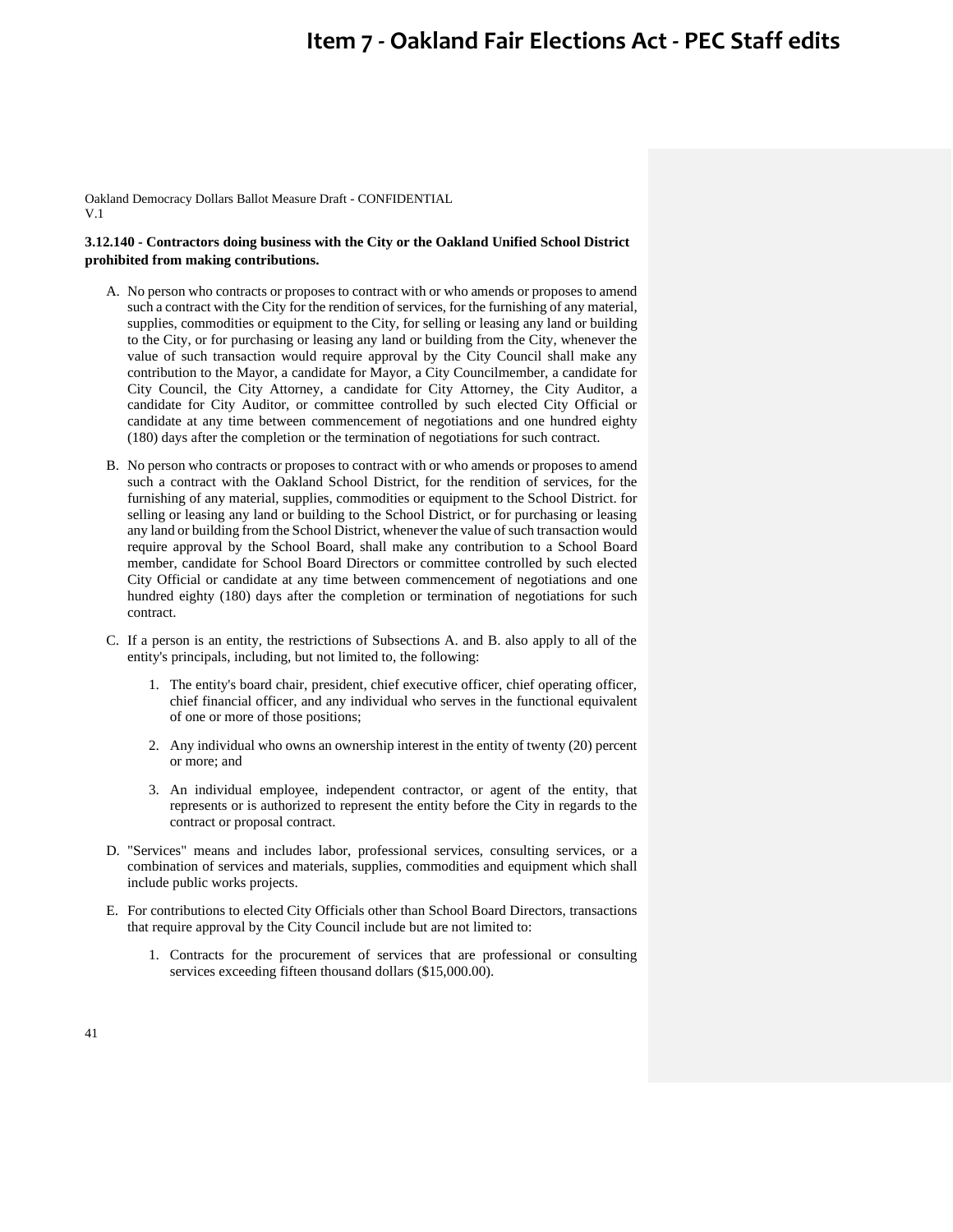Oakland Democracy Dollars Ballot Measure Draft - CONFIDENTIAL

V.1

- 2. Contracts for the procurement of services exceeding fifty thousand dollars (\$50,000.00), other than contracts for professional or consulting services.
- 3. Contracts for the furnishing of any materials, supplies, commodities or equipment exceeding fifty thousand dollars (\$50,000.00).
- 4. Contracts for the sale or lease of any building or land to or from the City.
- 5. Amendments to contracts described in Subsections E.1., 2., 3., and 4. of this Section.
- F. For contributions to School Board Directors, transactions that require approval by the School Board include but are not limited to:
	- 1. Professional services and consulting contracts exceeding twenty-five thousand dollars (\$25,000.00), including personal service agreements.
	- 2. Contracts requiring School Board approval under Public Contract Code Section 20111.
	- 3. Construction contracts exceeding twenty-five thousand dollars (\$25,000.00) whether or not they are subject to the provisions of the Public Contract Code.
	- 4. Contracts for the sale or lease of any building or land to or from the School District.
	- 5. Amendments to contracts described in Subsections F.1., 2., 3., and 4. of this Section.
- G. "Commencement of negotiations" for City contracts occurs when a contractor or contractor's agent formally submits a bid, proposal, qualifications or contract amendment to any City Official or when a City Official formally proposes submission of a bid, proposal, qualifications or contract amendment from a contractor or contractor's agent.
- H. Reserved.
- I. "Commencement of negotiations" for Oakland School District contracts occurs when a contractor or contractor's agent formally submits a bid, proposal, qualifications or contract amendment to any elected or appointed School District officer or employee or when any elected or appointed School District officer or employee formally proposes submission of a bid, proposal, qualifications or contract amendment from a contractor or contractor's agent.
- J. "Commencement of negotiations" does not include unsolicited receipt of proposal or contract information or documents related to them, requests to be placed on mailing lists or routine inquiries for information about a particular contract, request for proposal or any information or documents relating to them or attendance at an informational meeting.
- K. "Completion of negotiations" occurs when the City or the School District executes the contract or amendment.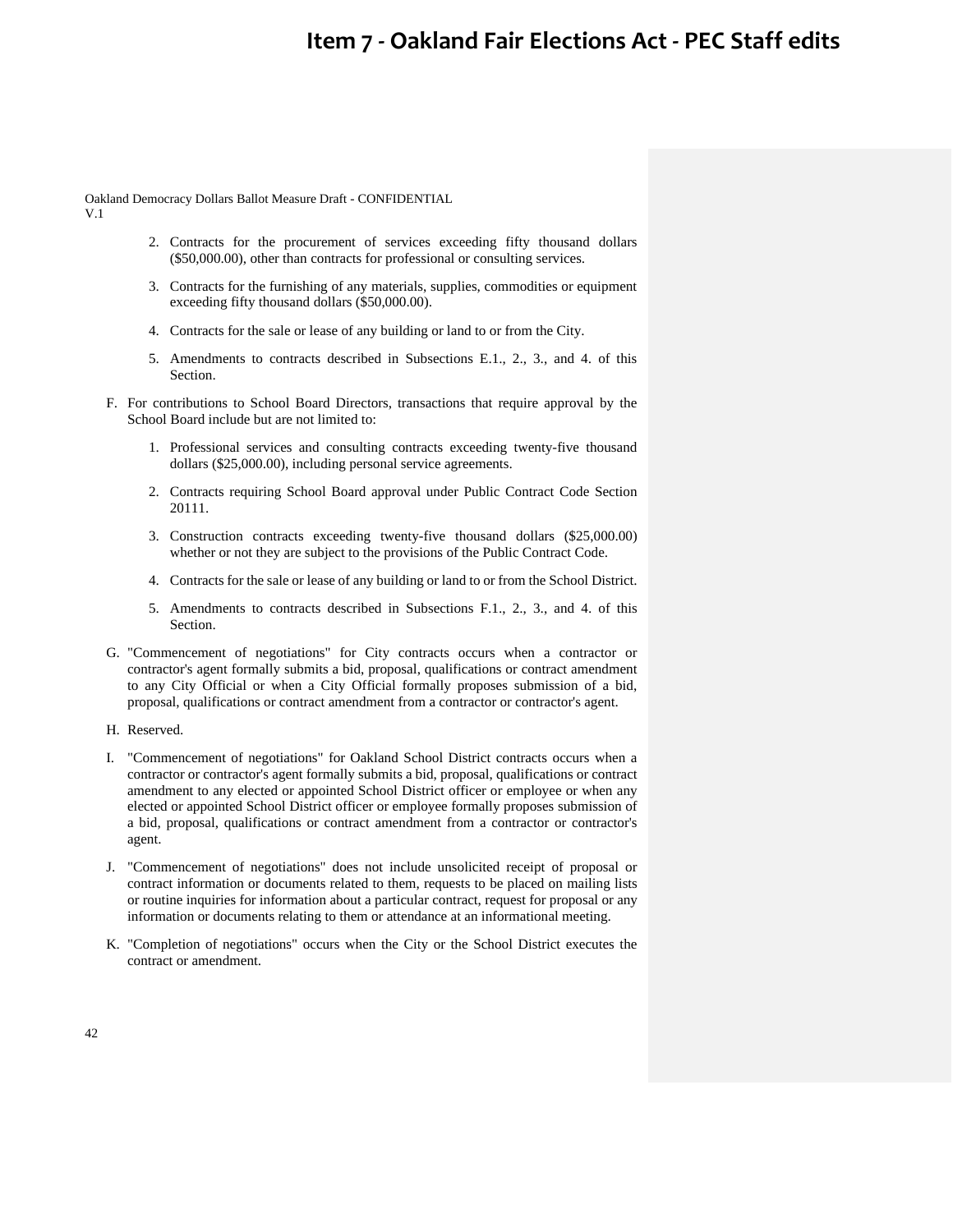Oakland Democracy Dollars Ballot Measure Draft - CONFIDENTIAL V.1

- L. "Termination of negotiations" occurs when the contract or amendment is not awarded to the contractor or when the contractor files a written withdrawal from the negotiations, which is accepted by a City Official or an appointed or elected School District officer or employee.
- M. The Oakland City Administrator shall be responsible for implementing procedures for City contracts to ensure contractor compliance with this Act. A proposed or current contractor must sign and date the following statement at the time the contractor formally submits a bid, proposal, qualifications or contract amendment:

The Oakland Campaign Reform Act limits campaign contributions and prohibits contributions from contractors doing business with the City of Oakland or the Oakland Unified School District during specified time periods. Violators are subject to civil and criminal penalties.

I have read Oakland Municipal Code Chapter 3.12, including section 3.12.140, the contractor provisions of the Oakland Campaign Reform Act, and certify that I/we have not knowingly, nor will I/we make contributions prohibited by the Act.

Business Name \_\_\_\_\_

Date

Signature

The signed and dated statement must be received and filed by submitted to the Public Ethics CommissionCity Clerk, in a manner proscribed by the Commission, at the same time the proposal is submitted. Contracts may not be awarded to any contractors who have not signed this certification. The City Clerk shall keep an updated list of current contractors available for inspection.

N. The Oakland Superintendent of Schools shall be responsible for implementing procedures for Oakland School District contracts to ensure contractor compliance with the Oakland Campaign Reform Act. A proposed or current contractor must sign and date the following statement at the time the contractor formally submits a bid, proposal, qualifications or contract amendment:

The Oakland Campaign Reform Act limits campaign contributions and prohibits contributions from contractors doing business with the City of Oakland or the Oakland Unified School District during specified time periods. Violators are subject to civil and criminal penalties.

I have read Oakland Municipal Code Chapter 3.12, including section 3.12.140, the contractor provisions of the Oakland Campaign Reform Act, and certify that I/we have not knowingly, nor will I/we make contributions prohibited by the Act.

Business Name \_\_\_\_\_

Date

43

#### **Commented [BW19]:** Require copy submitted to PEC.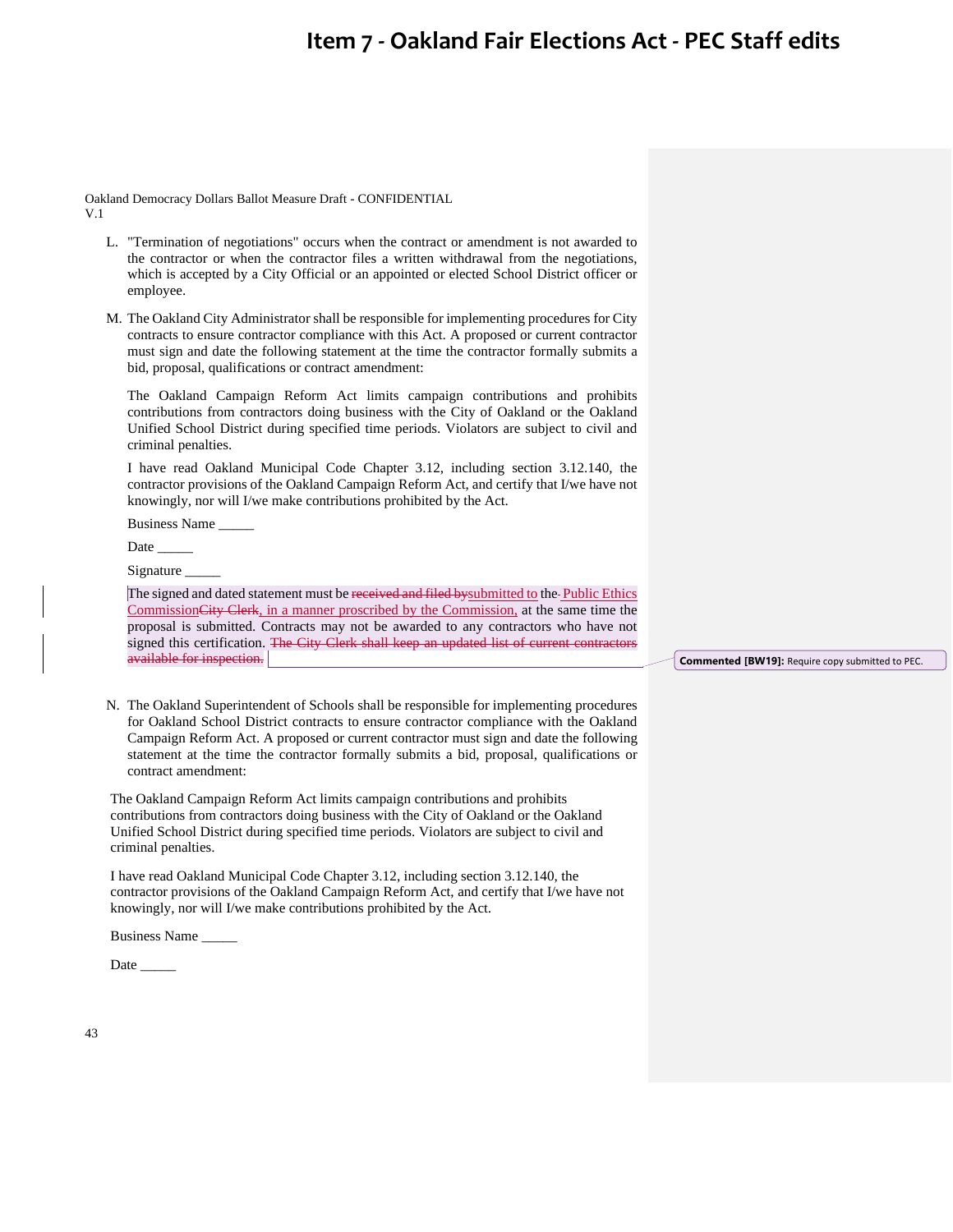Oakland Democracy Dollars Ballot Measure Draft - CONFIDENTIAL V.1

Signature \_\_\_\_\_

The signed and dated statement must be received and filed with the School District at the same time the proposal is submitted. Contracts may not be awarded to any contractors who have not signed this certification. The School District shall keep an updated list of current contractors available for inspection.

- O. A person who contracts with the City or the School District for the rendition of services, for the furnishing of any material, supplies, commodities or equipment to the City or the School District, or for selling any land or building to the City or the School District or for purchasing any land or building from the City or the School District, or for leasing any land to or from the School District, whenever the value of such transaction would require approval by the City Council or the School Board, and who violates Subsection A. of this Section, shall be subject to the enforcement provisions of Article IX of this Act.
- P. Candidates and their controlled committees shall include a notice on all campaign fundraising materials equivalent to eight-point roman boldface type, which shall be in a color or print which contrasts with the background so as to be easily legible, and in a printed or drawn box and set apart from any other printed matter. The notice shall consist of the following statement:

The Oakland Campaign Reform Act limits campaign contributions by all persons (OMC §§ 3.12.050 and 3.12.060) and prohibits contributions during specified time periods from contractors doing business with the City of Oakland or the Oakland Unified School District (OMC § 3.12.140).

### **3.12.150 - Officeholder fund.**

- A. Every elected City Official shall be permitted to establish one officeholder expense fund. All contributions deposited into the officeholder expense fund shall be deemed to be held in trust for expenses associated with holding the office currently held by the elected City Official. Contributions to the officeholder fund must be made by a separate check or other separate written instrument. Single contributions may not be divided between the officeholder fund and any other candidate committee. For District Councilmembers, City Auditor and School Board Directors total contributions to an officeholder fund shall not exceed twenty-five thousand dollars (\$25,000.00) per year in office. For Councilmember-At-Large and City Attorney, total contributions to an officeholder fund shall not exceed thirty thousand dollars (\$30,000.00) per year in office. For the office of the Mayor, total contributions to an officeholder fund shall not exceed fifty thousand dollars (\$50,000.00) per year in office.
- B. Expenditures from an officeholder fund may be made for any political, governmental or other lawful purpose, but may not be used for any of the purposes prohibited in Subsection C.1. through 5. of this Section. Such allowable expenditures shall include, but are not limited to the following categories:
	- 1. Expenditures for fundraising (including solicitations by mail) for the officeholder expense fund;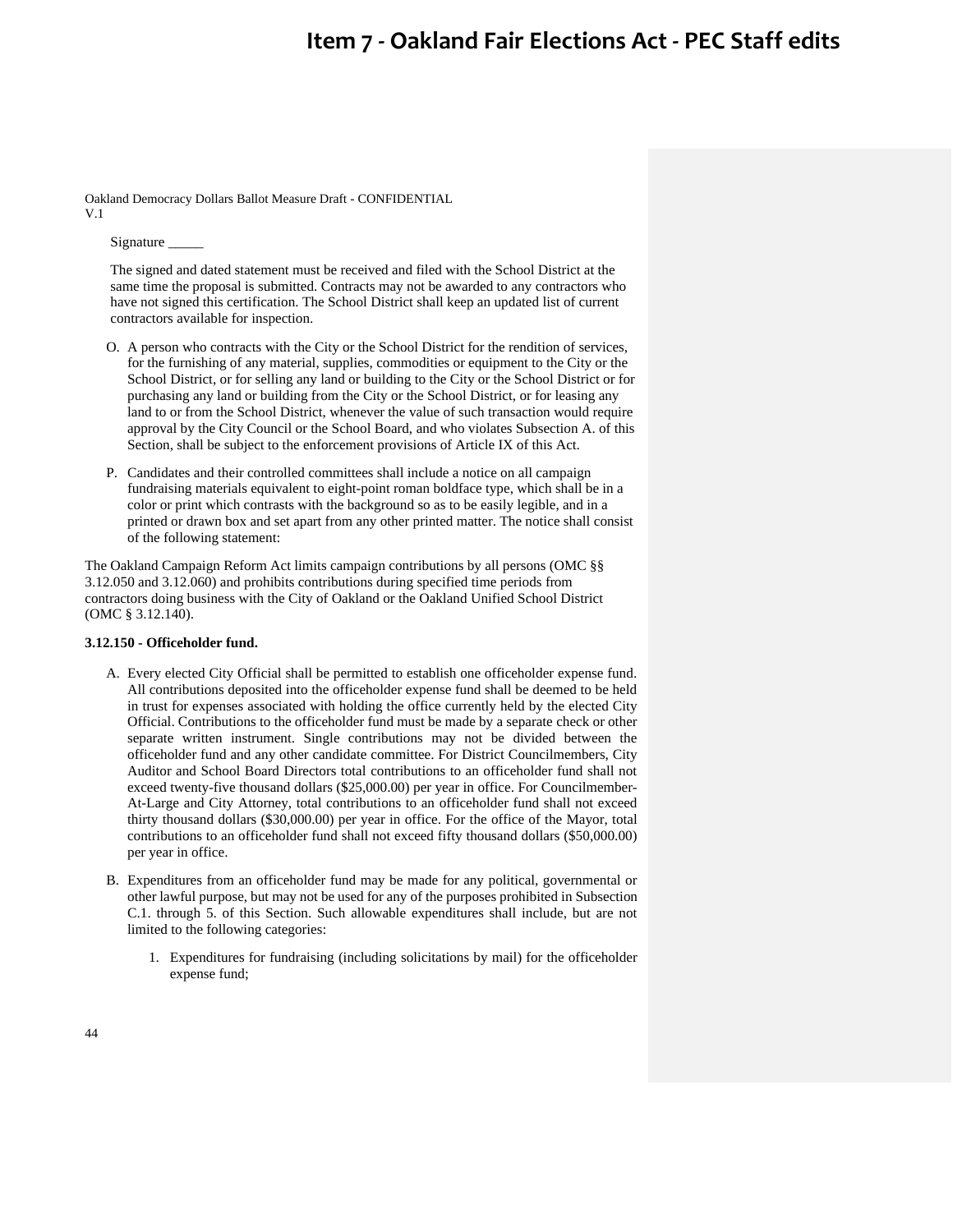Oakland Democracy Dollars Ballot Measure Draft - CONFIDENTIAL

V.1

- 2. Expenditures for office equipment, furnishings and office supplies;
- 3. Expenditures for office rent;
- 4. Expenditures for salaries of part-time or full-time staff employed by the elected City Official for officeholder activities;
- 5. Expenditures for consulting, research, polling, photographic or similar services except for campaign expenditures for any city, county, regional, state or federal elective office;
- 6. Expenditures for conferences, meetings, receptions, and events attended in the performance of government duties by (1) the elected City Official; (2) a member of the elected City Officials' staff; or (3) such other person designated by the elected City Official who is authorized to perform such government duties;
- 7. Expenditures for travel, including lodging, meals and other related disbursements, incurred in the performance of governmental duties by (1) the elected City Official, (2) a member of the elected City Officials' staff, (3) such other person designated by the elected City Official who is authorized to perform such government duties, or a member of such person's household accompanying the person on such travel;
- 8. Expenditures for meals and entertainment directly preceding, during or following a governmental or legislative activity;
- 9. Expenditures for donations to tax-exempt educational institutions or tax exempt charitable, civic or service organizations, including the purchase of tickets to charitable or civic events, where no substantial part of the proceeds will have a material financial effect on the elected officer, any member of his or her immediate family, or his or her committee treasurer;
- 10. Expenditures for memberships to civic, service or professional organizations, if such membership bears a reasonable relationship to a governmental, legislative or political purpose;
- 11. Expenditures for an educational course or educational seminar if the course or seminar maintains or improves skills which are employed by the elected City Official or a member of the elected City Officials Staff in the performance of his or her governmental responsibilities;
- 12. Expenditures for advertisements in programs, books, testimonials, souvenir books, or other publications if the advertisement does not support or oppose the nominations or election of a candidate for city, county, regional, state or federal elective office;
- 13. Expenditures for mailing to persons within the City which provide information related to City-sponsored events, school district-sponsored events, an official's governmental duties or an official's position on a particular matter pending before the Council, Mayor, or School Board;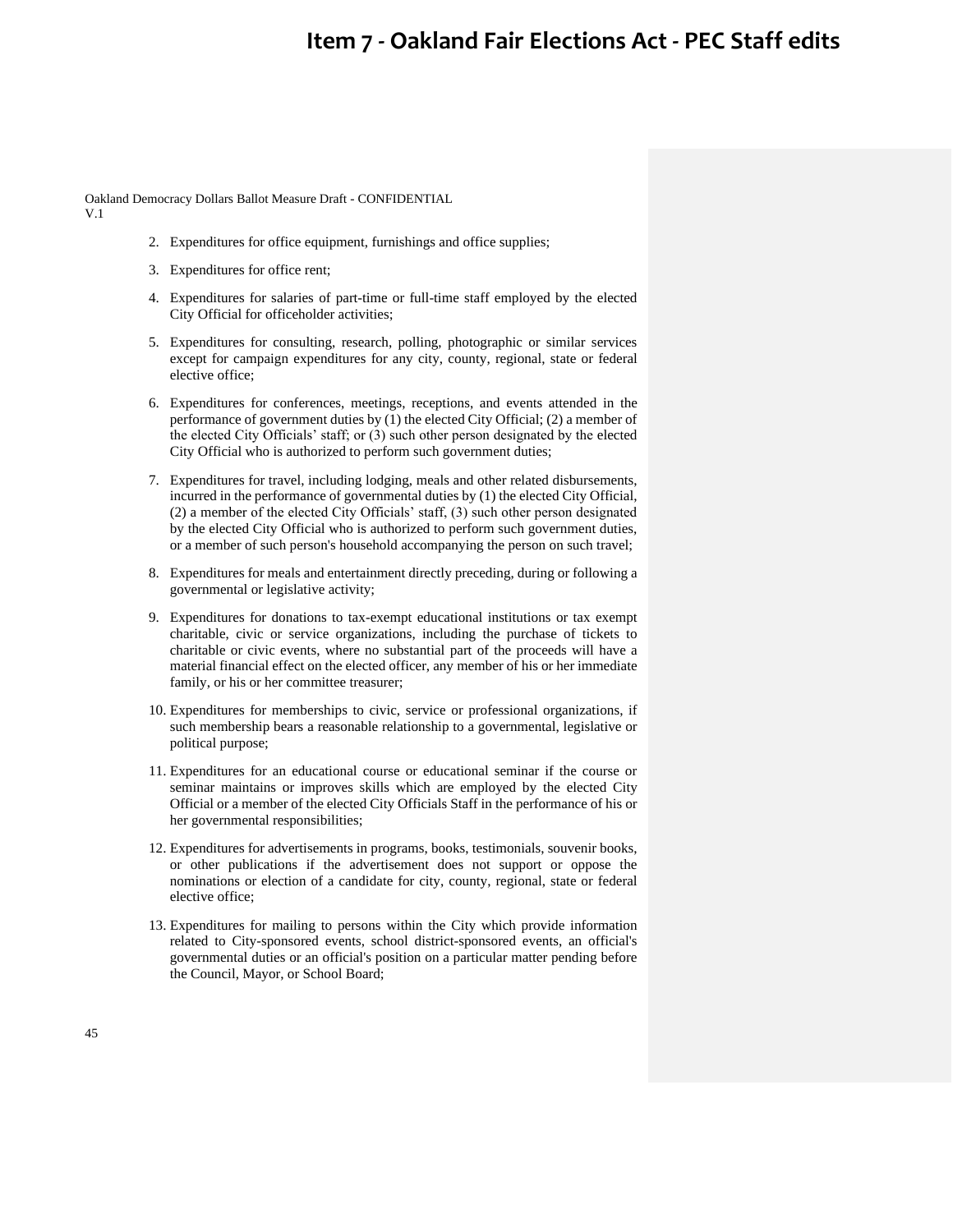Oakland Democracy Dollars Ballot Measure Draft - CONFIDENTIAL

V.1

- 14. Expenditures for expressions of congratulations, appreciation or condolences sent to constituents, employees, governmental officials, or other persons with whom the elected City Official communicates in his or her official capacity;
- 15. Expenditures for payment of tax liabilities incurred as a result of authorized officeholder expense fund transactions;
- 16. Expenditures for accounting, professional and administrative services provided to the officeholder fund;
- 17. Expenditures for ballot measures.
- C. Officeholder expense funds shall not be used for the following:
	- 1. Expenditures in connection with a future election for any city, county, regional, state or federal elective office;
	- 2. Expenditures for campaign consulting, research, polling, photographic or similar services for election to city, county, regional, state or federal elective office;
	- 3. Membership in any athletic, social, fraternal, veteran or religious organization;
	- 4. Supplemental compensation for employees for performance of an act which would be required or expected of the person in the regular course or hours of his or her duties as a City Official;
	- 5. Any expenditure that would violate the provisions of the California State Political Reform Act, including Government Code Sections 89506 and 89512 through 89519.
- D. No funds may be transferred from the officeholder fund of an elected City Official to any other candidate committee.
- E. Annual contributions received by or made to the officeholder fund shall be subject to the contribution limitations of Article III of this Act.
- F. Expenditures made from the officeholder fund shall not be subject to the voluntary expenditure ceilings of Article IV of this Act.

### **3.12.160 - Allowance for donation of office space.**

- A. Donation of office space for use by elected City Officials in furtherance of their duties and responsibilities by a person or broad based political committee small contributor committee shall not be considered a campaign contribution subject to the provisions of this Act, provided that:
	- 1. The donation is made to the City and accepted pursuant to Oakland City Charter Section 1203 for use by the Mayor, Councilmembers, City Attorney or City Auditor or in the case of School Board Directors, the donation is made to the Oakland Unified School District; and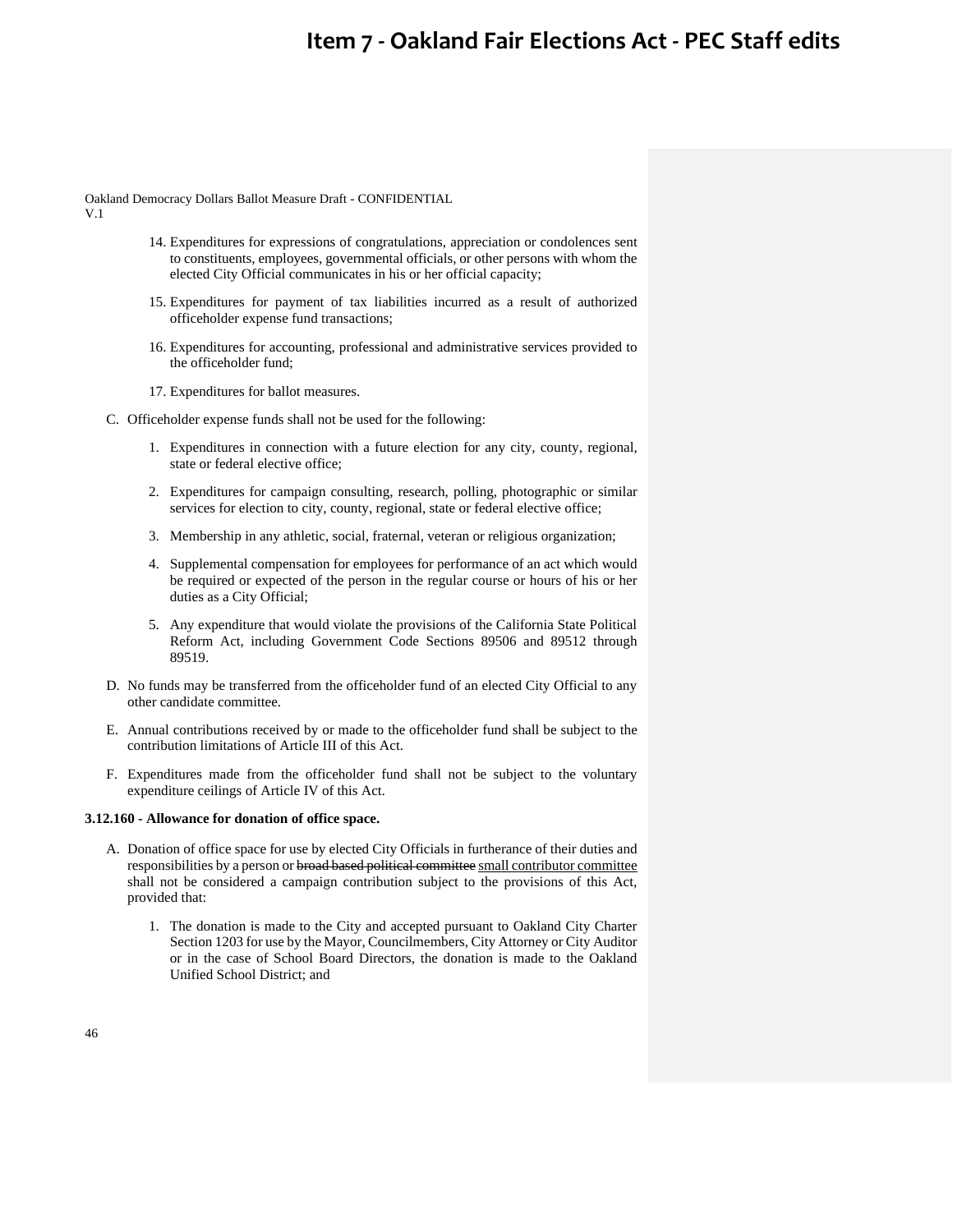Oakland Democracy Dollars Ballot Measure Draft - CONFIDENTIAL V.1

- 2. The name, address, employer, and occupation of the donor, and the current market value of the donated office space, are provided to the CommissionCity Clerk.
- B. Use of office space donated pursuant to this Section by an elected City Official shall not be considered a "qualified campaign expenditure" pursuant to Section 3.12.040 of this Act.

### **3.12.170 - Legal expense funds.**

- A. An elected City Official or candidate may receive contributions for a separate legal expense fund, for deposit into a separate account, to be used solely to defray attorney's fees and other legal costs incurred in the candidate's or elected City Officials' legal defense to any civil, criminal, or administrative action or actions arising directly out of the conduct of the campaign or election process, or the performance of the candidate's or elected City Officials' governmental activities and duties. Contributions to the legal expense fund must be earmarked by the contributor for contribution to the fund at the time the contribution is made. The legal expense fund may be in the form of a certificate of a deposit, interest bearing savings account, money market account, or similar account, which shall be established only for the legal expense fund. All funds contributed to an elected City Official or candidate for legal expense fund must be deposited into the elected City Official's appropriate campaign bank account prior to being deposited into the legal expense fund. The legal expense fund may be in the form of a certificate of deposit, interest-bearing savings account, money market account, or similar account, which shall be established only for the legal expense fund.
- B. Contributions received by or made to the legal expense fund shall not be subject to the contribution limitations of Article III of this Act.
- C. Expenditures made from the legal expense fund shall not be subject to the voluntary expenditure ceilings of Article IV of this Act.

### **3.12.180 - Volunteer services exemption.**

Volunteer personal services, and payments made by an individual for his or her own travel expenses if such payments are made voluntarily without any understanding or agreement that they shall be directly or indirectly repaid to him or her, are not contributions or expenditures subject to this Act.

### **Article IV. - Expenditure Ceilings**

#### **3.12.190 - Expenditure ceilings.**

All candidates who adopt campaign expenditure ceilings as defined below are permitted the higher contribution limit as defined in Subsections 3.12.050.B. and 3.12.060.B. of this Act. Before receiving any contributions at the higher contribution limit, candidates who adopt voluntary expenditure ceilings must first file a statement with the Public Ethics Commission on a form approved for such purpose indicating acceptance of the expenditure ceiling. Said statement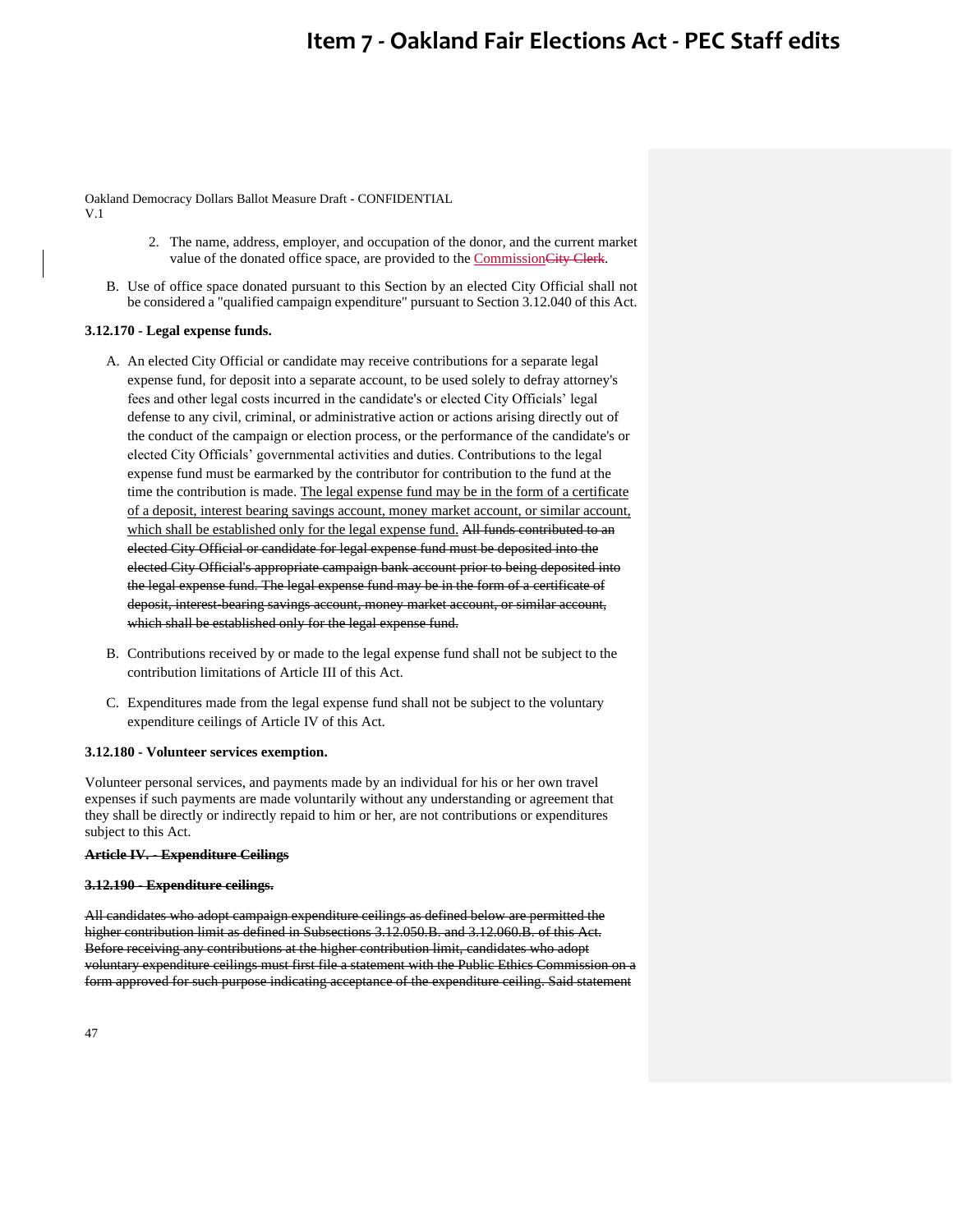Oakland Democracy Dollars Ballot Measure Draft - CONFIDENTIAL V.1

shall be filed no later than the time for filing for candidacy with the City Clerk. This statement will be made public.

#### **3.12.200 - Amount of expenditure ceilings.**

A candidate for office of Mayor who voluntarily agrees to expenditure ceilings shall not make qualified expenditures exceeding seventy cents (\$0.70) per resident for each election in which the candidate is seeking elective office. A candidate for other Citywide offices who voluntarily agrees to expenditure ceilings shall not make qualified expenditures exceeding fifty cents (\$0.50) per resident for each election in which the candidate is seeking office. A candidate for District City Councilmember who voluntarily agrees to expenditure ceilings shall not make qualified expenditures exceeding one dollar and fifty cents (\$1.50) per resident in the electoral district for each election in which the candidate is seeking elective office. A candidate for School Board Director who voluntarily agrees to expenditure ceilings shall not make qualified campaign expenditures exceeding one dollar (\$1.00) per resident for each election in the electoral district for each election for which the candidate is seeking office. Residency of each electoral district shall be determined by the latest decennial census population figures available for that district.

Beginning on January 1, 2017, the Public Ethics Commission shall once annually on a calendar year basis increase the expenditure ceiling amounts upon a finding that the cost of living in the immediate San Francisco Bay Area, as shown on the Consumer Price Index (CPI) for all items in the San Francisco Bay Area as published by the U.S. Department of Labor, Bureau of Statistics, has increased. The increase of the expenditure ceiling amounts shall not exceed the CPI increase, using 1998 as the index year. The increase shall be rounded to the nearest thousand. The City Clerk shall publish the expenditure ceiling amounts no later than February 1st of each year.

#### **3.12.210 - Reserved.**

#### **3.12.220 - Expenditure ceilings lifted.**

If a candidate declines to accept expenditure ceilings and receives contributions or makes qualified campaign expenditures equal to fifty (50) percent or more of the expenditure ceiling, or if any person makes one or more independent expenditures totaling more than fifteen thousand dollars (\$15,000.00) on a District City Council or School Board election or seventy thousand dollars (\$70,000.00) in a City Attorney, Auditor, Councilmember-at-Large or Mayoral election, the applicable expenditure ceiling shall no longer be binding on any candidate running for the same office, and any candidate running for the same office who accepted expenditure ceilings shall be permitted to continue receiving contributions at the amounts set for such candidates in Subsections 3.12.050.B. and 3.12.060.B. of this Act. The independent expenditure committee amounts of fifteen thousand dollars (\$15,000.00) and seventy thousand dollars (\$70,000.00) respectively, shall be increased in proportion to any increase of the voluntary expenditure ceiling amounts resulting from an increase in the CPI as provided by Section 3.12.200 of this Chapter.

#### **Article VI. - Independent Expenditures**

**3.12.230 - Independent expenditures for mass mailings, slate mailings or other campaign materials.**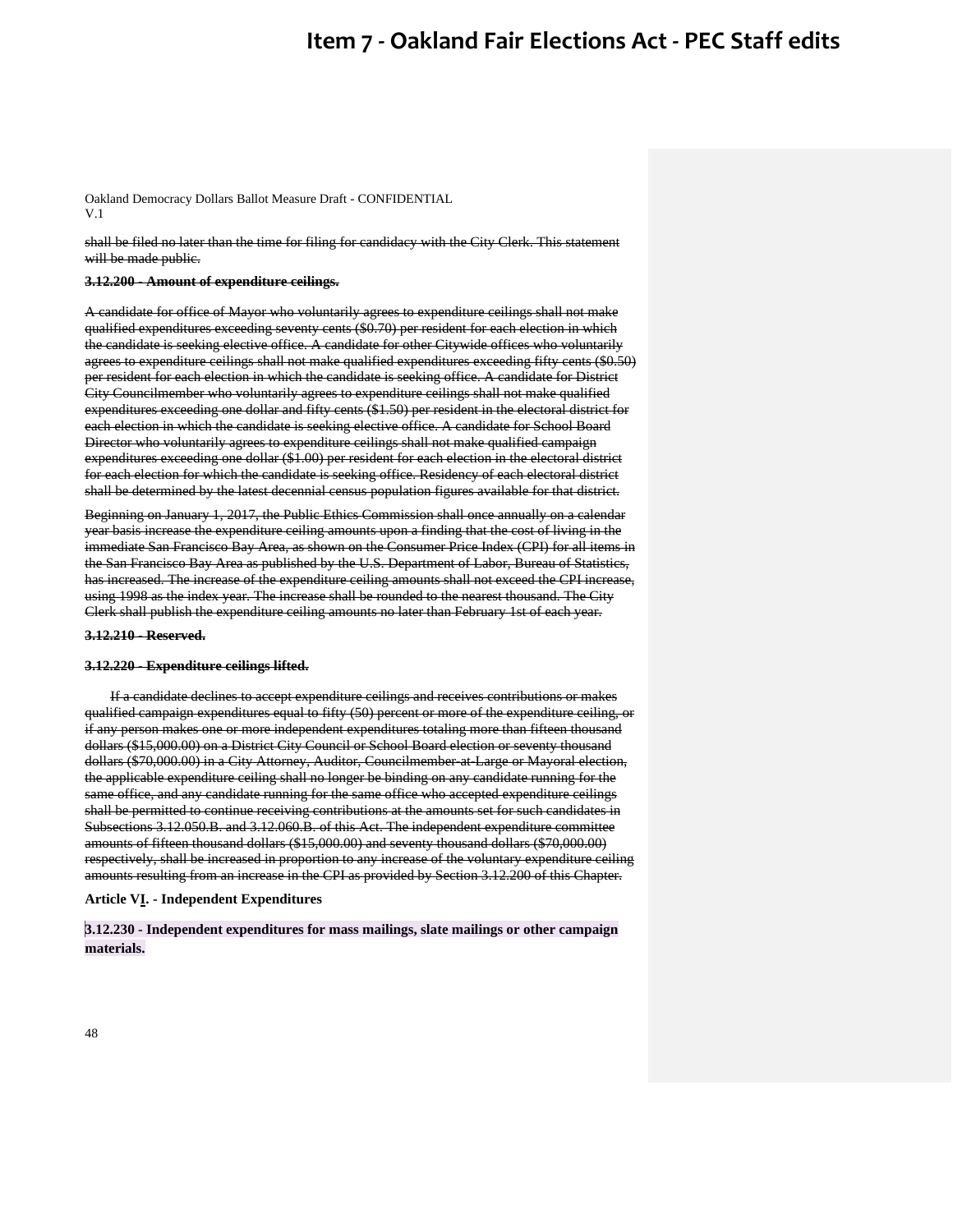Oakland Democracy Dollars Ballot Measure Draft - CONFIDENTIAL V.1

A. Any person who makes independent expenditures for a mass mailing, slate mailing or other campaign materials which support or oppose any candidate shall place the following statement on the mailing communication in typeface of no smaller than fourteen (14) points:

Notice to Voters

(Required by the City of Oakland)

This mailing is not authorized or approved by any City candidate or election official.

It is paid for

by (name) \_\_\_\_\_

\_\_\_\_\_\_\_(address, city, state)

Total cost of this mailing is: (amount)

B. A committee must disclose the names of persons from whom the committee received its  $t_{\text{two}}$  (2) three (3) highest cumulative contributions of five thousand dollars (\$5,000.00) or more in the same manner as required by the California Political Reform Act Section 84506 on all mass mailings and television advertisements mass mailings and advertisements that are independent expenditures supporting or opposing a candidate or measure being voted upon only in the City.

### **3.12.235 – Disclosure of Independent Expenditure Communications.**

- A. A person shall notify the Commission of an independent expenditure communication when either of the following occurs:
	- 1. The person makes or incurs expenditures with an actual or fair market value of \$1,000 or more for one or more communications.
	- 2. Once a notification threshold is met, every subsequent \$100 in expenditures made or incurred regarding that measure or candidate shall also be disclosed as required by Subsections (B).
- B. The notification shall be submitted to the Commission within the following time frames:
	- 1. From the first date an individual may file a Declaration of Intention to Become a Candidate with the City Clerk through the date of the associated general election; during the 90 days prior to an election if no City candidates will be on the ballot; within 72 hours after making or incurring the expenditures; or within 24 hours when within one week from the date of the general election.
	- 2. At all other times, within five business days after making or incurring the expenditures provided, however, in no event later than the first date an individual may file a Declaration of Intention to Become a Candidate.
	- 3. The notification shall include the following:

**Commented [BW20]:** This section is outdated, particularly in relation to electronic communications and also social media. I am working on edits to this section, similar to LA Muni Code sections 49.7.33, and 49.7.34.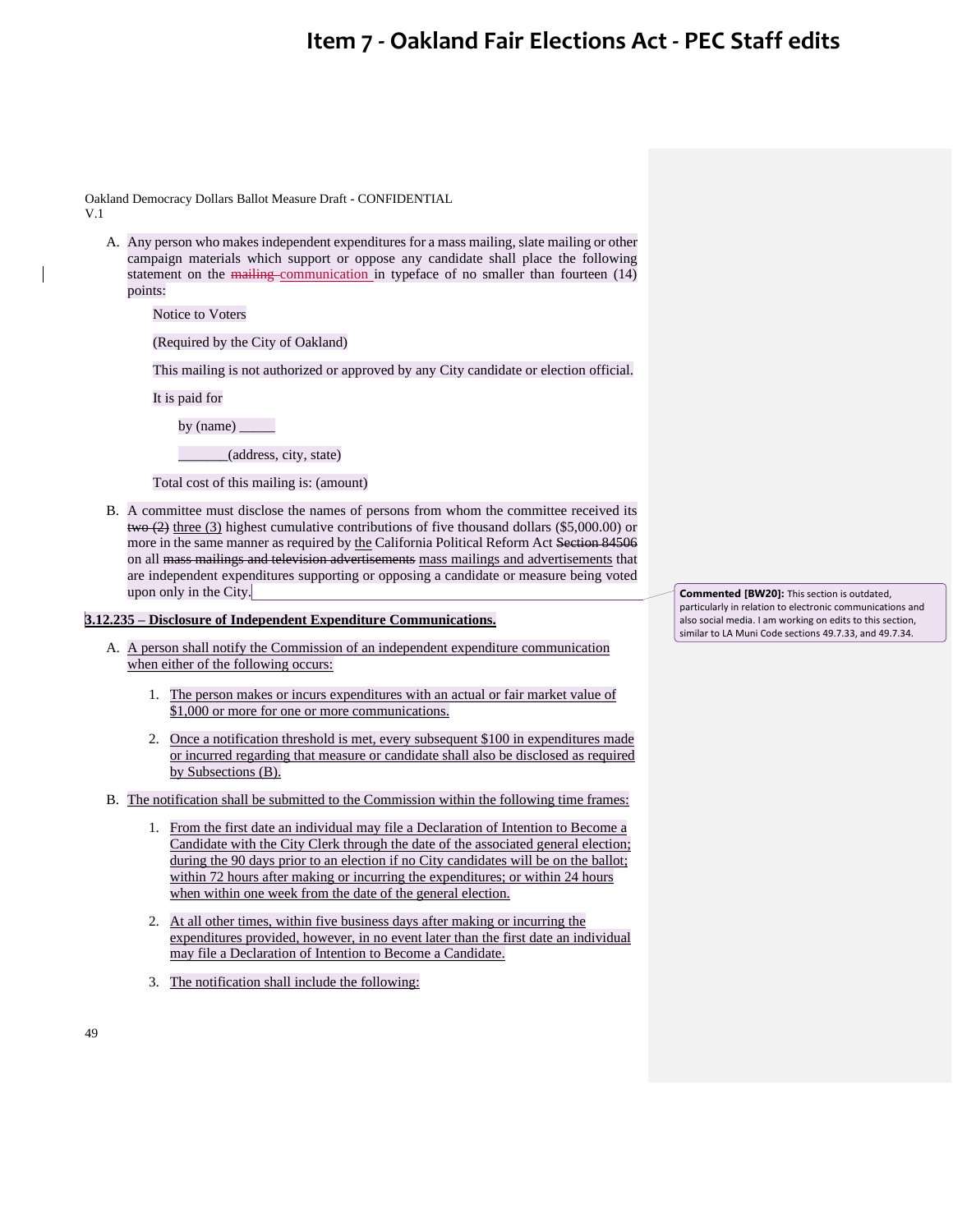Oakland Democracy Dollars Ballot Measure Draft - CONFIDENTIAL V.1

- a. A declaration under penalty of perjury signed by the person and, if applicable, the committee treasurer, specifying the following:
	- i. Each candidate or measure supported or opposed by the communication;
	- ii. The dates and amounts of the expenditure and the amount spent to support or oppose each candidate or measure;
	- iii. For disclosure under Subsection A.2., the number of distributions;
	- iv. Whether each candidate or measure was supported or opposed;
	- v. That the communication was not behested by any of the candidates who benefited from it;
	- vi. The dates the communication was distributed or displayed, if applicable;
	- vii. A description of the type of communication;
	- viii. The name and address of the person making, or incurring the expenditures or causing the communication to be distributed or displayed;
	- ix. The name and address of the payee, if applicable, and any vendor or subvendor that provided service for the communication;
	- x. For committees, contributions of \$100 or more received by the committee since the later of the day after the close of the filing period for the last campaign or independent expenditure statement filed by the committee or the first day of the current calendar year. This disclosure requirement does not apply to contributions that are earmarked for a non-City candidate or ballot measure; and
	- xi. Contributions of \$100 or more that the person made in the current calendar year to City candidates, City controlled committee, City ballot measure committees, City recall committees, committees primarily formed to support or oppose City candidates or measures, and City general purpose recipient committees.
- b. A copy of the communication.
	- i. If the communication is a telephone call or similar communication, a copy of the script and, if the communication is recorded, the recording shall be provided.
	- ii. If the communication is audio or video, a copy of the script and an audio or video file shall be provided.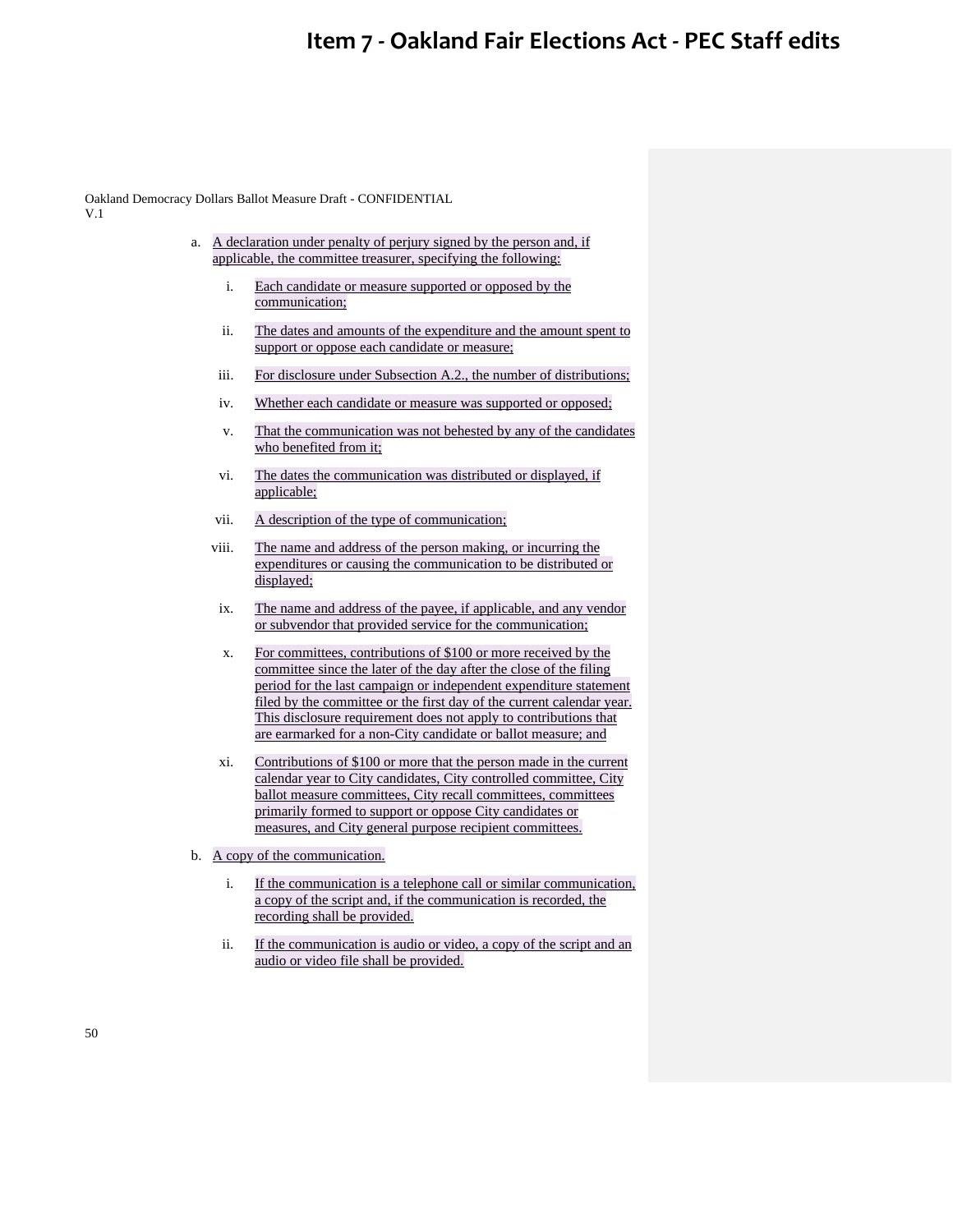Oakland Democracy Dollars Ballot Measure Draft - CONFIDENTIAL V.1

- c. The Commission shall post on its website, without alteration, all copies of independent expenditure communications filed with the Commission within 48 hours of receipt. The Commission may not judge, comment upon, or edit the contents of an independent expenditure communication.
- 4. This section shall not apply to a news story, commentary, or editorial by a newspaper, radio station, television station, or other recognized news medium, unless the disclaimer is required for a payment or promise of a payment under Section 3.12.230.

## **Article VII. - Electronic Filing and Recordkeeping Requirements**

## **3.12.240 - Electronic filing of campaign statements.**

- A. Electronic Filing of Campaign Statements. Any person required by State or local law to file a campaign statement or report with the local filing officer, shall file the statement or report in an electronic format with the Public Ethics Commission provided that the Public Ethics Commission has prescribed the format at least sixty (60) days before the statement or report is due to be filed.
- B. Continuous Filing of Electronic Statements. Once a committee is subject to the electronic filing requirements imposed by this Section, the committee shall remain subject to the electronic filing requirements, regardless of the amount of contributions received or expenditures made during each reporting period, until the committee terminates pursuant to this Act and the California Political Reform Act.
- C. Late Filing Fees. If any person files an original statement or report after the deadline imposed by State or local law, he or she shall, in addition to any other penalties or remedies established by this Act or State law, be liable in the amount of ten dollars (\$10.00) per day after the deadline until the statement or report is filed, to the Public Ethics Commission. No liability under this Subsection shall exceed the cumulative amount stated in the late statement or report, or one hundred dollars (\$100.00), whichever is greater. The Public Ethics Commission shall deposit any funds received under this Section into the City's Democracy Dollar Fund pursuant to Section 3.15.060 of the Oakland Fair Elections ActGeneral Fund.
- D. Adoption of General Law. Except as otherwise provided in, or inconsistent with, this Act or other provisions of local law, the provisions of the California Political Reform Act relating to local elections including any subsequent amendments are hereby incorporated as part of this article.

### **3.12.245 - Recordkeeping requirements.**

Every person required by State or local law to file a campaign statement or report with the City shall prepare and retain detailed records (including bills, receipts, and other documents) needed to comply with the filing requirement. The records shall be retained for at least four (4) years following the date the campaign statement or report was filed with the Public Ethics Commission.

**Commented [BW21]:** This new disclosure section is taken from LA's Muni Code section 49.7.31, but the intent was to incorporate both LA sections 49.7.31 and 49.7.32 into our Act to cover all committees, not just IE's. I will continue to work on this section.

**Commented [BW22]:** Changing to General Fund to avoid any perception concerns about the PEC's fairness in determining fine amounts.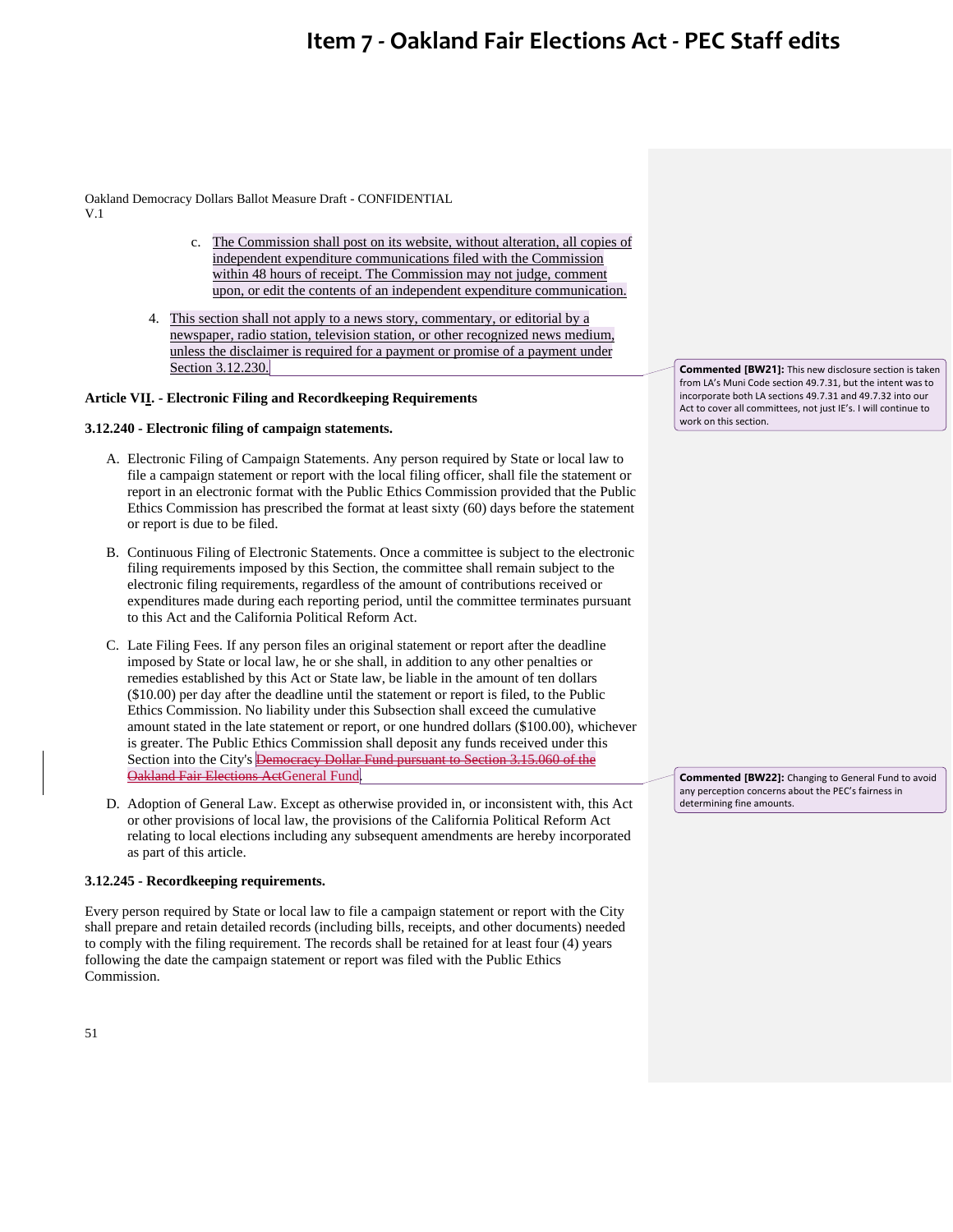Oakland Democracy Dollars Ballot Measure Draft - CONFIDENTIAL V.1

## **Article VIII. - Violations Related to Enforcement**

### **3.12.250 - Violations Related to Enforcement.**

False Charges and Information. A person shall not knowingly furnish false, fraudulent, or misleading complaints, evidence, documents, or information to the Public Ethics Commission, or District Attorney, or knowingly misrepresent any material fact, or conceal any evidence, documents, or information relevant to an investigation by the Public Ethics Commission or District Attorney of an alleged violation of this Act.

### **Article VIII IX. - Agency Responsibility and Authority**

#### **3.12.260 - Public Ethics Commission Role and Responsibilities.**

The Public Ethics Commission shall:

- A. Oversee compliance with the Act.
- B. Serve as the local filing officer for campaign statements and reports pursuant to the California Political Reform Act.
- C. Adopt, amend, and rescind rules and regulations to carry out the purposes and provisions of this Act, subject to Section 2.24.070 of the Oakland Municipal Code.

### **3.12.265 - Duties of the City Clerk.**

The City Clerk shall provide the Public Ethics Commission with all election-related information necessary for the Public Ethics Commission to notify persons and committees of their campaign reporting obligations and availability of public funds, if applicable, and to determine campaign reporting requirements and filing deadlines, including:

- A. Providing a copy of any Candidate Intention Statement (California Form 501) received by the City Clerk's office;-
- B. Providing the list of candidates qualified for the ballot immediately upon qualification;
- C. Providing materials about campaign reporting requirements and public financing as requested by the Public Ethics Commission with the nomination packets given to candidates;-
- D. Providing materials about campaign reporting requirements designated by the Public Ethics Commission with information given to individuals seeking to place a measure on the ballot;-
- E. Notifying the Public Ethics Commission when petitions are issued to qualify a measure for an upcoming ballot;
- F. Notifying the Public Ethics Commission when a measure qualifies for an upcoming ballot immediately upon qualification; and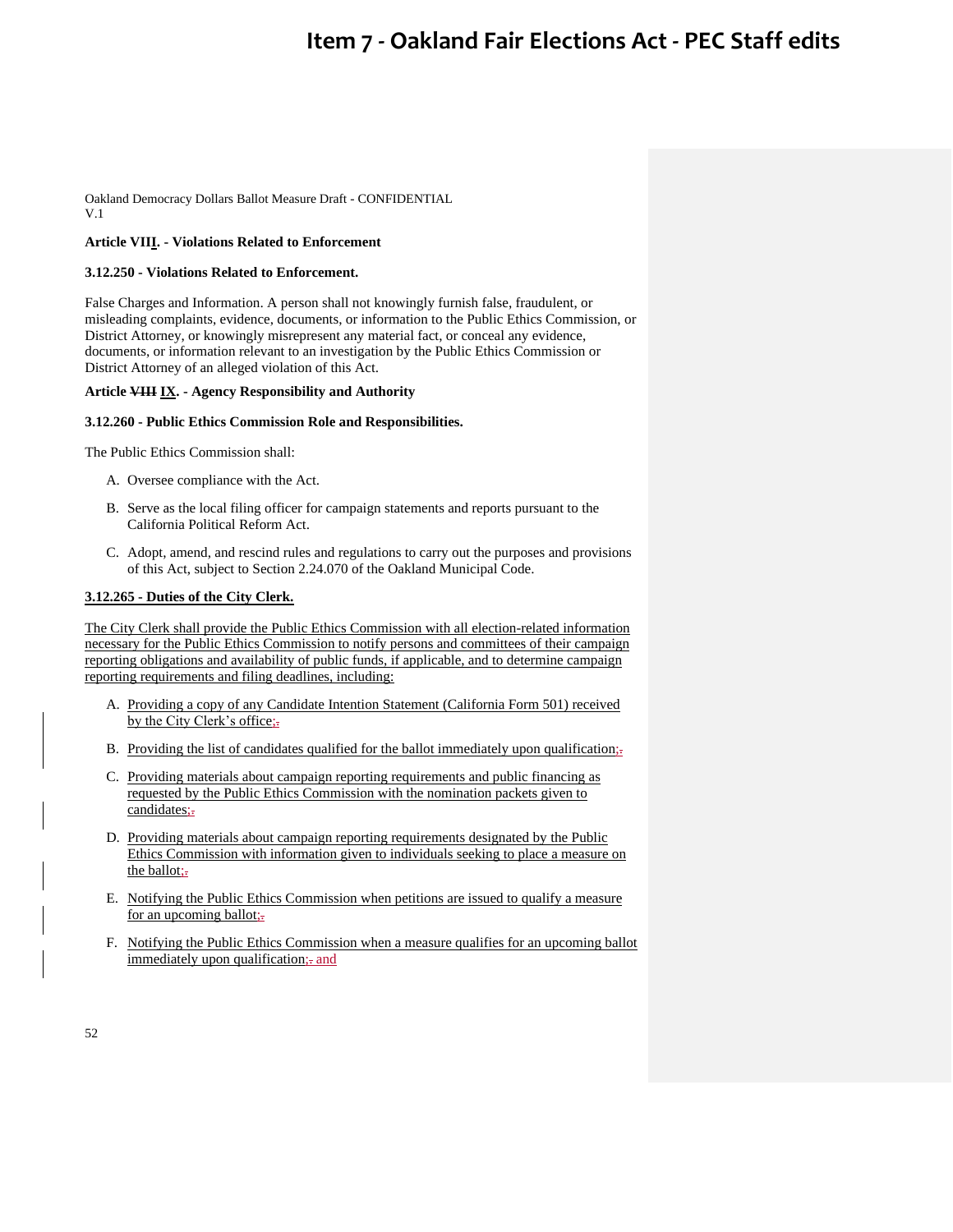Oakland Democracy Dollars Ballot Measure Draft - CONFIDENTIAL V.1

G. Notifying the Public Ethics Commission of the dates when a Special Election is scheduled.

#### **Article IX. - Enforcement**

### **3.12.270 - Penalties.**

Any person who violates this Act is subject to criminal, civil, administrative, and other penalties provided for in this Section. In the event criminal violations of this Act come to the attention of the Public Ethics Commission, it may forward the information to the appropriate law enforcement agency.

- A. Criminal Penalties. Any person who knowingly or willfully violates any provision of this Act is guilty of a misdemeanor. Any person who knowingly or willfully causes any other person to violate any provision of this Act, or who aids and abets any other person in the violation of any provision of this Act, shall be liable under the provisions of this Act.
	- 1. No person convicted of a misdemeanor under this Act shall act as a lobbyist or as a City contractor for a period of four (4) years following the date of the conviction unless a court, at the time of sentencing, specifically determines that this provision shall not be applicable.
	- 2. For the purposes of this Section, a plea of nolo contendere shall be deemed a conviction.
- B. Civil Penalties. Any person who violates any provision of this Act shall be liable in a civil action for an amount up to five thousand dollars (\$5,000.00) per violation, or up to three (3) times the amount the person failed to report properly or unlawfully contributed expended, gave or received, whichever is greater. A decision by the Public Ethics Commission to bring a civil action requires an affirmative vote of at least five (5) of its members.
	- 1. If two (2) or more persons are responsible for any violation, they shall be jointly and severally liable.
	- 2. In determining the amount of liability, a court may take into account the seriousness of the violation and the degree of culpability of the defendant.
- C. Administrative Penalties. Any person who violates any provision of this Act, who causes any other person to violate any provision of this Act, or who aids and abets any other person in the violation of any provision of this Act, shall be liable in an administrative proceeding before the Public Ethics Commission held pursuant to the Public Ethics Commission's Complaint Procedures. The Public Ethics Commission may impose administrative penalties in an amount up to five thousand dollars (\$5,000.00) per violation, or up to three (3) times the amount the person failed to report properly or unlawfully contributed, expended, gave or received, whichever is greater. In addition to administrative penalties, the Public Ethics Commission may issue warnings or require other remedial measures.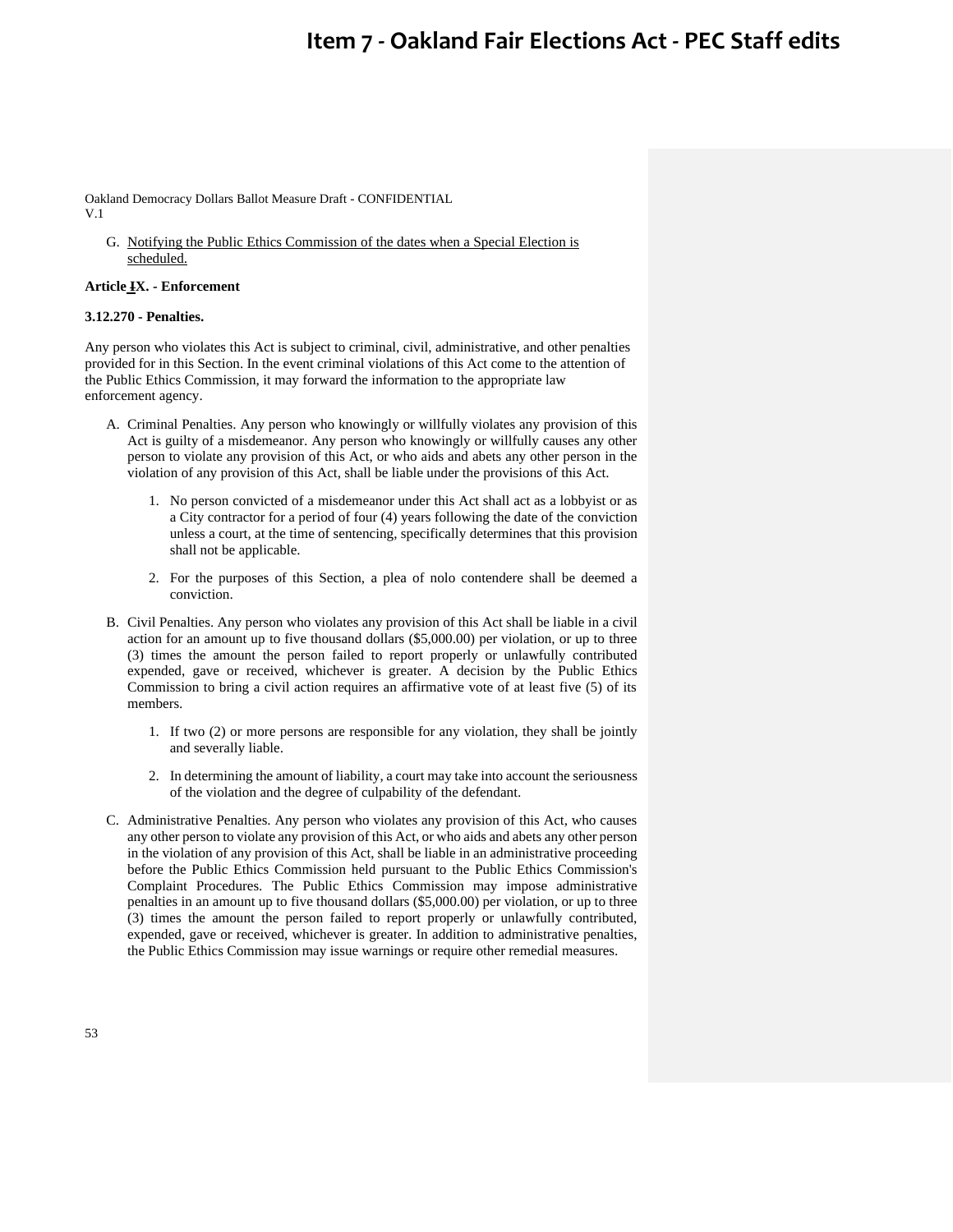Oakland Democracy Dollars Ballot Measure Draft - CONFIDENTIAL V.1

> 1. If two (2) or more persons are responsible for any violation, they shall be jointly and severally liable.

## **3.12.280 - Injunctive relief.**

- A. The Public Ethics Commission may sue for injunctive relief to enjoin violations or to compel compliance with the provisions of Articles III, IV, V, VI, and VII of this Act.
- B. Any individual residing within the City may sue for injunctive relief to enjoin violations or to compel compliance with the provisions of Articles III, IV, V, and VI of this Act.
- C. Any individual, other than the Public Ethics Commission, before filing a civil action pursuant to this Section, shall first file with the Public Ethics Commission a written request for the Public Ethics Commission to commence the action. The request shall contain a statement of the grounds for believing a cause of action exists. The Public Ethics Commission shall respond in writing within ninety (90) days after receipt of the request indicating whether they intend to file an administrative or civil action. If the Public Ethics Commission indicates in the affirmative and brings an administrative or civil action within sixty (60) days thereafter, no other action may be brought unless the action brought by the Public Ethics Commission is dismissed without prejudice.
- D. If the Public Ethics Commission needs additional time to determine whether to bring an action or needs additional time to bring an action, it may, by resolution indicating evidence of good cause and notice thereof to the requestor, extend the ninety (90) day time period by another sixty (60) days. If the Public Ethics Commission indicates they will not pursue the matter, or if it does not pursue an administrative or civil action within the sixty (60) day period following their affirmative response to the requestor, the requestor may file suit pursuant to this Section. No resident may bring an action pursuant to this Section if the Public Ethics Commission has commenced an administrative action or a law enforcement agency has commenced criminal action arising out of the same facts.

## **3.12.290 - Forfeiture.**

Any person who receives a financial benefit as a result of a violation of this Act by any person shall be liable for disgorging to the City's General Fundgeneral fund Democracy Dollars Fund pursuant to Section 3.15.060 of the Oakland Fair Elections Act up to the amount of the financial benefit received as a result of the violation.

### **3.12.300 - Costs of litigation.**

The court may award to a party, other than the City or any of its commissions, boards, departments or agencies, who prevails in any civil action authorized by this Act, his or her costs of litigation, including reasonable attorneys' fees.

#### **3.12.310 - Limitation of actions.**

A. A criminal action alleging a violation of this Act may only be commenced by the Alameda County District Attorney or the California Attorney General and no more than four (4) years after the date of the violation.

**Commented [BW23]:** Same as above – changing to General Fund to avoid any perception about PEC's consideration of fine amounts.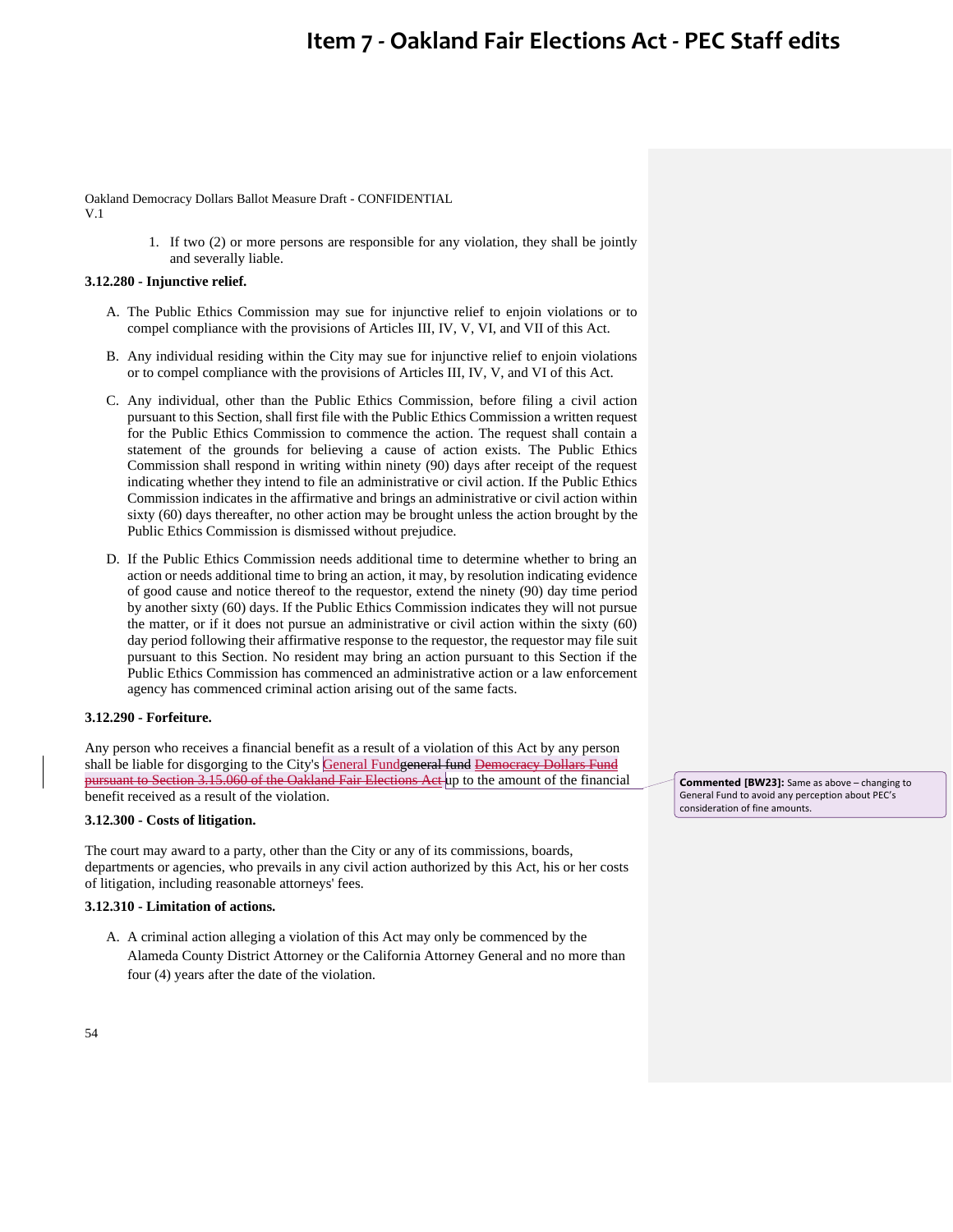Oakland Democracy Dollars Ballot Measure Draft - CONFIDENTIAL V.1

- B. A civil action alleging a violation of this Act may only be commenced by the Public Ethics Commission or an individual residing in the City and no more than five (5) years after the date of the violation.
- C. An administrative action alleging a violation of this Act may only be commenced by the Public Ethics Commission and no more than five (5) years after the date of the violation.
- D. Commencement of an administrative action is the date the Public Ethics Commission sends written notification to the respondent of the allegation pursuant to the Commission's Complaint Procedures.
- E. Unless otherwise prescribed by applicable law, the date of the violation means the earliest date when the complainant, the Public Ethics Commission, or other prosecuting authority has, or reasonably should have, knowledge of the violation and its cause, and a suspicion of wrongdoing. Suspicion shall be determined from an objective standpoint of what is reasonable for the complainant, the Public Ethics Commission, or other prosecuting authority to know or suspect under the facts of the situation.

## **3.12.320 - Liability.**

- A. In addition to a committee itself, persons who qualify under the California Political Reform Act as principal officers of the committee are jointly and severally liable for violations by the committee. For committees controlled by a candidate, the candidate and the committee's treasurers are deemed to be principal officers.
- B. In addition to a person whose conduct is required or prohibited under this Act, an agent acting on behalf of that person is jointly and severally liable for a violation that arises out of the agent's actions. There is a rebuttable presumption that the following persons are agents of a committee:
	- a. A current or former officer of the committee;
	- b. An employee of the committee;
	- c. A person who has received compensation or reimbursement from the committee; and
	- d. A person who holds or has held a position within the committee organization that reasonably appears to be able to authorize expenditures for committee activities.
- C. This Section does not limit potential liability for persons who cause another person to violate this Act or who aids and abets another person in a violation.

### **3.12.330 - Disqualification.**

In addition to any other penalties prescribed by law, if a candidate receives a contribution in violation of Sections 3.12.050 and 3.12.060, the official shall not be permitted to make, participate in making or in any way attempt to use his or her official position to influence a governmental decision in which the contributor has a financial interest. The provisions of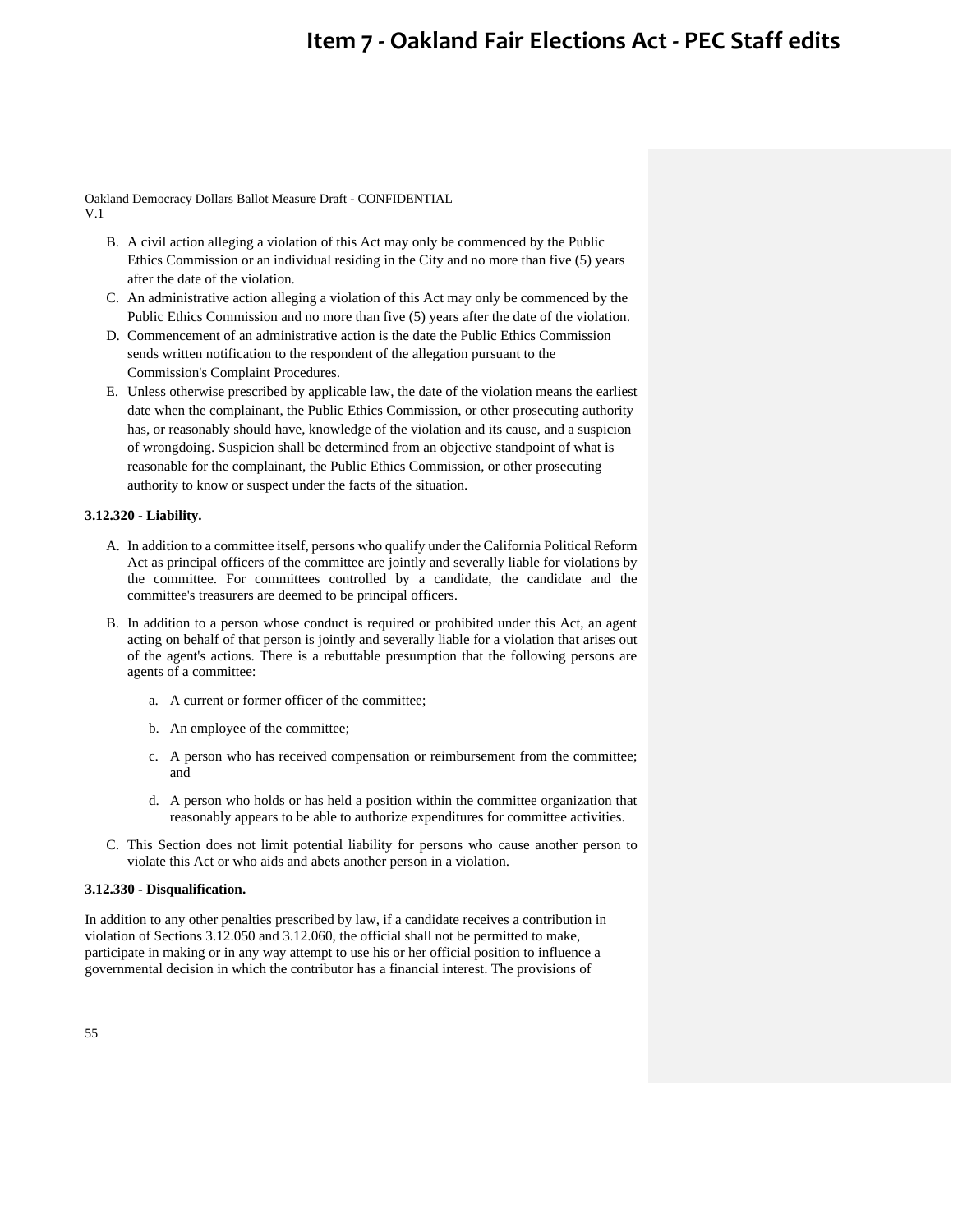Oakland Democracy Dollars Ballot Measure Draft - CONFIDENTIAL V.1

Government Code Sections 87100 et seq. and the regulations of the Fair Political Practices Commission shall apply to interpretations of this Section.

## **Article XI. - Miscellaneous Provisions**

## **3.12.340 - Applicability of other laws.**

Nothing in this Act shall exempt any person from applicable provisions of any other laws of this State or jurisdiction.

## **3.12.350 - Reference to other laws.**

All references in this Act to other laws refer to those laws as amended.

**3.12.360 - Severability.** 

If any provision of this Act, or the application of any such provision to any person or circumstances, shall be held invalid, the remainder of this Act to the extent it can be given effect, or the application of such provision to persons or circumstances other than those as to which it is held invalid, shall not be affected thereby, and to this extent the provisions of this Act are severable.

**3.12.370 – City Council Amendments.**

The City Council may make any amendments to this Act that are consistent with its purpose. **Commented [BW24]:** This should allow City Council to

make any change to this entire Campaign Reform Act, even after some provisions were adopted by Oakland voters, without taking it back to the voters. This maintains the current status quo that our OCRA can be amended by Council.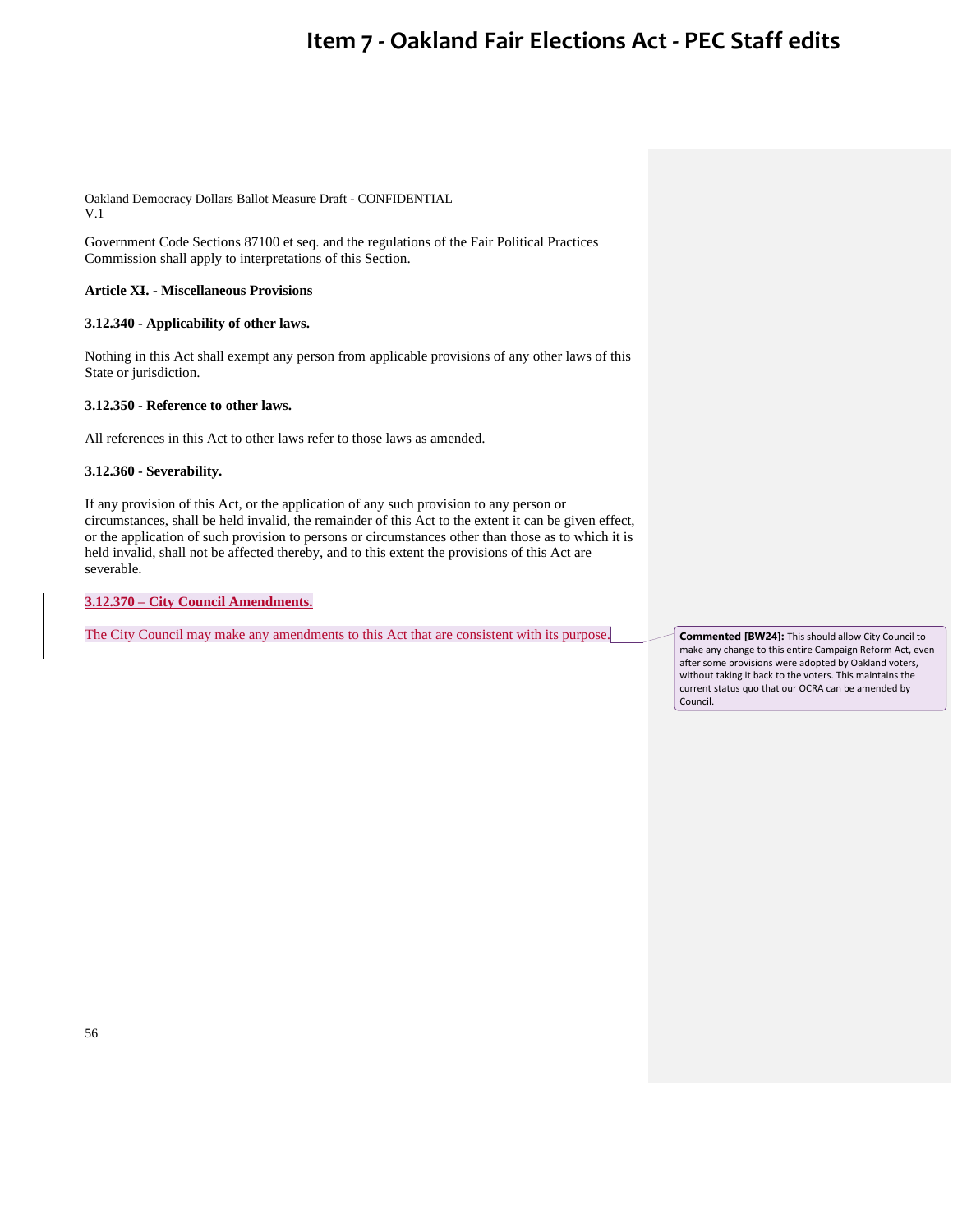Oakland Democracy Dollars Ballot Measure Draft - CONFIDENTIAL V.1

## **SEC. 3. AMENDS SECTION 3.20.190 OF THE OAKLAND MUNICIPAL CODE AS FOLLOWS, WHERE LANGUAGE THAT HAS BEEN STRUCK THROUGH IS REMOVED AND LANGUAGE WITH AN UNDERLINE HAS BEEN ADDED:**

## **3.20.190 - Restriction on former elected city officers from acting as a local governmental lobbyist.**

No officer of the City or person who has held the position of department head or budget director shall be permitted to act as a local governmental lobbyist for a period of  $\overline{one}(1)$  year three (3) years after leaving office.

## **SEC. 4. AMENDMENTS. ADDS A NEW ARTICLE VII IN CHAPTER 3.20 OF THE OAKLAND MUNICIPAL CODE AS FOLLOWS:**

Article VII. – Miscellaneous

3.20.230 - Effective date.

The effective date of this Act shall be September 1, 2002. All amendments to this Act shall go into effect immediately.

3.20.240 - Severability.

The provisions of this Act are declared to be separate and severable. The invalidity of any clause, sentence, paragraph, subdivision, section or portion of this Act, or the invalidity of the application thereof to any person or circumstances, shall not affect the validity of the remainder of this Act, or the validity of its application to other persons or circumstances.

3.20.250 – City Council Amendments.

The City Council may make any amendments to this Act that are consistent with its purpose.

**Commented [BW25]:** Same as above in OCRA - This allows City Council to continue to make amendments to this Lobbyist Registration Act, even after some provisions were adopted by Oakland voters, without taking it back to the voters.

**SEC. 5 SEVERABILITY.**

**SEC. 6 EFFECTIVE DATE.**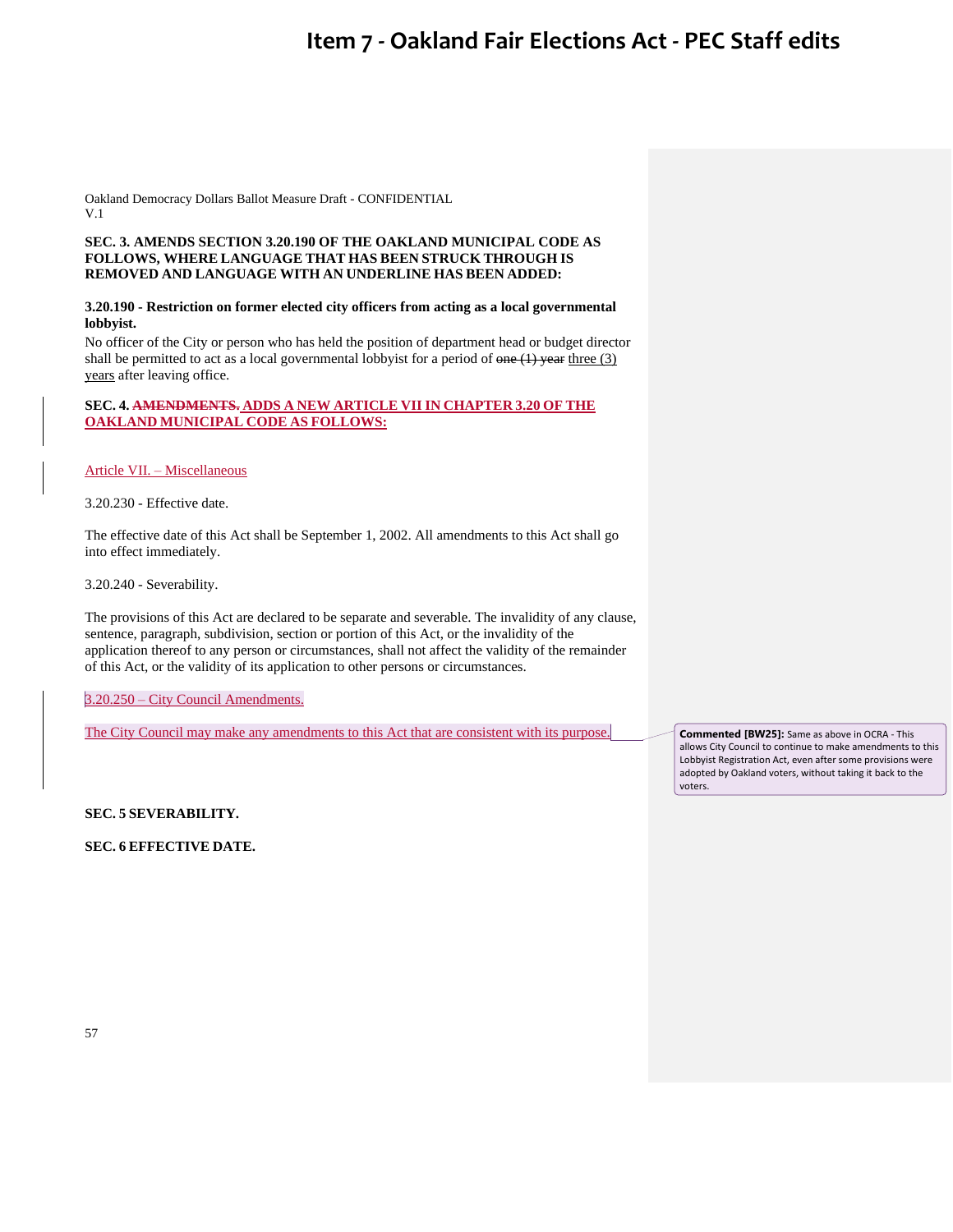Oakland Democracy Dollars Ballot Measure Draft - CONFIDENTIAL V.1

## **SEC. 7. AMENDS ARTICLE VI OF THE OAKLAND CITY CHARTER ENTITLED "ADMINISTRATIVE ORGANIZATION" AS FOLLOWS, WHERE LANGUAGE THAT HAS BEEN STRUCK THROUGH IS REMOVED AND LANGUAGE WITH AN UNDERLINE HAS BEEN ADDED:**

### **ARTICLE VI - ADMINISTRATIVE ORGANIZATION**

Section 600. Administrative Organization Authorized. The Council shall by ordinance provide the form of organization through which the functions of the City under the jurisdiction of the City Administrator are to be administered. Any combination of authorized duties, powers and functions which in the judgment of the Council will provide the most efficient and economical service possible, consistent with the public interest and in keeping with accepted principles of municipal administration, may be authorized by such ordinance. All departments or other administrative agencies so created shall be administered by the City Administrator or by a department head or other officer appointed by and responsible to him/her.

#### **(Amended by: Stats. November 1988 and March 2004.)**

Section 601. Boards and Commissions. The Council may create by ordinance such operational, advisory, appellate or rule-making boards and commissions as may be required for the proper operation of any function or agency of the City and prescribe their function, duties, powers, jurisdiction and the number of board and commission members, their terms, compensation and reimbursement for expenses, if any, subject to the provisions of this Article. Members of boards and commissions shall be appointed by the Mayor subject to confirmation by the affirmative vote of five members of the Council and may be removed for cause, after hearing, by the affirmative vote of at least six members of the Council. Vacancies shall be filled for any unexpired term in the same manner as the original appointments were made; provided, however, that if the Mayor does not submit for confirmation a candidate to fill the vacancy within 90 days of the date the vacancy first occurred, the Council may fill the vacancy. If the Mayor does submit for confirmation a candidate to fill a vacancy within the 90-day time frame and the Council does not confirm the candidate, the 90-day period shall commence anew. For purposes of this Section, a seat filled by a holdover appointment will be considered vacant as of the expiration of the holdover's prior term of office.

### **(Amended by: Stats. November 1988 and March 2004.)**

Section 602. Continuation. The departments, agencies, boards and commissions heretofore created by prior Charter, ordinance or administrative order, other than those provided for in Articles IV, V, VII, and IX of this Charter, may be modified or discontinued by ordinance adopted pursuant to this Article and are hereby continued until so modified or discontinued.

#### **(Amended by: Stats. November 1988.)**

#### **Section 603. Public Ethics Commission.**

(a) Creation and Role. There is hereby established a Public Ethics Commission which shall be responsible for: (1) enforcement of laws, regulations and policies intended to assure fairness,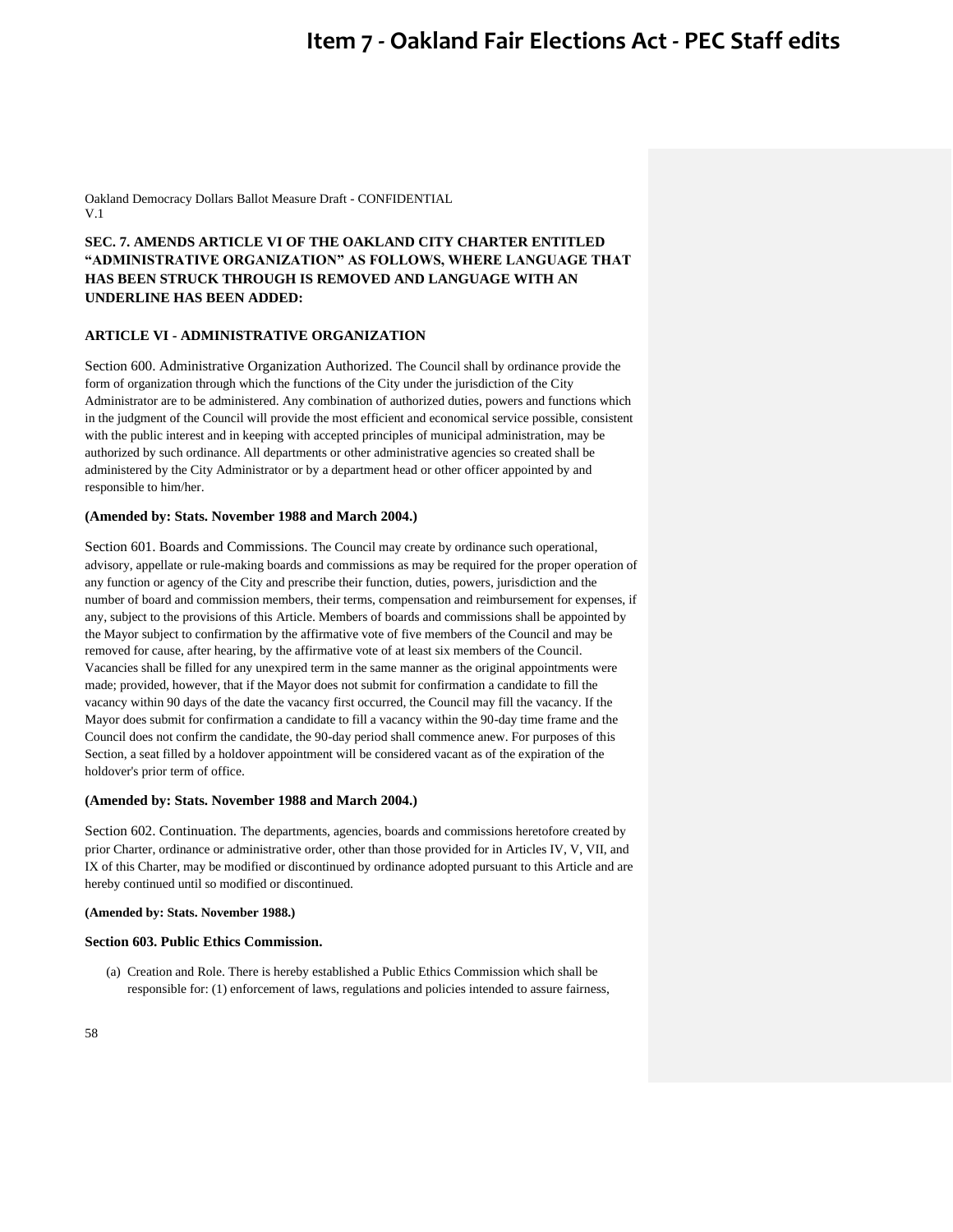Oakland Democracy Dollars Ballot Measure Draft - CONFIDENTIAL V.1

> openness, honesty and integrity in City government, including compliance by the City of Oakland, its elected officials, officers, employees, boards and commissions, and other persons subject to laws within the jurisdiction of the Commission; (2) education and responding to issues regarding the aforementioned laws, regulations and policies, and; (3) impartial and effective administration and implementation of programs to accomplish the goals and purposes of the Commission as defined by this Section. Such laws, regulations, policies, and programs shall include those relating to campaign finance, lobbying, transparency, and governmental ethics, as they pertain to Oakland. The Commission shall have the power to make recommendations to the City Council on matters relating to the foregoing. Nothing in this Section shall preclude other City officials, agencies, boards and commissions from exercising authority heretofore or hereafter granted to them, with the exception of Charter Section 603(b)(5).

- (b) Functions and Duties. It shall be the function and duty of the Public Ethics Commission to:
	- (1) Foster and enforce compliance with:
		- (i) Sections 218 ("Non-interference in Administrative Affairs"), 907 ("Nepotism"), 1200 ("Conflict of Interest") and 1202 ("Conflict in Office") of this Charter, for violations occurring on or after January 1, 2015;
		- (ii) The Oakland Campaign Reform Act, Limited Public Financing Act Oakland Fair Elections Act, False Endorsement in Campaign Literature Act, Oakland's Conflict of Interest Code, code of ethics and governmental ethics ordinance, the Oakland Lobbyist Registration Act, the Oakland Sunshine Ordinance, any ordinance intended to protect City whistleblowers from retaliation, and other Oakland laws regarding campaign finance, lobbying, transparency, or governmental ethics, as provided by ordinance or this Charter;
		- (iii) Related state laws including, but not limited to, the Political Reform Act, Ralph M. Brown Act, and Public Records Act, as they pertain to Oakland.
	- (2) Report to the City Council concerning the effectiveness of all local laws regarding campaign finance, lobbying, transparency, and governmental ethics.
	- (3) Issue oral advice and formal written opinions, in consultation with the City Attorney.
	- (4) Within the time period for submission of such information for the timely completion of the City's regular budget process, provide the Mayor and City Council with an assessment of the Commission's staffing and budgetary needs.
	- (5) Act as the filing officer and otherwise receive and retain documents whenever the City Clerk would otherwise be authorized to do so pursuant to Chapter 4 of the California Political Reform Act of 1974 (Government Code Section 81000, et seq.), provided that this duty shall be transferred to the Commission during the 24 months following the effective date of this provision and the Commission shall be the sole filing officer for the campaign finance programs by January 1, 2017.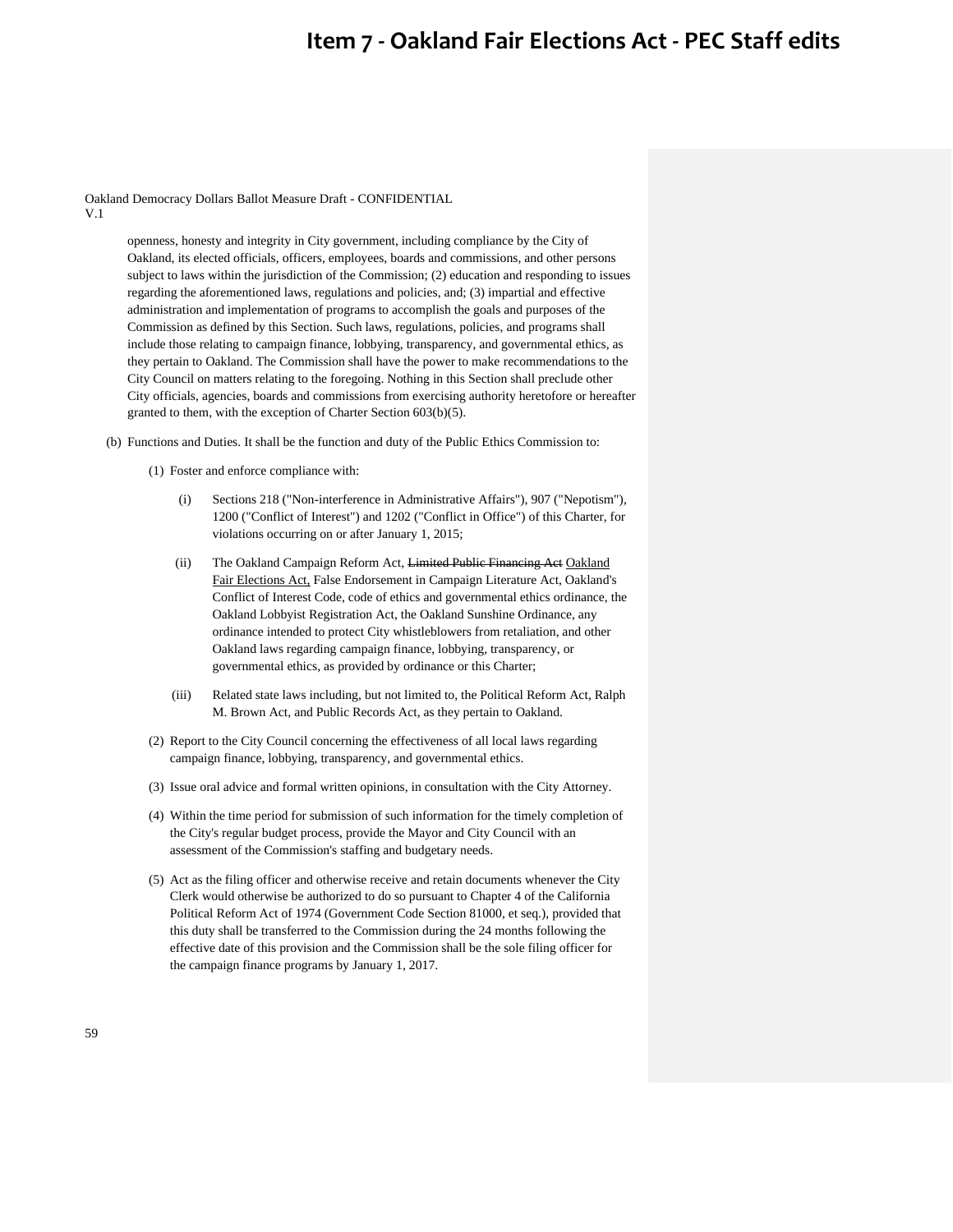Oakland Democracy Dollars Ballot Measure Draft - CONFIDENTIAL

V.1

- (6) Educate and promote understanding regarding the requirements under the Commission's oversight and study any significant non-compliance problems or trends with Oakland's campaign finance, lobbying, transparency, and governmental ethics laws and identify possible solutions for increasing compliance.
- (7) Review and make recommendations regarding all City systems used for public disclosure of information required by any law within the authority of the Commission.
- (8) Perform such other functions and duties as may be prescribed by laws of this Charter or City ordinance.
- (c) **Councilmember Salary Increases.** The Public Ethics Commission shall set Council compensation as provided for in Charter Section 202.
- (d) **Appointment, Vacancies, Terms.** The Public Ethics Commission shall consist of seven (7) members who shall be Oakland residents. Commissioners shall serve without compensation.

The Commission shall be appointed as follows in subsection (1) and (2).

(1) **Appointments by Mayor, City Attorney and City Auditor.** The Mayor shall appoint one member who has represented a local civic organization with a demonstrated history of involvement in local governance issues.

The City Attorney shall appoint one member who has a background in public policy or public law, preferably with experience in governmental ethics or open government matters.

The City Auditor shall appoint one member who has a background in campaign finance, auditing of compliance with ethics laws, protection of whistleblowers, or technology as it relates to open government.

Prior to appointment, all appointees must attest in their application for appointment to attendance of at least one Public Ethics Commission meeting. The Mayor, City Attorney, and City Auditor may not appoint an individual who was paid during the past two years for work by a committee controlled by the official.

Upon the effective date of this section, the three members appointed by the Mayor prior to 2015 shall continue to serve the remainder of their terms. Vacancies in the three positions appointed by the Mayor shall be filled in the following manner: the City Attorney shall appoint a member to fill the first vacancy; the City Auditor shall appoint a member to fill the second vacancy and the Mayor shall appoint the member to fill the third vacancy. Thereafter, the positions appointed by the Mayor, City Attorney and City Auditor shall be filled in the same manner and upon consideration of the same criteria as the initial appointments.

The appointments made by the Mayor, City Attorney, and City Auditor may be rejected by City Council Resolution within 45 days of receiving formal notice of the appointment. An appointment shall become effective once written notice is made by the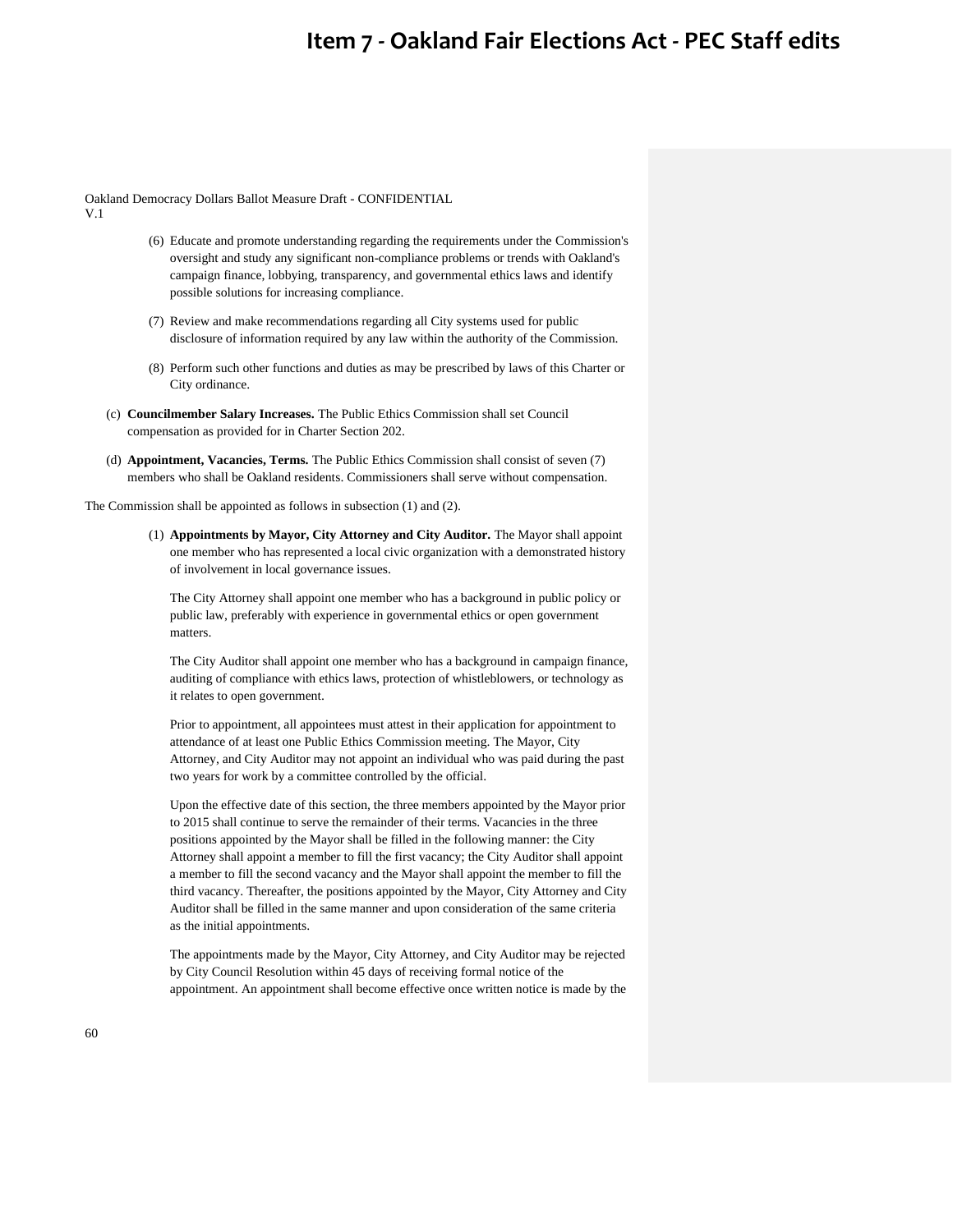Oakland Democracy Dollars Ballot Measure Draft - CONFIDENTIAL

V.1

appointing authority to the City Clerk. Upon receiving such written notice, the Clerk shall promptly provide formal notice to the City Council.

(2) **Commission Appointments.** The four members of the Commission who are not appointed by the Mayor, City Attorney or City Auditor shall be appointed, following a public recruitment and application process, by the affirmative vote of at least four (4) members of the Commission. Any member so appointed shall reflect the interests of the greater Oakland neighborhood, nonprofit and business communities.

> Prior to appointment, all appointees must attest in their application for appointment to attendance of at least one Public Ethics Commission meeting.

- (3) **Terms of office.** All categories of member shall be appointed to staggered terms. Members of the Commission shall be appointed to overlapping terms, to commence upon date of appointment, except that an appointment to fill a vacancy shall be for the unexpired term only. Members of the Commission shall serve for a term of three years. No member may serve more than two consecutive full three-year terms. If a member is appointed to fill an unexpired term which term is for more than 1.5 years, he/she may serve only one additional consecutive three-year term. If a member is appointed to fill an unexpired term which term is for less than 1.5 years, he/she may serve two consecutive full three-year terms.
- (4) **Quorum**. Four members shall constitute a quorum.
- (5) **Vacancy**. A vacancy on the Commission will exist whenever a member dies, resigns, ceases to be a resident of the City or absents himself/herself continuously from the City for a period of more than 30 days without permission from the Commission, is convicted of a felony, is judicially determined to be an incompetent, is permanently so disabled as to be unable to perform the duties of a member, or is removed. A finding of disability shall require the affirmative vote of at least four members of the Commission after considering competent medical evidence bearing on the physical or mental capability of the member.

Vacancies not filled by the Mayor, City Attorney, or City Auditor within 90 days of the occurrence of such vacancy may be filled by the City Council in the same manner as provided by Charter, Section 601.

- (6) **Removal**. Members of the Commission may be removed by their appointing authority, with the concurrence of the Council by Resolution, only for conviction of a felony, substantial neglect of duty, gross misconduct in office, inability to discharge the powers and duties of office, absence from three consecutive regular meetings except on account of illness or when absent by permission of the Commission, or violation of this Charter section, after written notice of the grounds on which removal is sought and an opportunity for a written response.
- (e) **Qualifications and Restrictions.** Each member of the Commission shall be a resident of Oakland and registered to vote in Oakland elections. No member of the Commission shall: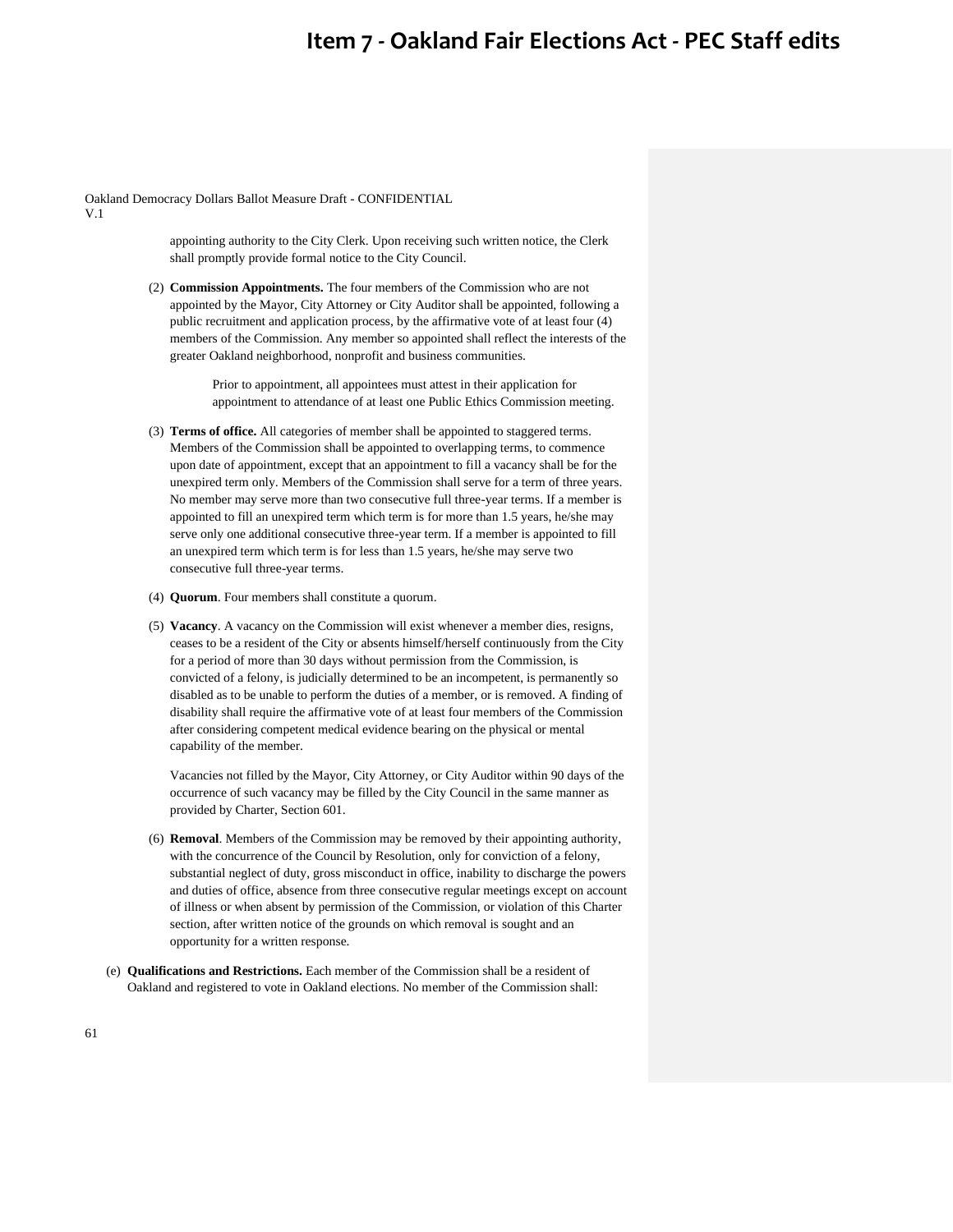Oakland Democracy Dollars Ballot Measure Draft - CONFIDENTIAL V.1

- (1) Have an employment or contractual relationship with the City during the member's tenure and for a period of one year after the date of separation.
- (2) Be a registered Oakland lobbyist or be required to register as an Oakland lobbyist, or be employed by or receive gifts or other compensation from a registered Oakland lobbyist during the member's tenure and for a period of one year after the date of separation.
- (3) Seek election to any other public office in a jurisdiction that intersects with the geographic boundaries of Oakland, or participate in or contribute to an Oakland municipal campaign.
- (4) Endorse, support, oppose, or work on behalf of any candidate or measure in an Oakland election.

## (f) **Enforcement.**

- (1) Authority. In furtherance of Charter Section 603(b)(1) and (5). the Public Ethics Commission is authorized to:
	- (i) Conduct investigations;
	- (ii) Conduct audits of compliance with disclosure requirements with the Commission;
	- (iii) Conduct public hearings as provided by the Commission's complaint procedures or other law;
	- (iv) Issue subpoenas to compel the production of books, papers, records and documents and take testimony on any matter pending before the Commission. The Commission may seek a contempt order as provided by the general law of the state for a person's failure or refusal to appear, testify, or to produce required books, papers, records and documents;
	- (v) Impose penalties, remedies and fines, as provided for by ordinance. Ordinances enforced by the Public Ethics Commission shall not be subject to the \$1,000 limit on fines provided Sections 217 and 1208 of this Charter. The Commission's decision to impose penalties and fines for violation of any regulation or ordinance over which the Commission has authority shall be appealable to the Alameda County Superior Court by filing a petition for writ of mandamus;
	- (vi) Submit referrals to other enforcement authorities, including but not limited to the Alameda County District Attorney, California Fair Political Practices Commission, and California Attorney General;
	- (vii) Seek remedial relief for violations and injunctive relief;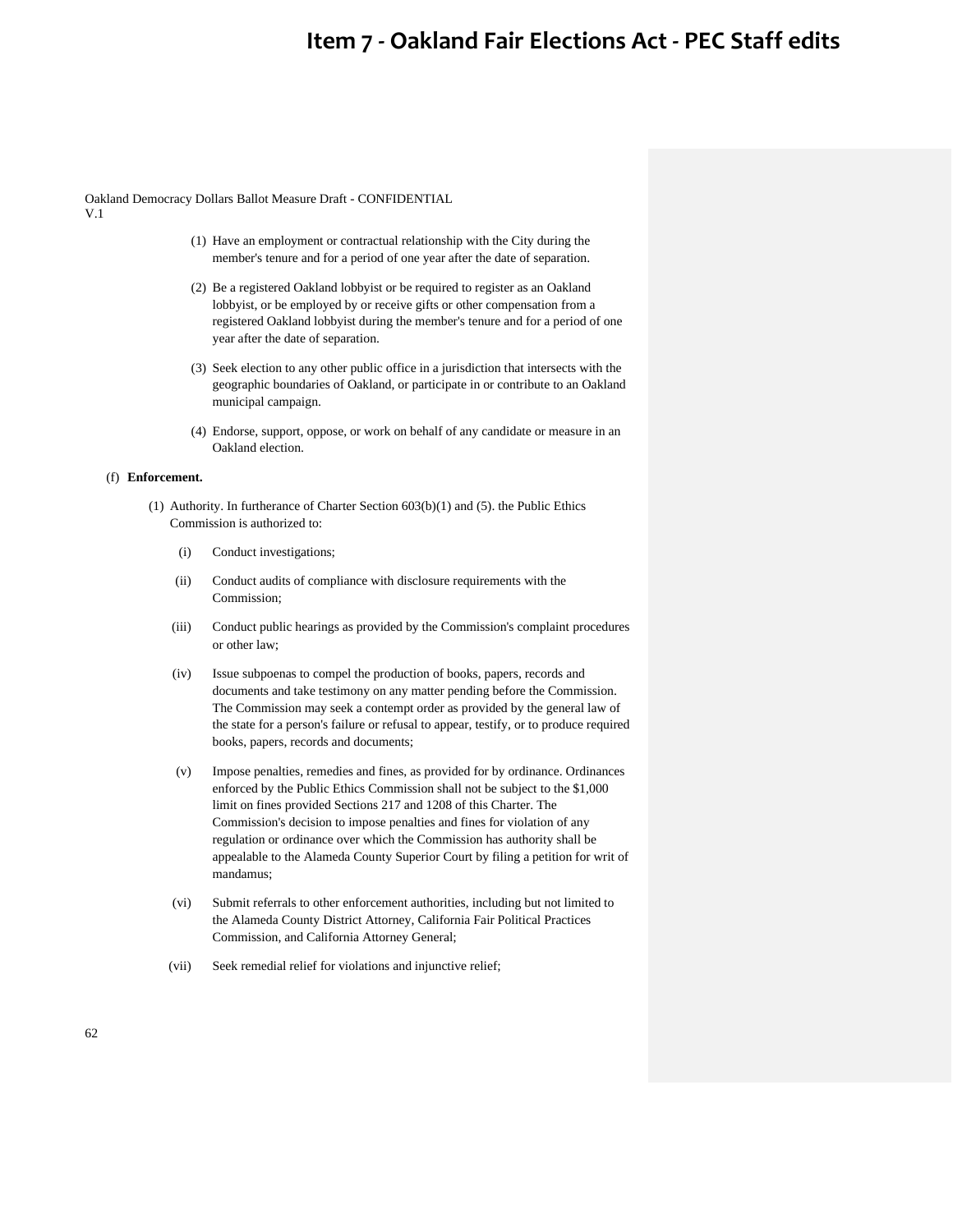Oakland Democracy Dollars Ballot Measure Draft - CONFIDENTIAL V.1

- (viii) By an affirmative vote of at least five members, reprimand, censure, or impose administrative remedies, as provided by a governmental ethics ordinance adopted by the City Council, for violations of Section 218 and 1202 of this Charter, according to the Commission's due process procedures as provided in the Commission's complaint procedures;
- (ix) Reprimand, censure, or impose administrative remedies, as provided by a governmental ethics ordinance adopted by the City Council, for violations of Section 907 of this Charter, according to the Commission's due process procedures as provided in the Commission's complaint procedures;
- (x) Perform other functions as authorized by law.
- (2) **Final enforcement action.** Final enforcement action by the Commission on a matter, including but not limited to the imposition of fines or dismissal of a case, shall be made by an affirmative vote of at least four members.
- (3) **Investigations.** Preliminary review by Commission staff of allegations shall be confidential, to the extent permitted by law, until any of the following occurs:
	- (i) Placement of the item on a Public Ethics Commission meeting agenda;
	- (ii) Passage of one year since the complaint was filed;
	- (iii) Action by the Executive Director closing the file without placing it on the agenda, pursuant to the Commission's complaint procedures or policies; or
	- (iv) Expiration of the Statute of Limitations.
- (4) **Penalty guidelines and Enforcement Discretion.** The Public Ethics Commission shall develop a policy setting forth standards for imposing penalties and exercising enforcement discretion. Commission staff shall adhere to the policy when recommending penalties under each of the different penalty provisions that the Commission has the power to enforce.
- (5) **Per diem late filing fees.** Regarding per diem fees that are authorized due to the late filing of disclosure reports, including campaign finance statements, lobbyist reports, and other ethics-related disclosures filed with the Commission by law, the following shall apply:
	- (i) Assessments. Any instance of late filing that triggers the assessment of a fee of \$1,000 or more by the Commission shall be placed on a Commission meeting agenda before issuance of the fee;
	- (ii) Waiver guidelines. The Commission shall establish waiver guidelines in accordance with state law, which the Commission, as the filing officer, shall follow in determining whether or not to grant a waiver. These guidelines shall be published on the Commission's website. The Commission shall prescribe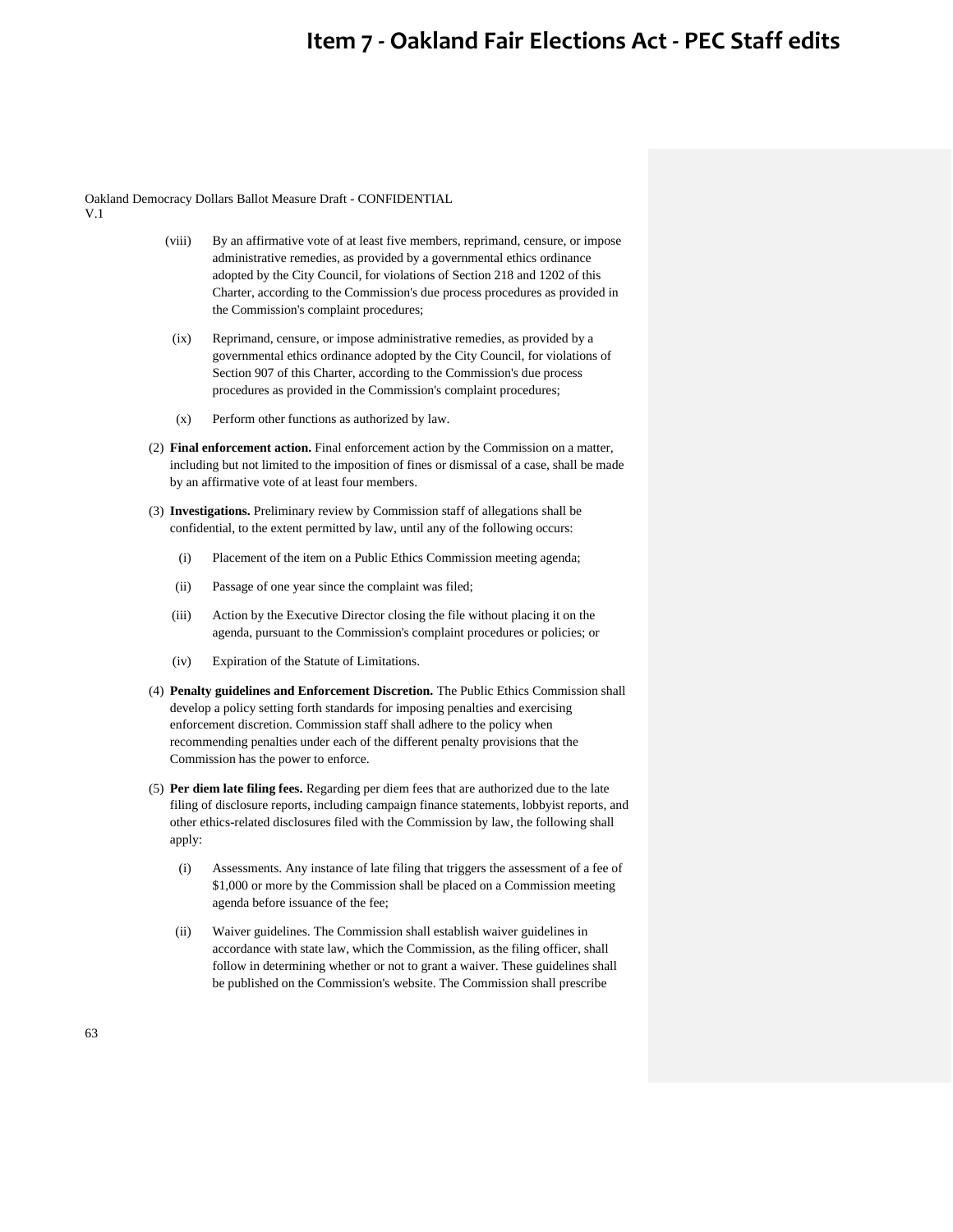Oakland Democracy Dollars Ballot Measure Draft - CONFIDENTIAL V.1

> criteria for appeal to the Commission of waiver decisions made by the Executive Director. At each regular Commission meeting, the Executive Director shall provide a written report, which shall be published online, regarding any waivers decisions made since the previous regular meeting;

- (iii) Referral of final, uncollected fees to collections. Unpaid non-investigatory, per diem late filing fees for disclosure programs that are past due for more than 90 days shall be referred to a City delinquent revenue collection office.
- (6) **Private right of action.** Oakland residents shall have a private right of action to file suits to enforce the Oakland Campaign Reform Act, Oakland Lobbyist Registration Act, Oakland Sunshine Ordinance, and any City governmental ethics ordinance when the City does not impose or stipulate to a penalty or file suit for a particular violation. Such private right of action shall be enabled for a given ordinance once criteria for such suits, including but not limited to a required notice period, actionable violations and remedies that may be sought, are prescribed by the ordinance.

#### (g) **Staff Assistance & Budget.**

- (1) The City shall appropriate a sufficient budget for the Public Ethics Commission to fulfill the functions and duties as set forth above.
- (2) For the two-year budget cycle beginning July 1, 2023 and each subsequent two-year budget cycle beginning on July 1 of odd-numbered years, the City shall appropriate for the Public Ethics Commission no less than \$1,2850,000.00 for the purpose of administering the Democracy Dollars Program established by the Oakland Fair Elections Act and no less than \$4,000,000.00 for the purpose of funding Democracy Dollars. Upon receiving notice from the Commission under subsection (b)(4) of this section, Tthe City shall consider additional appropriations to the Oakland Democracy Dollars Fund as requested by the Commission to ensure sufficient funds in the Fund or in the Commission's determination of budget needs are provided to administer the Democracy Dollars Programunder subsection (b)(4) of this section. Subsequent toAfter July 1, 2023, for every two-year budget cycle beginning on July 1 of odd-numbered years, the required minimum appropriations under this subsection shall be increased by the increase in the consumer price index over the preceding two years. For the 2023 fiscal year, or earlier, the City shall appropriate an additional amount of no less than \$700,000.00 for the purpose of startup costs associated with initiating the Democracy Dollars Program, with any remaining funds to be carried forward into future fiscal years.
- (3) Sufficient staffing shall not be less than the following minimum staffing requirement. Effective July 1, 2015, t The City shall meet a minimum staffing requirement for the Commission. The minimum staffing shall consist of the following full-time positions or their equivalent should classifications change: Executive Director; One Deputy DirectorEnforcement Chief; One-Ethics Investigator; One-EthicsProgram Analyst I-or Operations Support Specialist; One EthicsProgram Analyst II; One and Administrative

**Commented [BW26]:** 4 staff positions as proposed by BayPEC (or 3 FTEs and 1-2 part-time, seasonal staff) would be \$750,000 annually, or \$1.5 million for the two-year cycle, plus admin costs including mailing costs and any further contracting necessary for IT or other program needs for a total of \$1.85 million every two years (\$925,000 annually).

**Commented [BW27]:** Deleting the DD fund allocation from this so it only appears in the FEA ordinance.

**Commented [BW28]:** In case startup (especially technology implementation) costs continue into the next budget year, adding a carryforward provision so the funds stay with the PEC and don't revert back to the GF if not immediately used.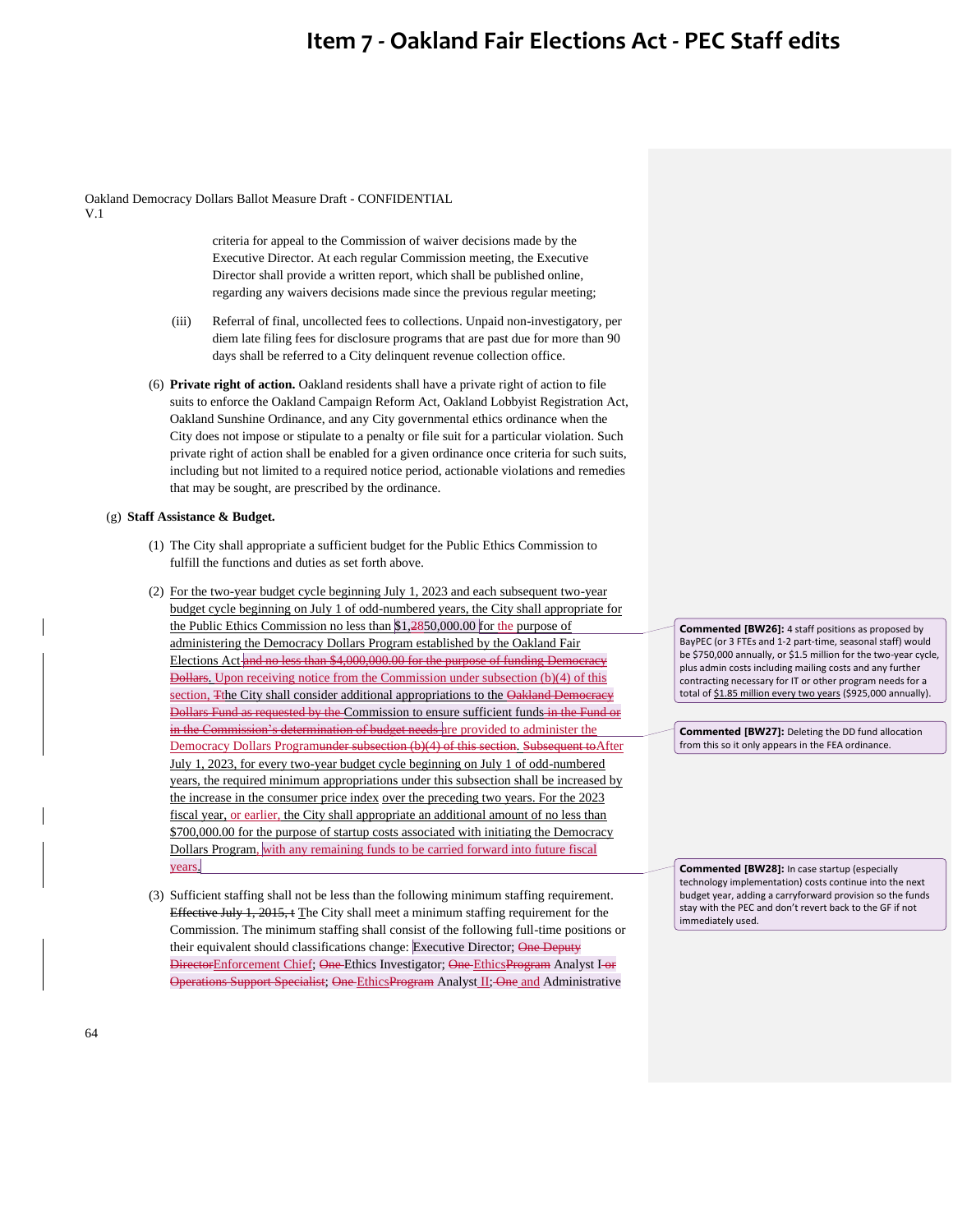Oakland Democracy Dollars Ballot Measure Draft - CONFIDENTIAL V.1

> Assistant I. Effective July 1, 2023, the City shall also provide additional adequate staff necessary to properly administer the Democracy Dollars Program established by the Oakland Fair Elections Act, which shall includinge but not limited to one full-time Democracy Dollars Program Manager and additional full or part-time positions, funded by the appropriation required by Subsection (g)(2) of this section, to be determined as necessary by the Commission, all of whom shall report no fewer than four (4) additional full-time positions or their equivalent should their classifications change, reporting to the Executive Director of the Public Ethics Commission., for the inistering the Democracy Dollars Program established by the Fair Elections Actions Actions Actions Actions Act One Program Director; Two Program Analysts; One Administrative Assistant.

- (4) The minimum staffing budget set-aside may be suspended, for a fiscal year or a twoyear budget cycle, upon a finding in the budget resolution that the City is facing an extreme fiscal necessity, as defined by City Council resolution.
- (5) The Executive Director shall serve at the pleasure of the Commission. By an affirmative vote of at least four members, the Commission may terminate the Executive Director. Upon a vacancy, the Commission shall conduct a search for the Executive Director with staff assistance provided by the City Administrator. Upon completion of the search and its vetting of applicants, the Commission shall select two or three finalists and forward the selections to the City Administrator, who shall select one as the Executive Director. The City Administrator shall not have the authority to remove the Executive Director. The Commission shall periodically conduct a performance review of the Executive Director.
- (6) The Deputy DirectorEnforcement Chief and Democracy Dollars Program Manager shall serve at the pleasure of the Executive Director. Other than the Executive Director, and Deputy DirectorEnforcement Chief, and Democracy Dollars Program Manager, staff shall be civil service in accordance with Article IX of the City Charter. After the effective date of this Charter provision, the Commission Executive Director shall identify special qualifications and experience that the Program Analysts and Operation Support Specialist candidates must have. Candidates for stafffuture vacancies shall be selectively certified in accordance with the Civil Service Personnel Manual, as may be amended from time to time, except that said selective certification shall not be subject to discretionary approval by the Personnel Director.
- (7) All staff are subject to the restrictions in Charter Section 603(e), except that staff are not prohibited from employment with the City and the one-year post-service restriction shall apply only to the Executive Director.
- (h) Amendment of Laws. Prior to enacting any amendments to laws that the Commission has the power to enforce, the City Council shall make a finding that the proposed changes further the goals and purposes of the ordinance or program in question and provide specifics substantiating the finding. Absent an urgency finding akin to suspending compliance with the Sunshine Ordinance, amendments to laws that the Commission has the power to enforce and that are

**Commented [BW29]:** Amending to better reflect our current staffing.

**Commented [BW30]:** We no longer have a Deputy Director – that classification was amended to Enforcement Chief in recent years.